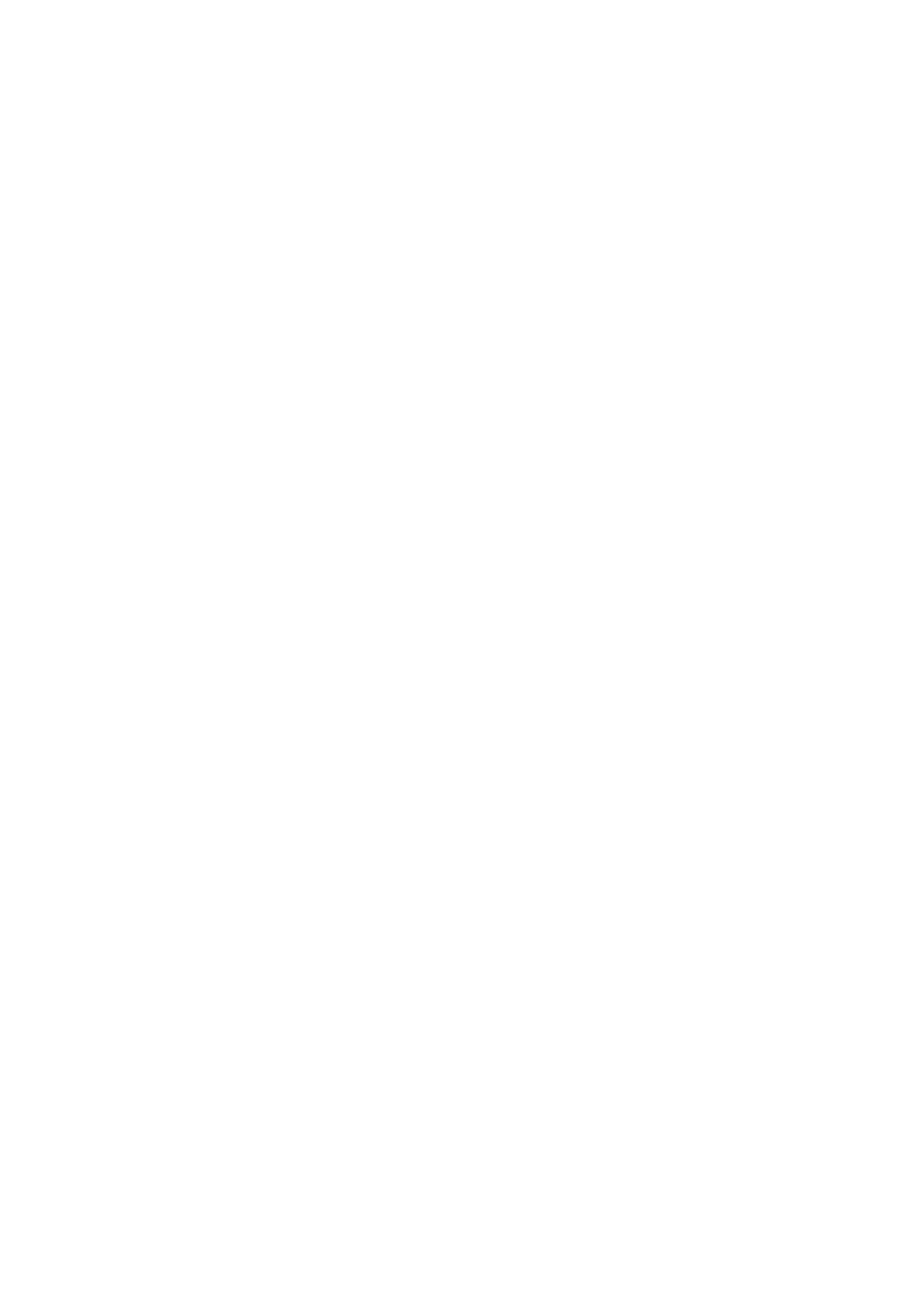**In the case of** Jehovah's Witnesses of Moscow v. Russia**,**

The European Court of Human Rights (First Section), sitting as a Chamber composed of:

Christos Rozakis, *President,* Nina Vajić, Anatoly Kovler, Khanlar Hajiyev, Dean Spielmann, Sverre Erik Jebens, George Nicolaou, *judges,* and Søren Nielsen, *Section Registrar*,

Having deliberated in private on 20 May 2010,

Delivers the following judgment, which was adopted on that date:

## PROCEDURE

1. The case originated in an application (no. 302/02) against the Russian Federation lodged with the Court under Article 34 of the Convention for the Protection of Human Rights and Fundamental Freedoms ("the Convention") by the religious community of Jehovah's Witnesses of Moscow and four Russian nationals listed below ("the applicants") on 26 October 2001.

2. The applicants were represented by Mr R. Daniel, barrister of the Bar of England and Wales, Ms G. Krylova and Mr A. Leontyev, Russian lawyers practising in Moscow and St Petersburg respectively, and Mr J. Burns, a member of the Canadian Bar. The Russian Government ("the Government") were represented by Mr P. Laptev, former Representative of the Russian Federation at the European Court of Human Rights.

3. The applicants alleged, in particular, a violation of their rights to freedom of religion and association, the right to a hearing within a reasonable time and a breach of the prohibition on discrimination.

4. On 5 June 2003 the Court decided to give notice of the application to the Government. The parties submitted their observations.

5. On 6 January 2005 the Court put additional questions to the parties. It also decided to examine the merits of the application at the same time as its admissibility (Article 29 § 3).

6. The Court decided, after consulting the parties, that no hearing in the case was required.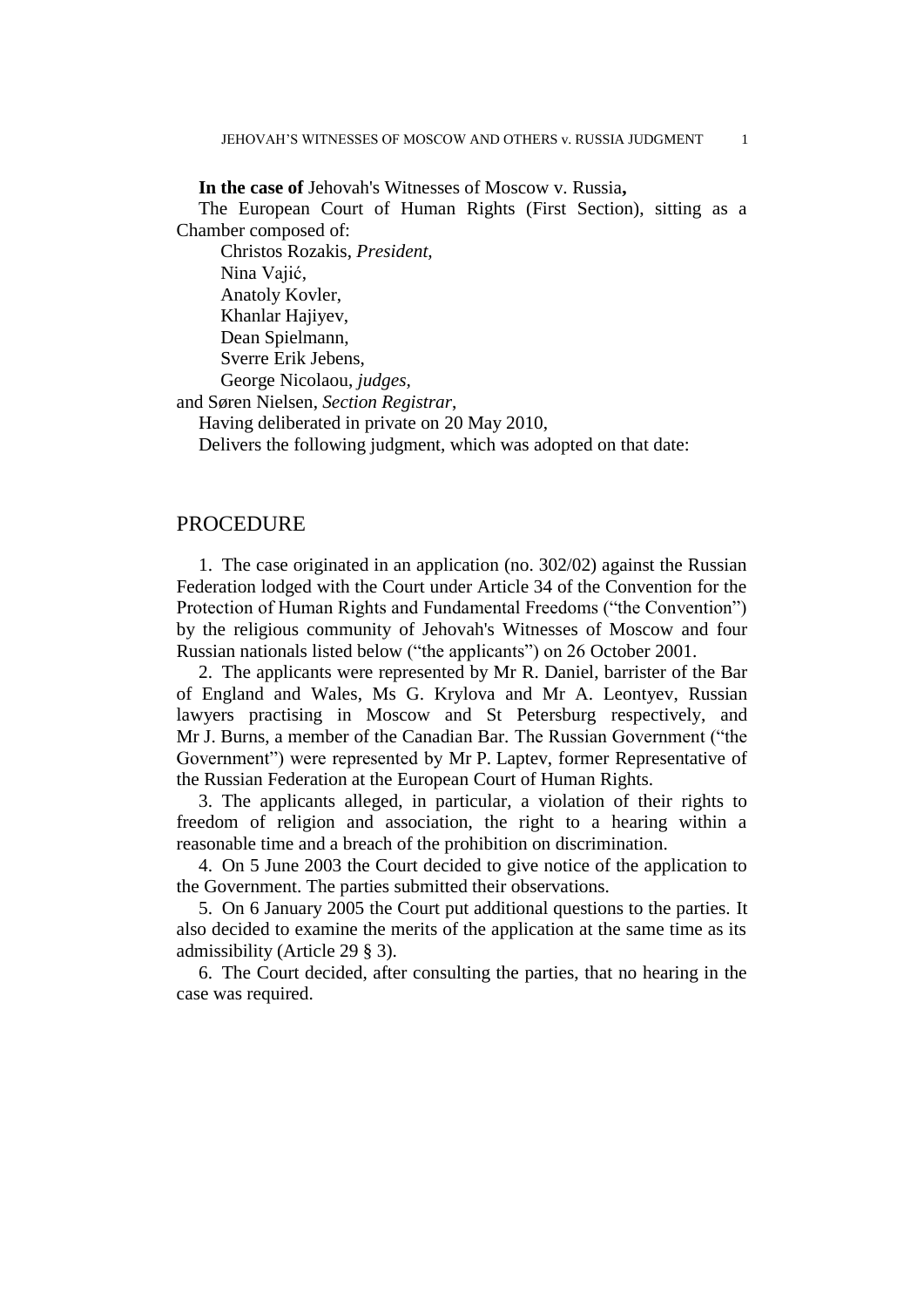## THE FACTS

## I. THE CIRCUMSTANCES OF THE CASE

## **A. The applicants**

7. The first applicant is the religious community of Jehovah's Witnesses of Moscow ("the applicant community") established in 1992. The other applicants are members of that community. All of them live in Moscow.

8. The second applicant, Mr Ivan Stepanovich Chaykovskiy, was born in 1955. He has been with the Jehovah's Witnesses since 1977 and is a community elder.

9. The third applicant, Mr Igor Vasilievich Denisov, was born in 1961. He has been a member of the applicant community since 1993.

10. The fourth applicant, Mr Stepan Vasilievich Levitskiy, was born in 1925. He was twice convicted in Soviet times – in 1957 and 1980 – for disseminating Jehovah's Witnesses' religious literature and officially rehabilitated in 1992 as a victim of religious persecution.

11. The fifth applicant, Mr Oleg Nikolaevich Marchenko, was born in 1965. He is a third-generation Jehovah's Witness whose grandparents were exiled to Siberia in 1951 under an order deporting Jehovah's Witnesses.

### **B. Jehovah's Witnesses in Russia**

12. Jehovah's Witnesses have been present in Russia since 1891. They were banned soon after the Russian Revolution in 1917 and persecuted in the Soviet Union.

13. After the USSR Law on Freedom of Conscience and Religious Organisations was enacted in 1990, on 27 March 1991 the RSFSR Ministry of Justice registered the charter of the Administrative Centre of The Religious Organisation of Jehovah's Witnesses in the USSR.

14. On 11 December 1992 the Ministry of Justice of the Russian Federation registered the charter of the Administrative Centre of the Regional Religious Organisation of Jehovah's Witnesses.

15. The applicant community, which is the Moscow branch of the Jehovah's Witnesses, obtained legal-entity status on 30 December 1993 from the Moscow City Justice Department. According to its charter, the purpose of the applicant community was "joint profession and dissemination of [their] faith and carrying on religious activity to proclaim the name of God the Jehovah".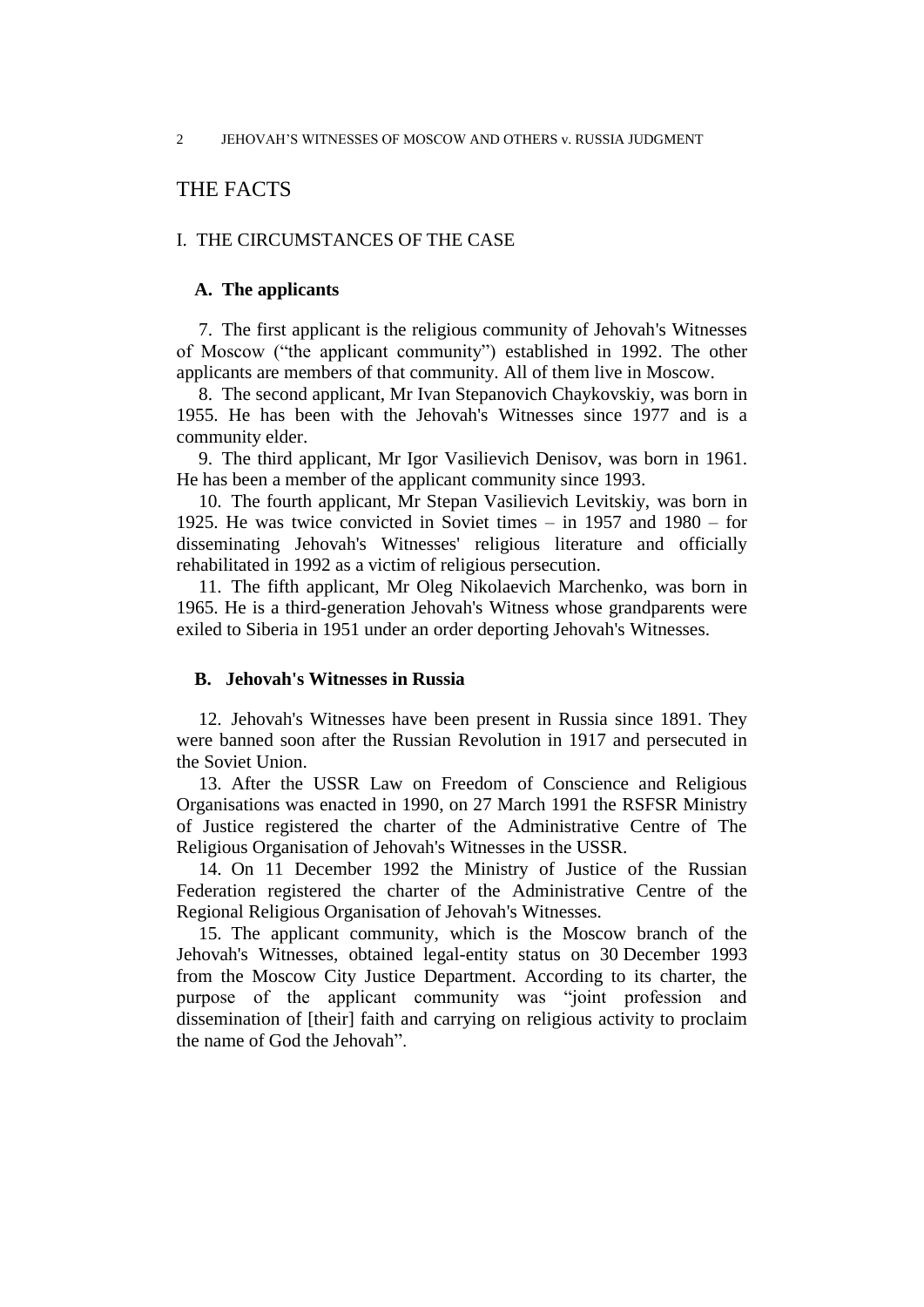## **C. Criminal investigations into the Jehovah's Witnesses' activity**

16. In 1995 the Committee for the Salvation of Youth from Totalitarian Cults ("the Salvation Committee"), a non-governmental organisation aligned with the Russian Orthodox Church, filed a complaint against the members of the applicant community's management with the Savyolovskiy district prosecutor's office in Moscow. It alleged in particular that Jehovah's Witnesses burdened their followers with exorbitant membership dues that put their families in a financially precarious situation and that they incited hatred toward "traditional" religions.

17. On 11 August 1995 the prosecutor's office refused to institute a criminal investigation, finding no breaches of the community's registered charter, the Constitution or other laws. It was also noted that no complaints from private persons or legal entities concerning the activity of the applicant community had been filed.

18. In 1996 the Salvation Committee complained again and the inquiry into the same allegations was reopened. On 21 April 1997 the prosecutor of the Northern District of Moscow discontinued the investigation. Having heard several Jehovah's Witnesses and completed a study of their literature, the prosecutor found that the applicant community did not cause any harm to the health of citizens or their rights and did not incite citizens to refuse to fulfil their civil duties or commit disorderly acts.

19. Following a third complaint by the Salvation Committee, the prosecutor in charge of supervising compliance with laws on inter-ethnic relations in the General Prosecutor's Office ordered the case to be reopened. On 15 September 1997 an investigator with the prosecutor's office of the Northern District of Moscow again discontinued the investigation. She scrutinised in detail the Salvation Committee's allegations concerning the death of a Jehovah's Witness who had refused a blood transfusion and accusations about alienation of family members resulting from their involvement in the religious activity of the applicant community. The investigator established that no harm allegedly caused by the management of the applicant community to other persons could be proven.

20. Following a fourth complaint lodged by the Salvation Committee, the investigation was reopened on 28 November 1997. The complaint was based on the same allegations as the previous ones. On 28 December 1997 the same investigator discontinued the proceedings for the same reasons as those set out in her earlier decision. In particular, she pointed out that "the Committee for the Salvation of Youth's statements are based upon their active hostility towards this particular religious organisation, whose members they [the Committee] deny the mere possibility of exercising their constitutional rights because of their religious beliefs".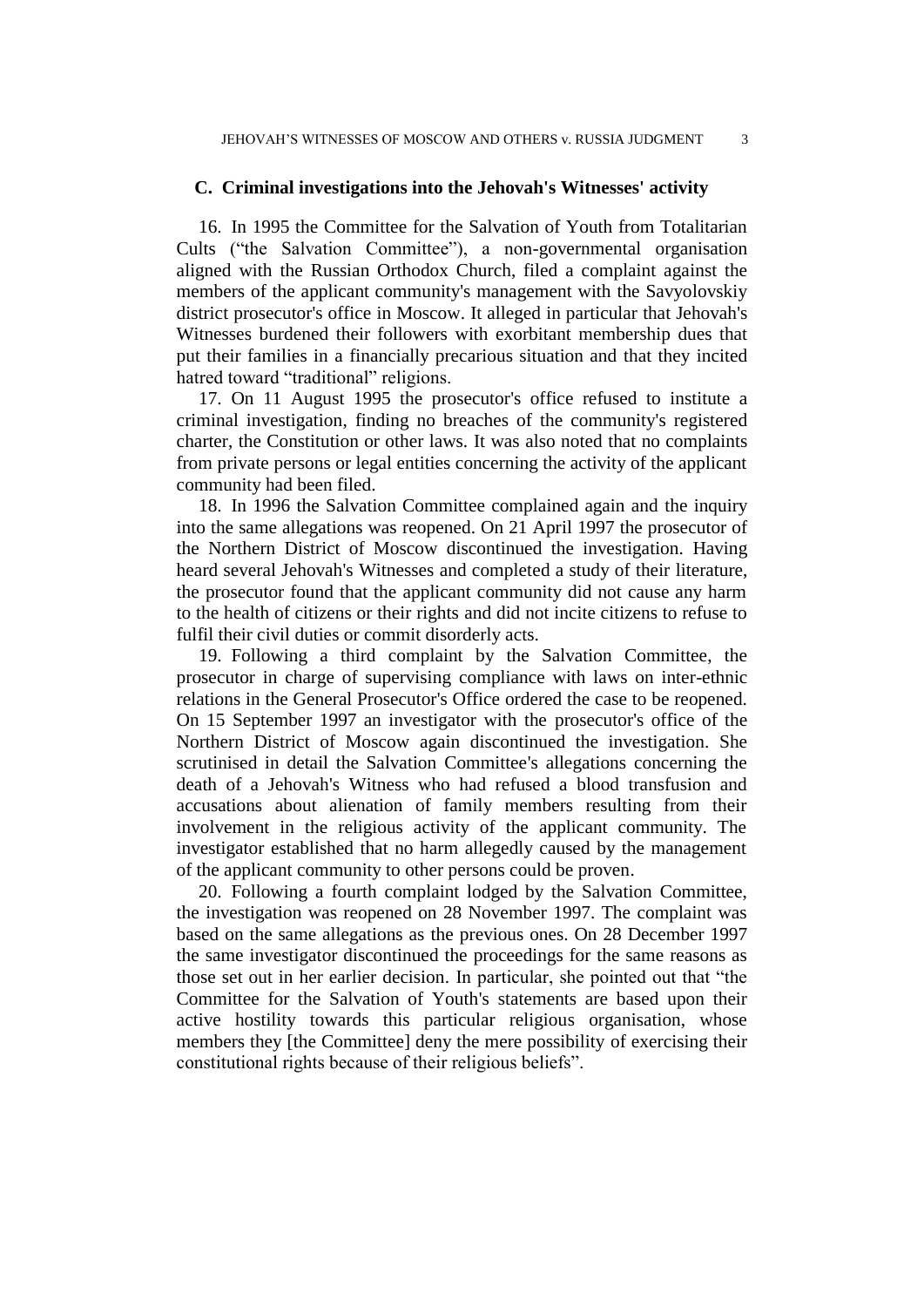#### 4 JEHOVAH'S WITNESSES OF MOSCOW AND OTHERS v. RUSSIA JUDGMENT

21. The Salvation Committee requested a new investigation for the fifth time. The Moscow City prosecutor's office reopened the case and assigned it to another investigator on 20 March 1998.

22. On 13 April 1998 the new investigator, in charge of particularly important cases in the Northern District of Moscow, terminated the criminal proceedings. Her findings in respect of substantially the same allegations were different, however. She found that Jehovah's Witnesses alienated their followers from their families, intimidated believers and controlled their mind, as well as inciting them to civil disobedience and religious discord. The investigator pointed out that the community acted in breach of Russian and international laws, but that no criminal offence could be established. Accordingly, she discontinued the criminal case but recommended that the prosecutor of the Northern District of Moscow lodge a civil action for the applicant community to be dissolved and its activity banned.

## **D. First set of civil dissolution proceedings against the applicant community**

23. On 20 April  $1998<sup>1</sup>$  the prosecutor of the Northern Administrative District of Moscow filed a civil action for the applicant community to be dissolved and its activity banned. The prosecutor's charges against the applicant community were: (i) incitement to religious discord; (ii) coercion into destroying the family; (iii) encouragement of suicide or refusal on religious grounds of medical assistance to persons in life- or health-threatening conditions; (iv) infringement of rights and freedoms of citizens; and (v) luring teenagers and minors into the religious organisation.

24. On 29 September 1998 hearings before the Golovinskiy District Court of Moscow began. The presiding judge admitted several new witnesses for the prosecution and allowed the Salvation Committee to take part in the proceedings as a third party on the ground that it "defends the rights of citizens", overruling an objection by the defence.

25. On 18 November 1998 the hearing was adjourned to February 1999 because the prosecutor was not ready.

26. On 15 January 1999 the prosecutor filed a supplementary action based on the same allegations and corroborated by references to quotations from the religious literature of Jehovah's Witnesses.

27. On 9 February 1999 the proceedings resumed. The judge reversed her previous decision and, on a request by the defence, removed the Salvation Committee as third party in the case. The court proceeded to hear witnesses and experts.

28. On 12 March 1999 the court stayed the proceedings. The judge found that contradictions between the expert opinions submitted by the

<sup>&</sup>lt;sup>1</sup> Rectified on 18 August 2010: the date was "23 April 1998".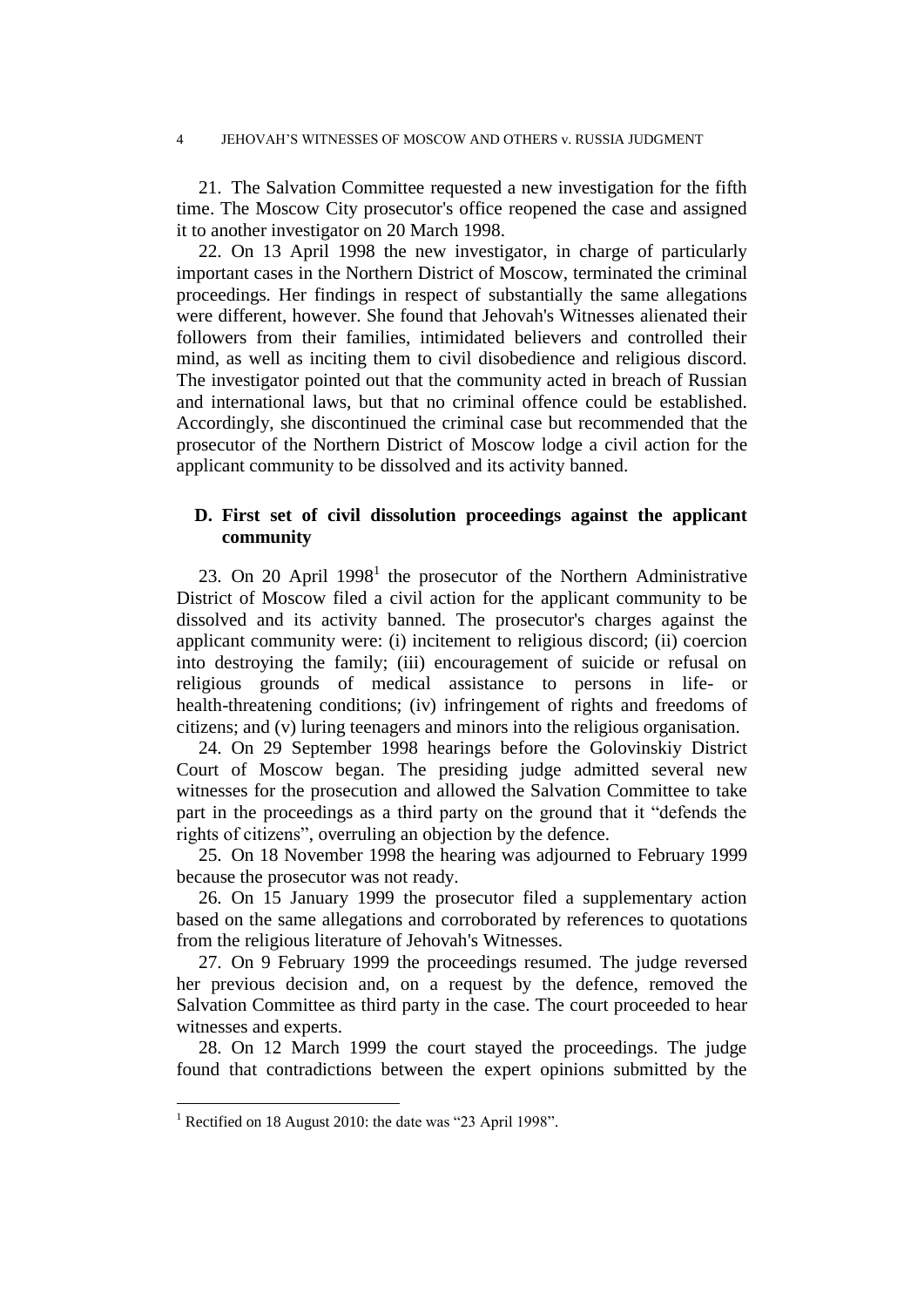parties could not be resolved and ordered a new expert study of the applicant community's religious beliefs. The court appointed five experts – two in religious studies, two in linguistics and one in psychology – and asked them whether the literature or materials of Jehovah's Witnesses contained indications of incitement to religious discord, coercion into destroying the family or infringements of the rights and freedoms of others. The source material for the study included two volumes of evidence in the civil case, literature and documents of Jehovah's Witnesses, and the Synodal translation of the Bible.

29. On 4 October 2000 the five-expert composite study was completed. On 9 February 2001 the proceedings resumed and on 23 February  $2001^1$  the District Court gave judgment.

30. The Golovinskiy District Court heard over forty witnesses and experts and examined religious literature and documents. It scrutinised the experts' report and took their oral testimony. A fifteen-page report by four experts endorsed the prosecutor's allegations, while the fifth expert dissented in a refutation of 139 pages. The court noted that he was the only expert who had ever observed "how Jehovah's Witnesses carry out their preaching work in different countries", while the four other experts "confirmed that they did not examine anyone belonging to the indicated group [Jehovah's Witnesses or potential members of Jehovah's Witnesses]". As to the four experts' conclusions, the court also stated:

"However, not one of the experts, including ... [the] psychologist, could explain to the court on the basis of what objective information or research they came to this conclusion regarding the influence of the literature of Jehovah's Witnesses on people's perceptions.

It is simply the experts' appraisal of this particular religious organisation and is not supported by any actual facts showing incitement to religious discord, infringements of the personality and rights and freedoms of citizens, etc."

31. The District Court also referred to the conclusions of an expert examination of 15 April 1999 performed by the Expert Council for State Expert Examinations in Religious Studies at the Ministry of Justice. The examination, which was carried out at the request of the Ministry of Justice for the purpose of granting re-registration to the Administrative Centre of the Jehovah's Witnesses in Russia, found, with certain minor reservations concerning blood transfusion, that Jehovah's Witnesses' teachings inflicted no harm on citizens. The District Court also had regard to the fact that in 1998-2000 over 350 religious entities of Jehovah's Witnesses had obtained State registration in other Russian regions.

32. The District Court assessed the allegations advanced by the prosecutor and found that none of them had been based on any objectively verifiable facts. The court's examination of testimony by the prosecutor's

 $1$  Rectified on 18 August 2010: the date was "15 July 2001".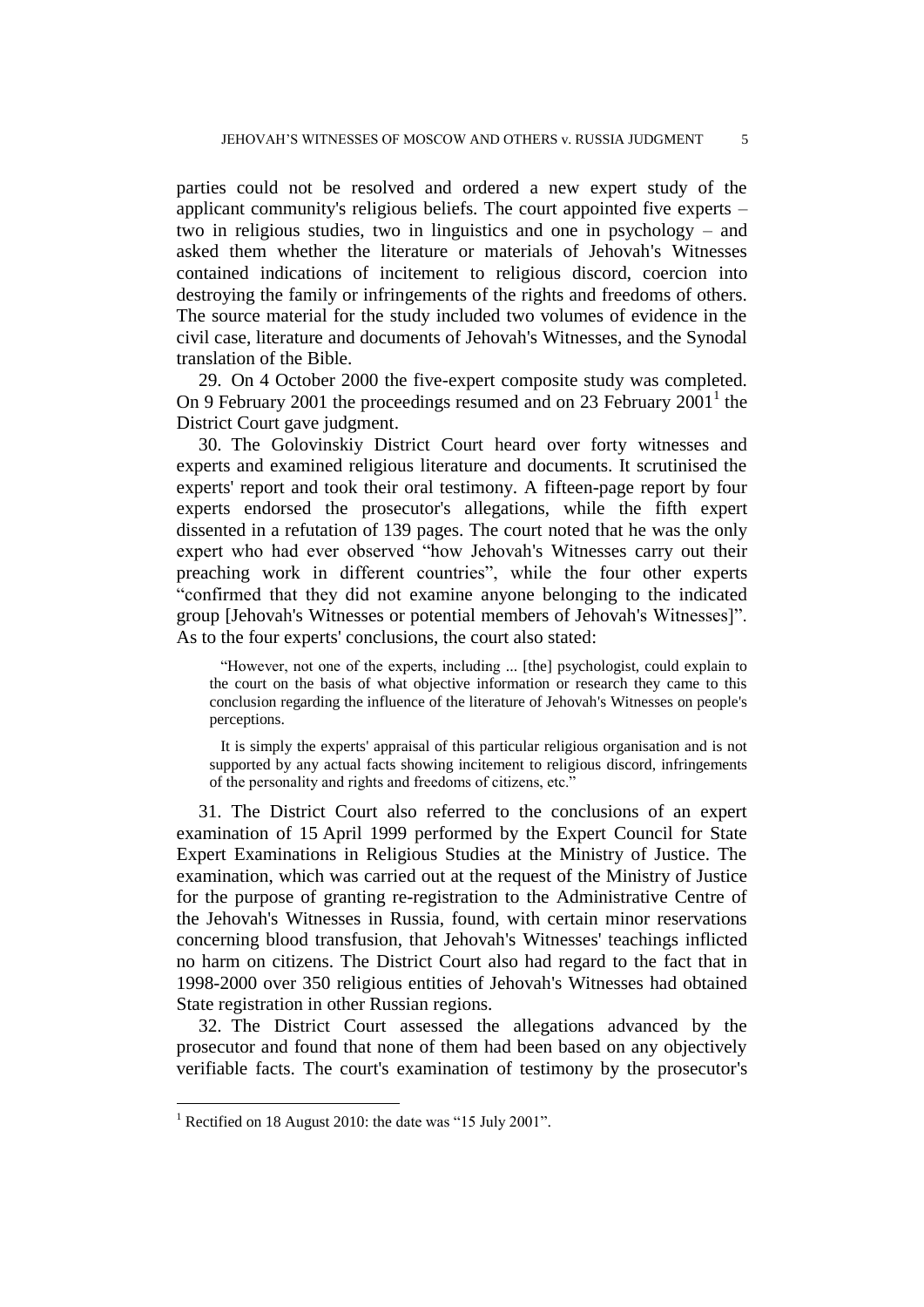witnesses who spoke in support of the allegation of coercion into destroying the family established that "the testimonies simply show the stand relatives take when a member of their family becomes a Jehovah's Witness and when it is unacceptable from the relatives' standpoint".

33. The District Court determined that the other allegations were likewise unfounded:

"Facts indicating deliberate incitement to religious discord, discrimination, hostility or violence, coercion into destroying the family, infringements of the personality and rights and freedoms of citizens ... were not adduced by the prosecutor or established by the court...

...[T]he court came to the conclusion that there is no basis for the dissolution and banning of the activity of the religious community of Jehovah's Witnesses in Moscow, since it has not been established that this community in Moscow violates the Russian Constitution or Russian laws, incites religious discord, coerces members into destroying the family, infringes the personality or rights or freedoms of citizens, encourages [others] to commit suicide or to refuse medical care for individuals who are in a life- or health-threatening condition for religious reasons."

34. On an appeal by the prosecutor, on 30 May 2001 the Moscow City Court quashed the judgment of 23 February  $2001<sup>1</sup>$  and remitted the claim for a fresh examination by a different bench. The City Court held that the District Court had not properly assessed the circumstances of the case and that it should have ordered a new expert study in order to elucidate differences between the existing expert opinions.

#### **E. Attempts to obtain re-registration of the applicant community**

35. On 1 October 1997 a new Law on Freedom of Conscience and Religious Associations ("the Religions Act") entered into force. It required all religious associations that had previously been granted legal-entity status to bring their articles of association into conformity with the Act and obtain re-registration from the competent Justice Department.

36. On 29 April 1999 the Ministry of Justice of the Russian Federation re-registered the Administrative Centre of the Religious Organisation of Jehovah's Witnesses in Russia as a centralised religious organisation.

37. On 20 October 1999 the first application for re-registration of the applicant community was lodged with the Moscow Justice Department. On 17 November 1999 the Moscow Justice Department refused to examine the application on the ground that some documents were missing, without specifying which documents these were.

38. On 7 December 1999 and 29 May 2000 a second and third application for re-registration were filed, both of which were rejected by the Moscow Justice Department on the same ground.

<sup>&</sup>lt;sup>1</sup> Rectified on 18 August 2010: the date was "15 July 2001".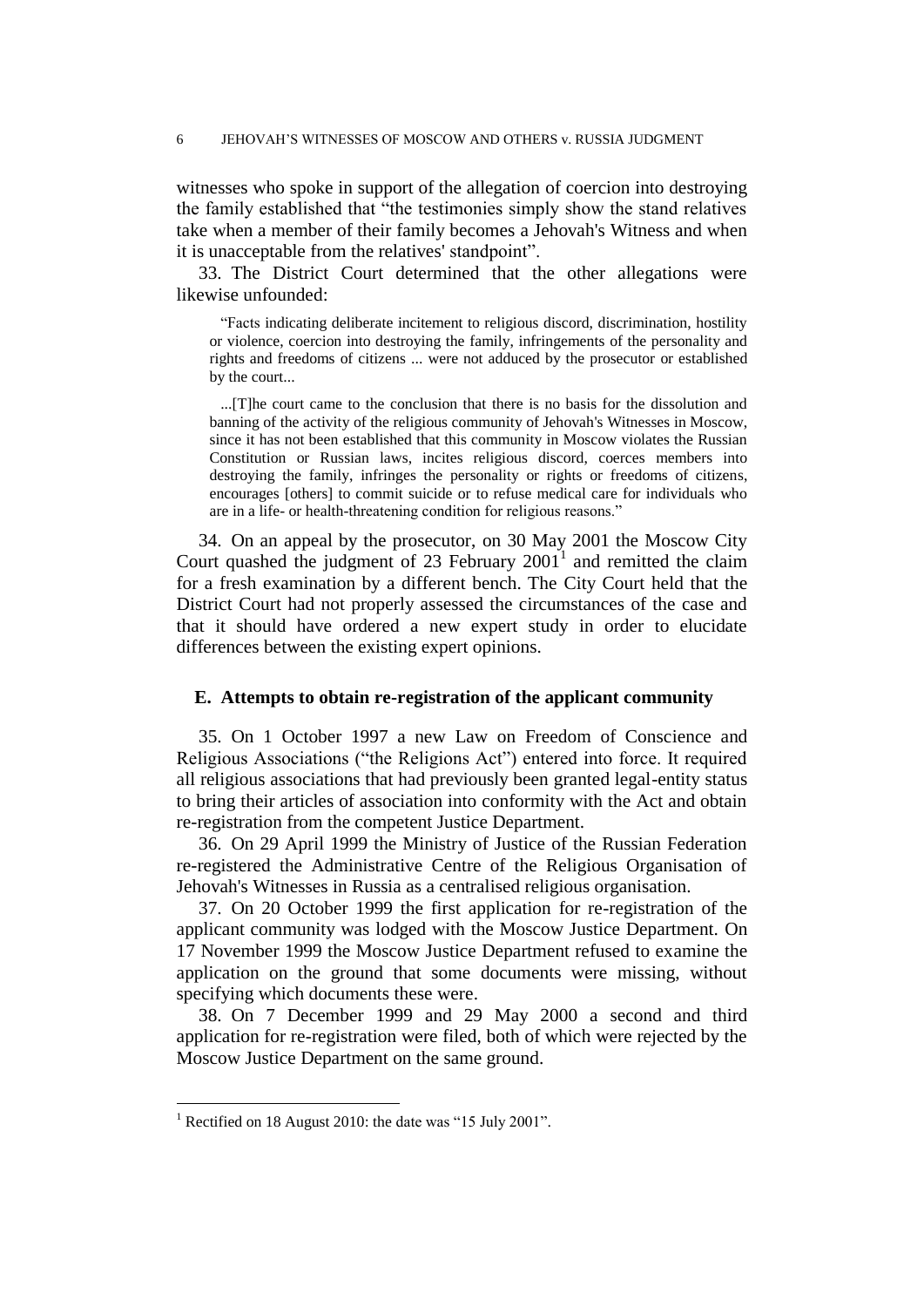39. On 16 October 2000 the second applicant, Mr Chaykovskiy, sent a written enquiry to the Moscow Justice Department asking which documents were missing. On the same day he brought an action against the Moscow Justice Department before the Presnenskiy District Court of Moscow, seeking a court order to oblige the Moscow Justice Department to consider the third application. The court set a hearing date for 22 November 2000 and requested the Moscow Justice Department to provide a response by 23 October 2000.

40. On 23 October 2000 the deputy head of the Moscow Justice Department informed the applicant community that it had failed to submit the original charter and registration certificate of 1993. He also informed the applicants that he was under no legal obligation to specify the missing documents.

41. On 25 October 2000 the applicants filed a fourth application, which included the original charter and registration certificate. On 24 November 2000 the Moscow Justice Department issued the first formal refusal of reregistration. It referred to two allegedly incorrect wordings in the submitted documents: the Moscow community had "adopted", rather than "approved" its charter and the organisation had indicated its "legal address" only, but no "location".

42. On 12 December 2000 the fifth application was filed, in which the two required wordings were used. This was the last application because on 31 December 2000 the time-limit for submitting applications for reregistration expired.

43. On 12 January 2001 the Moscow Justice Department issued the second formal refusal of re-registration, in respect of the fifth application. It based its decision on the fact that the proceedings to have the applicant community dissolved and its activity banned were pending before the Golovinskiy District Court of Moscow.

44. On 11 January 2001 the fifth applicant, Mr Marchenko, as an individual and founding member of the Moscow community, filed a complaint with the Kuzminskiy District Court of Moscow against the Moscow Justice Department's first refusal of 24 November 2000. The court stayed the proceedings pending a decision of the Presnenskiy District Court.

45. On 11 April 2001 the third applicant, Mr Denisov, filed a complaint with the Butyrskiy District Court of Moscow against the Moscow Justice Department's second refusal of 12 January 2001. The court asked for official information from the Golovinskiy District Court about the proceedings to dissolve the applicant community.

46. On 14 September 2001 the Kuzminskiy District Court of Moscow dismissed the fifth applicant's complaints, finding that the refusal of reregistration restricted only the rights of the Moscow community, and not those of the fifth applicant himself. On 10 December 2001 the Moscow City Court upheld the judgment on appeal.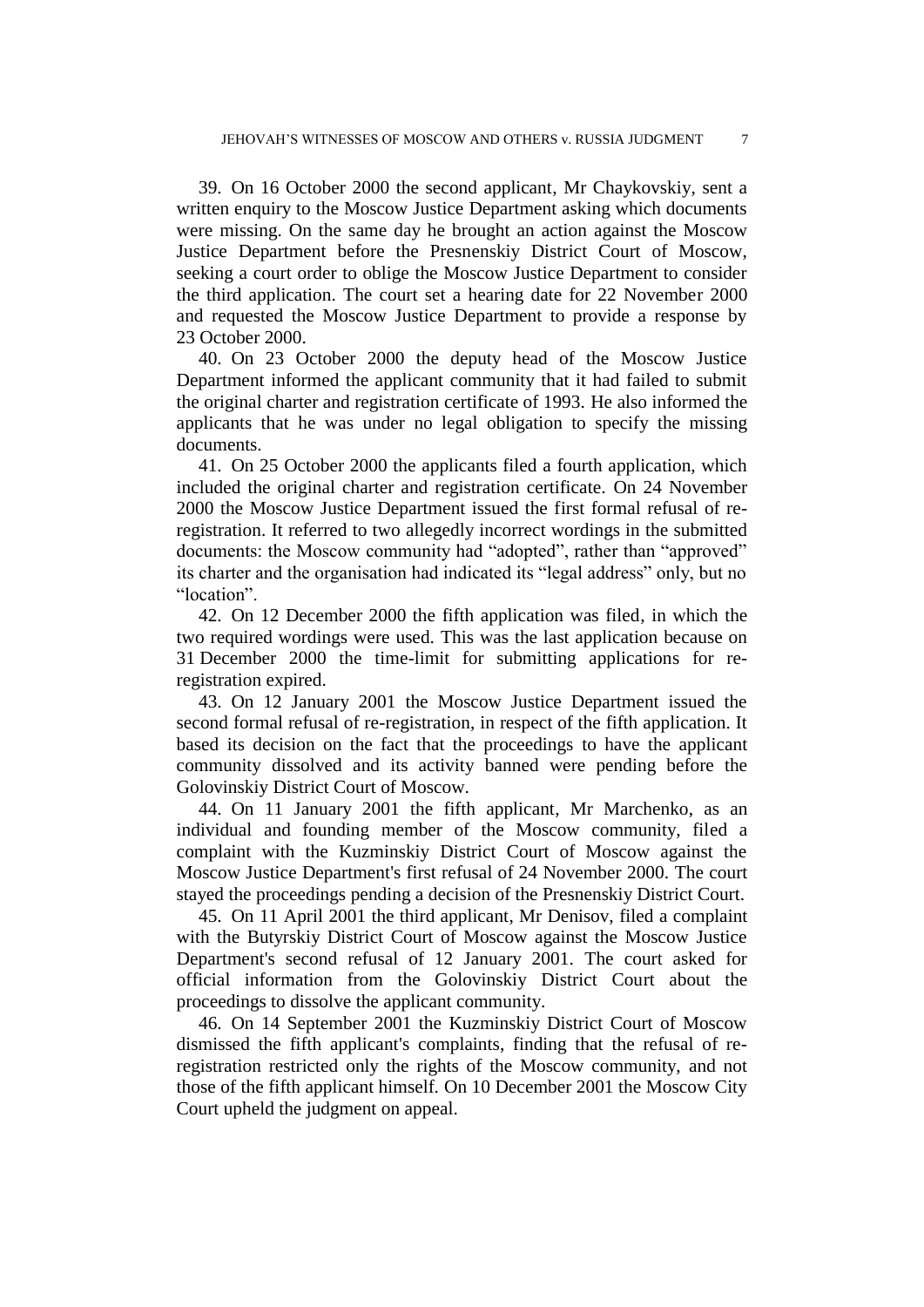47. On 12 October 2001 the Butyrskiy District Court of Moscow dismissed the third applicant's claim. The court held that, pursuant to section 27 § 3 of the Religions Act, re-registration could not be granted to organisations that might be liquidated or banned pursuant to section 14 of the Religions Act. The court added that the third applicant's religious rights were not restricted by the refusal, which had only entailed legal consequences for the Moscow community as a legal entity. On 20 February 2002 the Moscow City Court upheld the judgment on appeal.

48. On 16 August 2002 the Presnenskiy District Court of Moscow allowed the action in part. The court found that the Moscow Justice Department had wrongly requested the original documents, copies of which had been available on file. It held that the Moscow Justice Department's reference to ongoing proceedings before the Golovinskiy District Court was inadmissible because it had first invoked this argument before the court and had never referred to it as a ground for its earlier refusals. The court declared the Moscow Justice Department's refusals unlawful but did not order re-registration of the applicant community on the ground that new application forms for religious organisations had been introduced and that the applicant community had to submit a fresh application for registration.

49. On an appeal by the applicant community, on 2 December 2002 the Moscow City Court upheld the decision of 16 August 2002. It decided that the application for registration could not be processed, not only because of the newly introduced application forms, but also with regard to the ongoing proceedings in the Golovinskiy District Court.

## **F. The second set of dissolution proceedings against the applicant community**

50. On 30 October 2001 a new round of proceedings began in the Golovinskiy District Court under a new presiding judge. On 9 November 2001 the hearing was adjourned.

51. Following the adjournment, the community of Jehovah's Witnesses in Moscow collected 10,015 signatures on a petition to protest against the prosecutor's claim that she was protecting the rights of the community members. Copies of the petition were sent to the District Court, the President, and the Prosecutor General of the Russian Federation.

52. On an unspecified date in 2001 the District Court ordered a new composite psycho-linguistic expert study of the applicant community's literature and teachings. The proceedings were stayed pending its completion.

53. On 22 January 2004 the composite study was completed and its findings made available to the court.

54. Following several oral hearings, on 26 March 2004 the Golovinskiy District Court of Moscow decided to uphold the prosecution's claim, to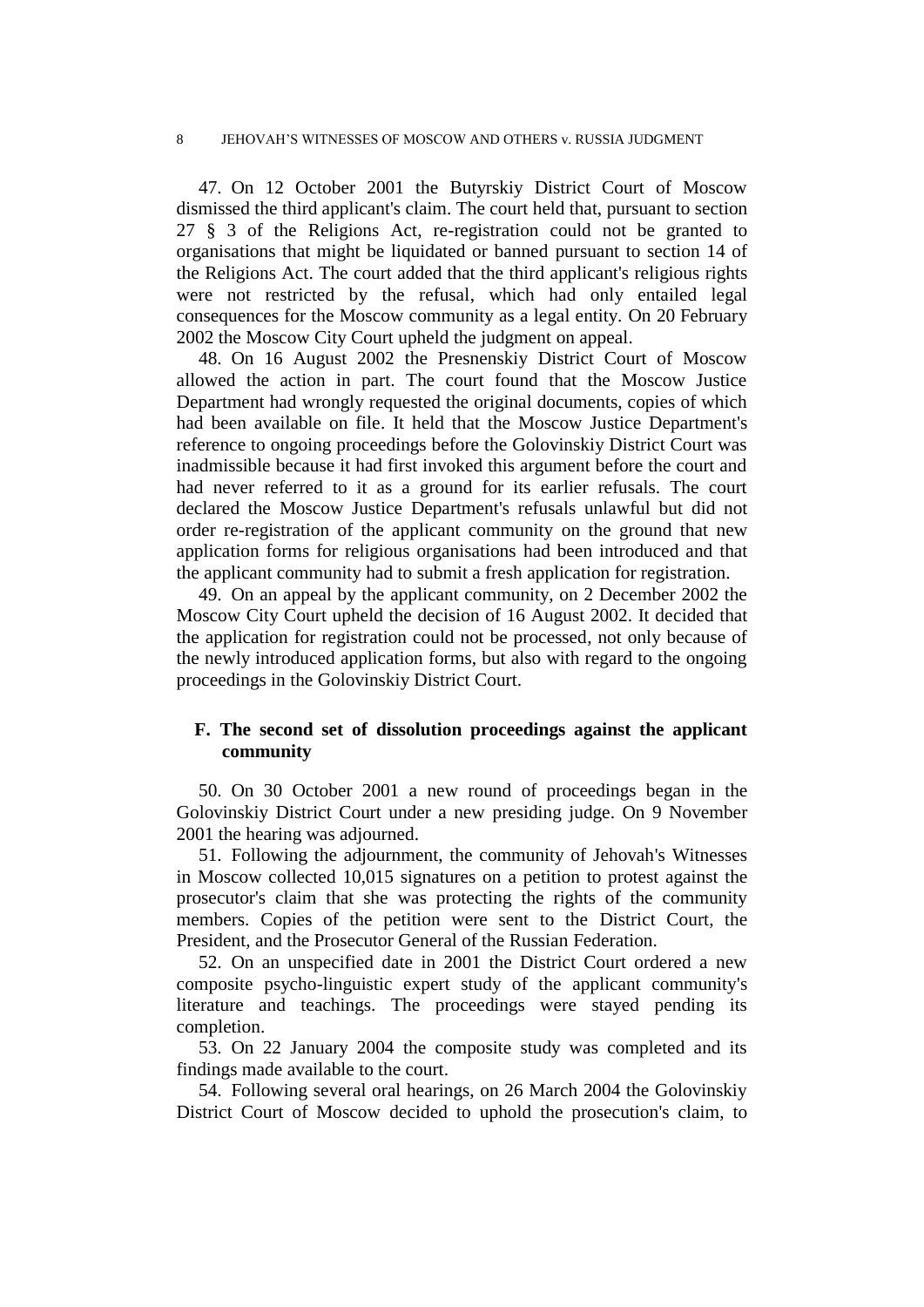dissolve the applicant community and to impose a permanent ban on its activities.

55. The District Court found the applicant community responsible for luring minors into religious associations against their will and without the consent of their parents (section 3 § 5 of the Religions Act) and for coercing persons into destroying the family, infringing the personality, rights and freedoms of citizens; inflicting harm on the health of citizens; encouraging suicide or refusing on religious grounds medical assistance to persons in life- or health-threatening conditions; and inciting citizens to refuse to fulfil their civil duties (section  $14 \tS 2$ ). However, the court found the applicant community not liable for extremist activity in the form of inciting religious discord with calls for violent acts (section 14 § 2). Likewise, it found unproven the allegation that the applicant community had collected contributions from its members for its benefit.

56. Regarding the allegation of "coercion into destroying the family," the District Court relied on the statements by seven family members of Jehovah's Witnesses – five of which were members of the Salvation Committee – who had been unhappy about their relatives' abidance by the religious norms, their active involvement in the applicant community and their estrangement from non-religious family members. Thus, one husband had blamed the applicant community for the collapse of his family life, claiming that since "his wife [had] joined the Jehovah's Witnesses, she fulfil[led] all their orders, [he] c[ould] not discuss anything with her, or even watch TV with her because of her comments on everybody, including the leadership of the country and the Orthodox Church". Other witnesses complained that their adult children or, in one case, the daughter-in-law had spent less time caring for elderly relatives because they had been constantly busy within the community. The District Court further relied on the majority opinion of the expert study of 4 October 2000 which determined that "the texts of Jehovah's Witnesses do not contain direct coercion into destroying the family but apply and propose for application direct psychological pressure which risks causing the destruction of families". Assessing the opinion by the dissenting expert and the findings of the new study of 22 January 2004, which found no coercion into destroying the family, the District Court considered that these experts had limited the scope of their inquiry to publicly available literature of Jehovah's Witnesses and had not analysed the "actual activity of the Moscow community" or implementation of the religious commandments and recommendations "in real life" and their influence on family relations. The District Court rejected statements by the witnesses for the defence who had Jehovah's Witnesses in their families and the conclusions of a sociological study of 995 community members, randomly selected, conducted by the Department of Family Sociology at the Moscow State University on the ground that it had been based on the lists of respondents supplied by the community itself and failed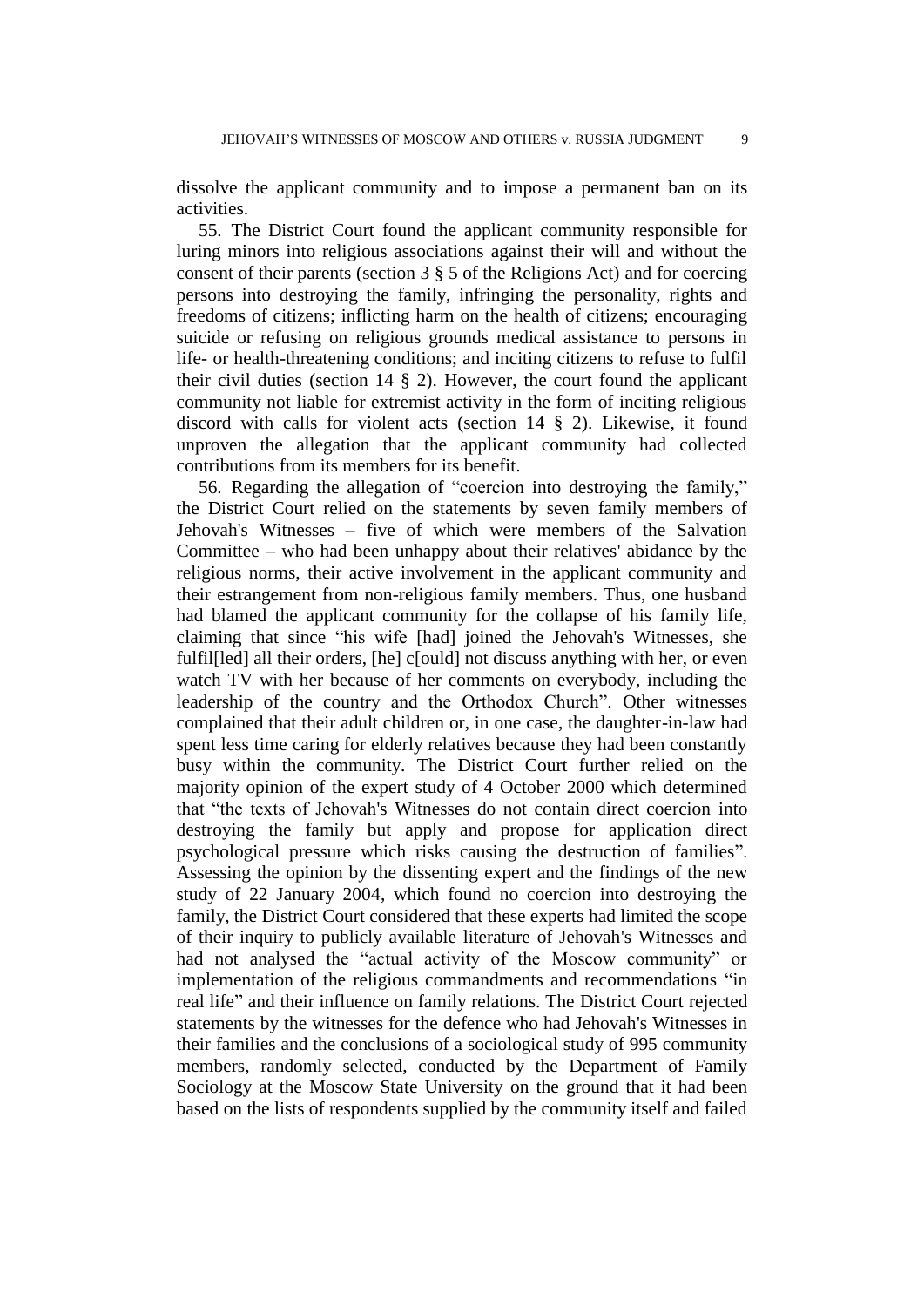to "report a single instance of an internal family confrontation which objectively existed".

57. As to the charge of infringement of the personality, rights and freedoms of citizens, the District Court firstly found a violation of the right to privacy in that the applicant community determined the place and nature of work of its members, recommended that they engage in part-time employment so as to have time for preaching, prohibited them from celebrating holidays or birthdays, and required them to preach door to door, thus also invading other people's privacy. As evidence of attempts to interfere with other people's private life, the District Court referred to the criminal conviction of a Mr K. for beating a female community member who had offered religious literature to his wife at their home. Moreover, in the District Court's view, the applicant community violated its members' right to a free choice of occupation as it recommended that they engage in part-time employment and provided applications for voluntary service at Bethel, the community centre near St Petersburg, where they only received a monthly living allowance and no salary.

58. The District Court found a violation of the constitutional guarantee of equality between parents in relation to the upbringing and education of children (Article 38 of the Constitution) because some parents involved their children in the religious activity of the applicant community without the permission of the other parent, a non-member of the community. It relied on the fact that there were pending custody disputes between parents in Moscow courts where religious education had been in issue. It noted that where a Witness parent had been represented in the custody dispute by a community-retained lawyer, this amounted to "a manifestation of interest in the outcome of the cases of the community itself and an interference with the family and private affairs of its members". The District Court also relied on the opinions of three psychiatrist witnesses for the prosecution who stated that "the literal following of the Bible principles, as practised by Jehovah's Witnesses, restricted the person's independent thinking ... and arrested psychological development". In their view, a child who did not celebrate holidays would become "a social outcast" and the community's teachings "hindered the development of patriotic feelings and love for the Motherland".

59. The District Court found that the applicant community violated the right to freedom to choose one's religion by resorting to active proselytising and "mind control". According to the prosecution experts, Jehovah's Witnesses were set apart from traditional religions because of the "theocratic hierarchy of the community", "their striving to integrate families into the life of a totalitarian non-secular collective" and "military-like discipline in domestic life". The District Court accepted the opinions of the prosecution experts and rejected the contrary conclusion in the expert study that the defence expert psychiatrist had conducted of 113 community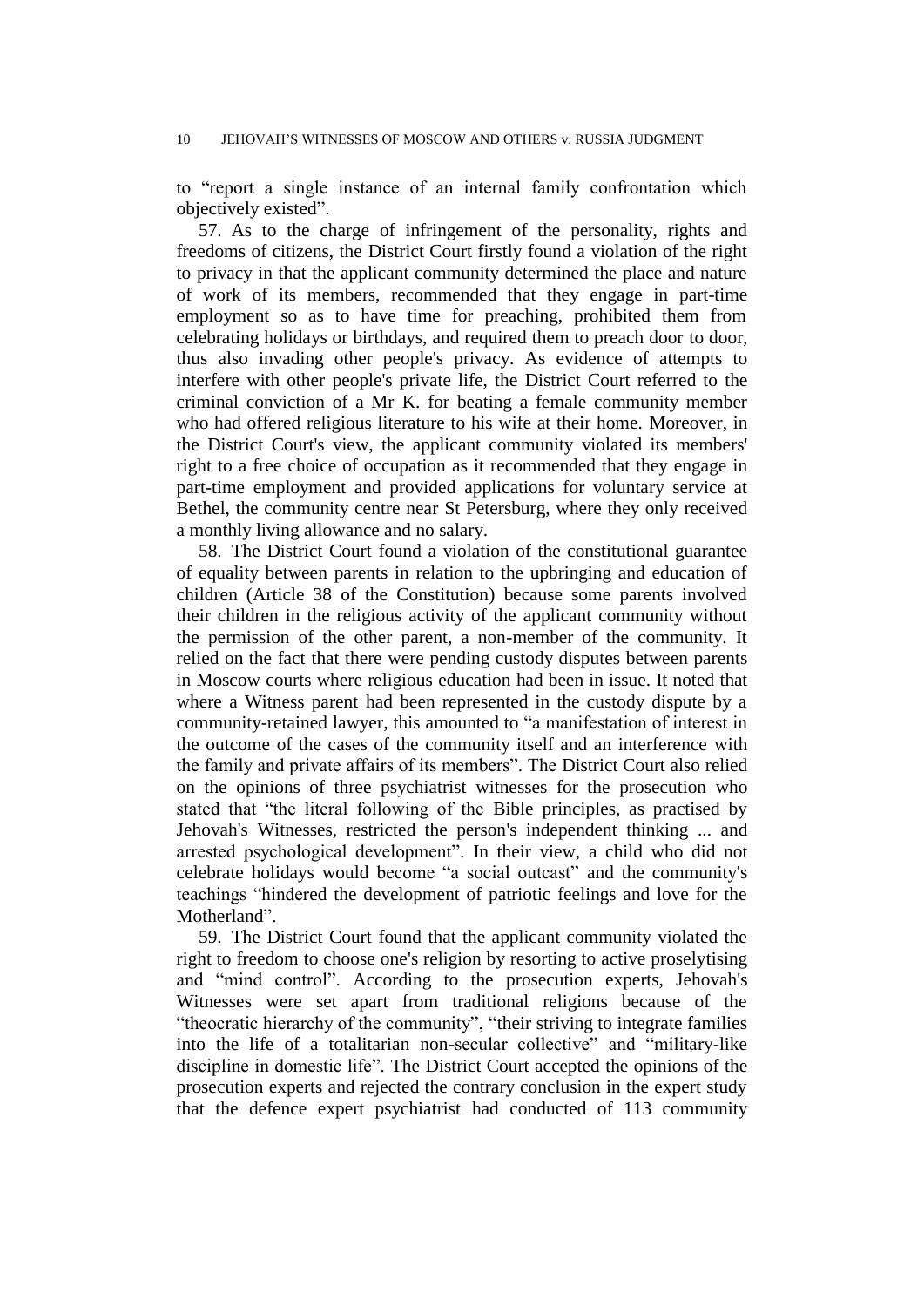members on the grounds that "participants had been selected from lists supplied by the organisations" and that the study "only concerned the community members whereas their relatives had not been examined". The District Court also considered that the petitions signed by the community members in its support had been "evidence of the pressure that the community exercised on its members".

60. Ruling on the charge of "encouragement of suicide or the refusal of medical assistance on religious grounds", the District Court found that under the influence of the applicant community its members had refused transfusions of blood and/or blood components even in difficult or life-threatening circumstances. That finding was based on the following evidence: the prohibition on blood transfusion contained in the literature of the applicant community, the "No Blood" card distributed within the community for the benefit of its members, testimonies by community members who confirmed carrying such cards, the existence of the Hospital Liaison Committee with the applicant community, and stories of patients who had refused a blood transfusion on religious grounds and whose refusal had been noted in their medical records. The District Court also had regard to a letter from the Moscow Health Protection Department that listed a number of instances in which patients had refused blood transfusions for themselves and, in one case, in respect of a newborn child. Even though the medical outcome of those cases was not specified, the District Court held that the proven fact of damage to the health of at least one individual was a sufficient ground for terminating the activities of the Moscow community. It further noted the opinions of medical experts who clarified that bloodless surgery was a prospective trend in medicine but that in case of certain diseases the transfusion of blood or its components was still indispensable. Finally, in the District Court's view, the "No Blood" card contravened the patient's right to take medical decisions for himself by delegating that right – in the eventuality of his being unconscious – to his fellow believers.

61. As to harming the health of citizens, the District Court found that, in addition to the prohibition on blood transfusion, the activities of the applicant community had had a "negative influence on the mental state and mental health of the followers". This assessment rested on opinions of non-Witness family members who testified that they had seen "sudden and negatives changes of personality" in their relatives who had joined the applicant community and that many participants at religious meetings of Jehovah's Witnesses had "cried" and had complained thereafter "about colossal emotional exhaustion".

62. As to luring minors into the religious association, the District Court found, on the basis of statements by two non-Witness parents, that where a Witness parent involved the child in the activities of the applicant community, there was an encroachment on the child's freedom of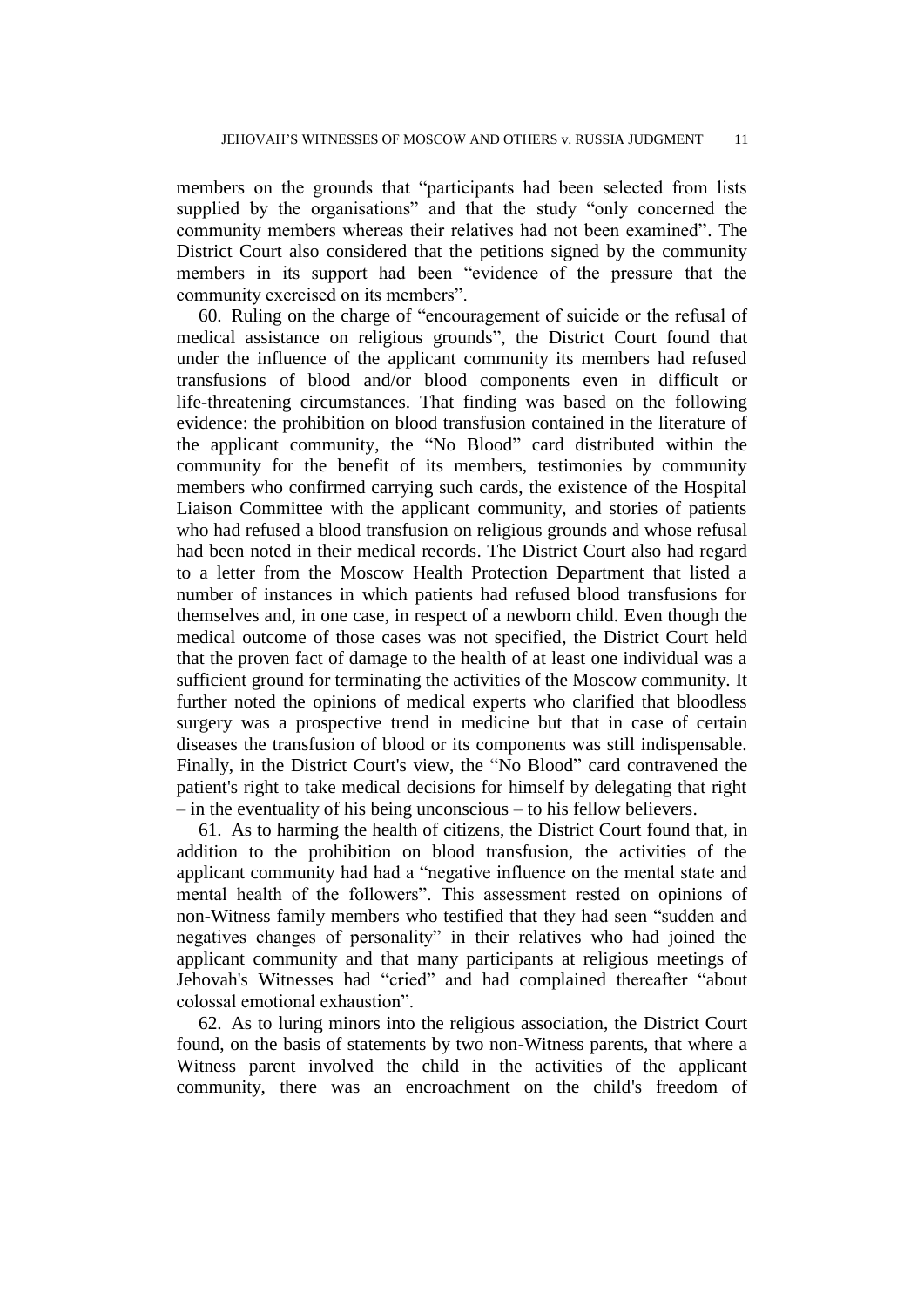#### 12 JEHOVAH'S WITNESSES OF MOSCOW AND OTHERS v. RUSSIA JUDGMENT

conscience and the joint right of parents to participate in the child's upbringing.

63. Finally, the District Court found that the applicant community's literature incited citizens to "refuse to fulfil their civil duties." This included refusal to serve in the army and to perform alternative service and promotion of "a disrespectful attitude towards State emblems – the flag and the national anthem", as well as a prohibition on celebrating State holidays.

64. The District Court held that the interference with the applicant community's rights was justified, prescribed by law and pursued a legitimate aim because the applicant community had "violated rights and freedoms of citizens, and its activity led to the destruction of families, encroachments on the fundamental rights and freedoms of citizens and calls to refuse to perform duties to society... Taking into account that the [applicant] community violated constitutional rights and freedoms of citizens, the contemplated restriction on its rights and termination of its activity is justified and proportionate to the constitutionally significant aims".

65. The applicant community was ordered to bear the costs of the expert studies of 4 October 2000 and 22 January 2004 and to pay costs of 102,000 Russian roubles to the State.

66. The applicant community appealed, claiming, in particular, that the interference with its right to freedom of religion was not justified from the standpoint of Articles 9 and 11 of the Convention. It also invoked Articles 6, 10, 14 and 17 of the Convention.

67. On 16 June 2004 the Moscow City Court dismissed the applicants' appeal in a summary fashion and upheld the judgment of the Golovinskiy District Court, endorsing its reasons.

## **G. "No Blood" card**

68. The "No Blood" card referred to in the proceedings is a pre-printed foldable card that bears the words "No Blood" in capital letters on the front page and empty fields to be filled out concerning the person(s) to be contacted in case of emergency and the holder's allergies, diseases and medicine(s). The text inside the card reads as follows:

#### "MEDICAL DIRECTIVE / RELEASE FROM LIABILITY

I, [name], have filled out this directive as an official statement of my will. The instructions contained therein reflect my firm and conscious decision.

I direct that under no circumstances – even if doctors consider it necessary to save my life or health – shall any blood transfusion be performed on me ... I consent to the use of blood substitutes, hemodiluting solutions... or bloodless methods of treatment.

By this legal directive I exercise my right to consent to medical treatment or refuse it in accordance with my principles and convictions. I am a Jehovah's Witness and issue this directive in pursuance of the Biblical precepts...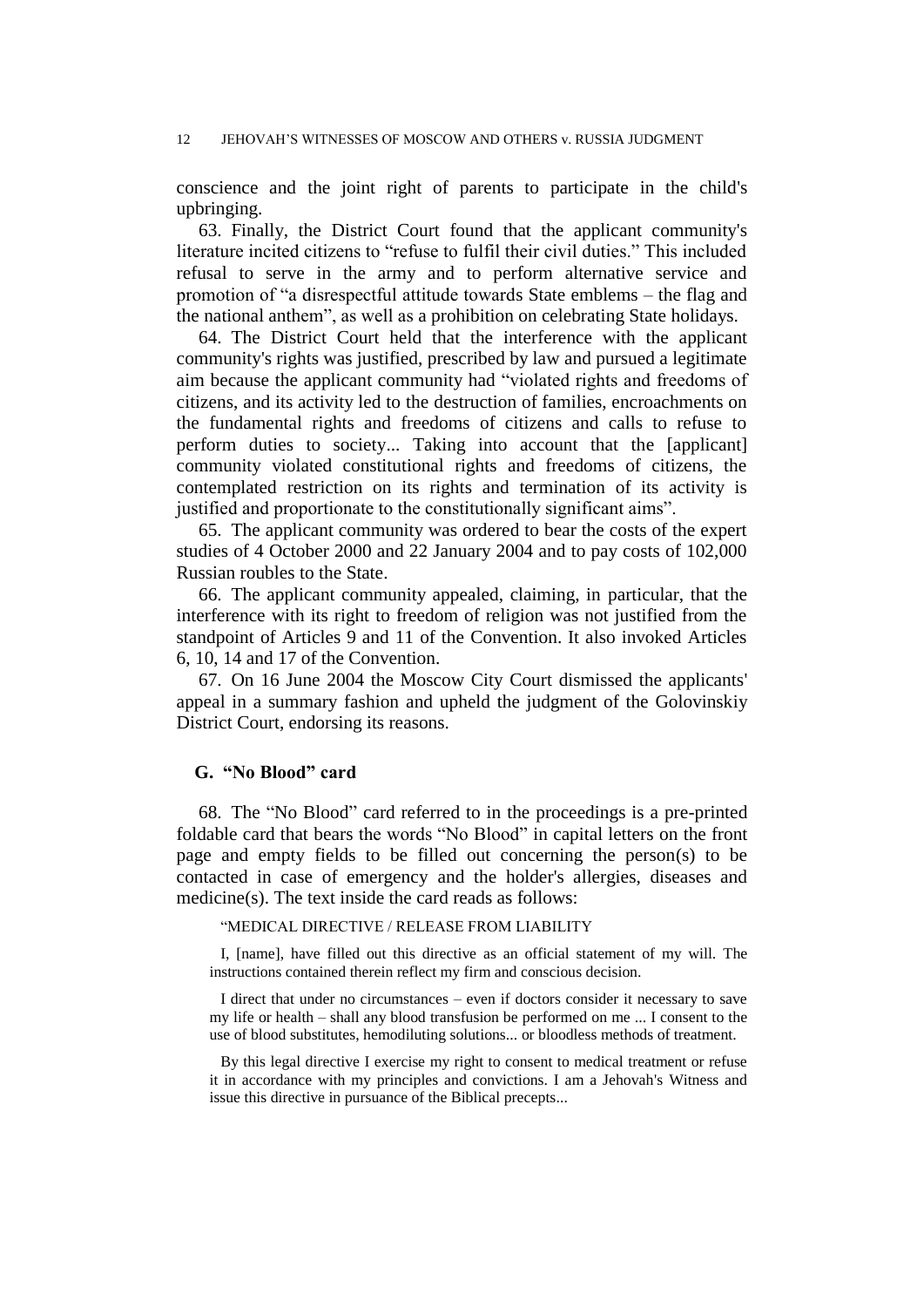I release doctors, anaesthetists, hospital and medical personnel from liability for any consequences of my refusal of blood provided that I have been given full alternative qualified medical assistance.

Should I be unconscious, the person listed on the reverse side of the card [emergency contacts] may represent me before others, acting in accordance with this directive.

[Date, signature, address, phone number, and signatures of two witnesses]."

## II. RELEVANT LAW AND PRACTICE

### **A. Constitution of the Russian Federation**

69. Article  $28<sup>1</sup>$  guarantees freedom of religion, including the right to profess either alone or in community with others any religion or to profess no religion at all, to freely choose, have and share religious and other beliefs and manifest them in practice.

70. Article 30 provides that everyone shall have the right to freedom of association.

71. Article 38 establishes that maternity, childhood and the family shall be protected by the State. The parents have equal rights and obligations with regard to providing care for children and their upbringing.

## **B. The Religions Act**

72. On 1 October 1997 the Federal Law on the Freedom of Conscience and Religious Associations (no. 125-FZ of 26 September 1997 – "the Religions Act") entered into force.

73. The Religions Act prohibits the involvement of minors in religious associations, as well as the religious education of minors against their will and without the consent of their parents or guardians (section 3 § 5).

74. The founding documents of religious organisations that had been established before the Religions Act were to be amended to conform to the Act and submitted for re-registration. Until so amended, the founding documents remained operative in the part which did not contradict the terms of the Act (section 27 § 3). Re-registration of religious organisations was to be completed by 31 December 2000 (section 27 § 4, with subsequent amendments).

75. The list of documents required for (re-)registration was set out in section 11  $\S$  5 and read as follows:

"- application for registration;

 $1$  Rectified on 18 August 2010: the text was "Article 29".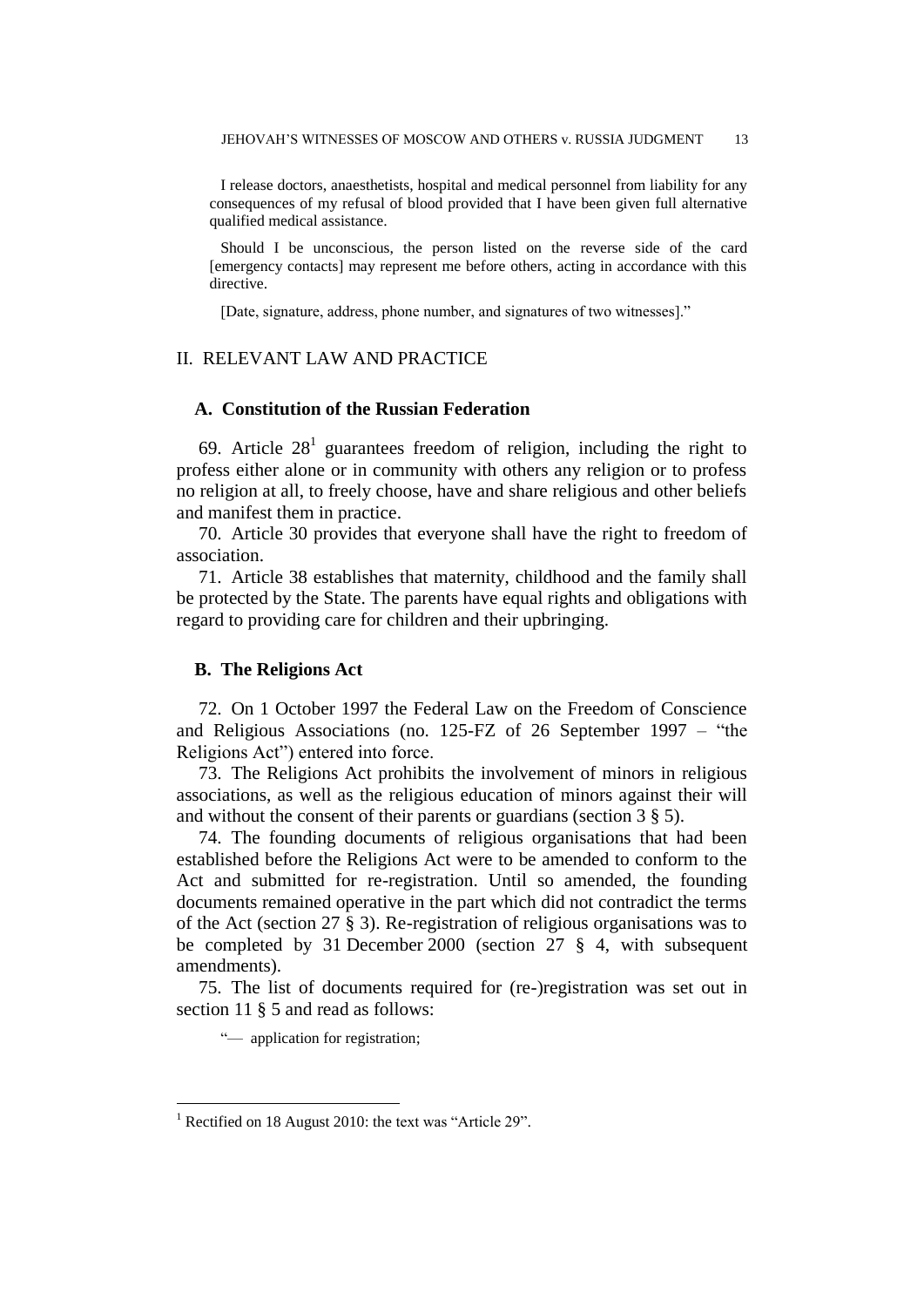#### 14 JEHOVAH'S WITNESSES OF MOSCOW AND OTHERS v. RUSSIA JUDGMENT

— list of founders of the religious organisation indicating their nationality, place of residence and dates of birth;

— charter (articles of association) of the religious organisation;

— minutes of the constituent assembly;

...

— information on the address (location) of the permanent governing body of the religious organisation at which contact with the religious organisation is to be maintained..."

76. Section 12 § 1 stated that (re-)registration of a religious organisation could be refused if:

"— the aims and activities of a religious organisation contradict the Russian Constitution or Russian laws – with reference to specific legal provisions;

— the organisation has not been recognised as a religious one;

— the articles of association or other submitted materials do not comply with Russian legislation or contain inaccurate information;

— another religious organisation has already been registered under the same name;

— the founder(s) has (have) no capacity to act."

77. Section 14 § 2 (as amended on 29 June 2004) provides for the following grounds for dissolving a religious organisation by judicial decision and banning its activity:

"— breach of public security and public order;

— actions aimed at engaging in extremist activities;

— coercion into destroying the family unit;

— infringement of the personality, rights and freedoms of citizens;

— infliction of harm, established in accordance with the law, on the morals or health of citizens, including by means of narcotic or psychoactive substances, hypnosis, or committing depraved and other disorderly acts in connection with religious activities;

— encouragement of suicide or the refusal on religious grounds of medical assistance to persons in life- or health-threatening conditions;

— hindrance to receiving compulsory education;

— coercion of members and followers of a religious association and other persons into alienating their property for the benefit of the religious association;

— hindering a citizen from leaving a religious association by threatening harm to life, health, property, if the threat can actually be carried out, or by application of force or commission of other disorderly acts;

— inciting citizens to refuse to fulfil their civil duties established by law or to commit other disorderly acts."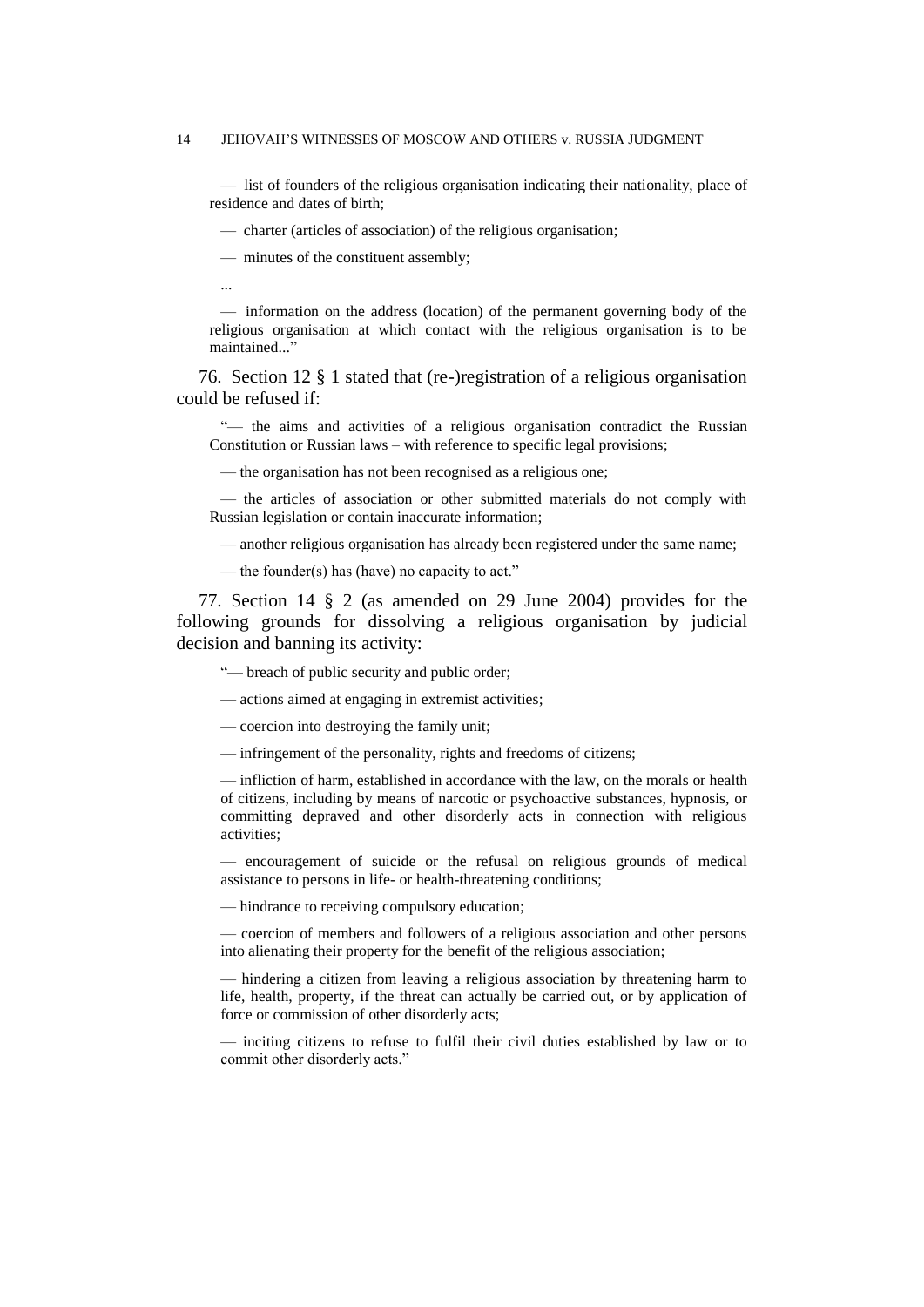78. Section 27 § 3 establishes that an application for re-registration must be refused if there are grounds for dissolving the religious organisation and banning its activity as set out in section 14 § 2.

79. Under the Religions Act, the following rights may be exercised solely by registered religious organisations:

- the right to establish and maintain religious buildings and other places of worship or pilgrimage (section 16 § 1);
- the right to manufacture, acquire, export, import and distribute religious literature, printed, audio and video material and other religious articles (section 17 § 1);
- the right to create cross-cultural organisations, educational institutions and mass media (section 18 § 2);
- the right to establish and maintain international links and contacts for pilgrimages, conferences and so on, including the right to invite foreign nationals to the Russian Federation (section 20 § 1);
- the right to own buildings, plots of land, other property, financial assets and religious artefacts, including the right to have municipal and State property transferred to them free of charge for religious purposes and the immunity of such property from legal charge (section 21 §§ 1 to 5);
- $\bullet$  the right to hire employees (section 24).

80. In addition, the following rights are explicitly reserved to registered religious organisations, to the exclusion of other non-religious legal entities:

- the right to found companies publishing religious literature or producing articles for religious services (section 17 § 2);
- the right to establish licensed educational institutions for the professional training of clergy and auxiliary religious staff (section 19  $\S$  1); and
- the right to invite into the Russian Federation foreign nationals planning to engage in professional religious activities, including preaching (section 20 § 2).

## **C. Fundamentals of Russian Legislation on Health Protection of Citizens (no. 5487-I of 22 July 1993)**

81. A citizen or his or her legal representative may refuse medical assistance or require that it be terminated, save in the circumstances listed in Article 34. In that case the possible consequences of such refusal should be presented in an accessible form to the citizen or his or her legal representative. The refusal must be noted in the medical record and countersigned by the citizen and a medical specialist (Article 33 §§ 1-2).

82. If the parents or guardians of a child below fifteen years of age refuse medical assistance which is necessary for saving the child's life, the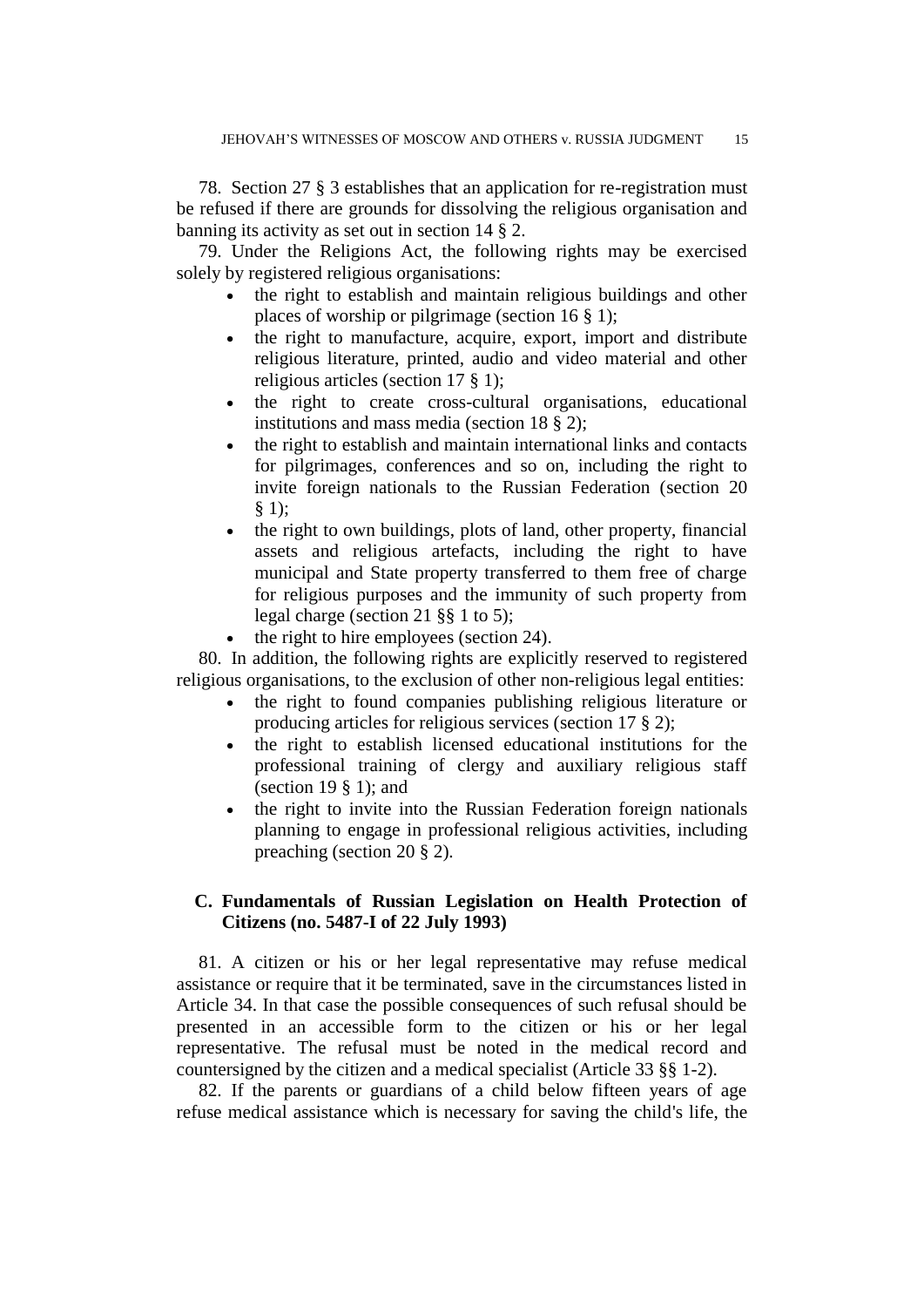medical institution may apply to a court for the protection of the child's interests (Article 33 § 3).

83. Medical assistance shall be provided without the consent of the individuals concerned if they suffer from highly contagious diseases, grave mental disorders or if they have committed a criminal offence and been ordered to follow medical treatment by a judicial decision (Article 34).

### **D. Relevant case-law**

## *1. Russia*

84. On 14 November 2000 the Supreme Court of the Tatarstan Republic upheld at final instance a judgment of the lower court by which the prosecutor's request to liquidate the local organisation of Jehovah's Witnesses had been refused. One of the grounds advanced by the prosecutor in support of the liquidation claim was that a Witness mother had refused a blood transfusion for her child. The Supreme Court noted that the mother had refused a blood transfusion but had been in favour of blood substitutes which had been successfully used during surgery. It also pointed out that the teachings of Jehovah's Witnesses did not require believers to refuse blood but let everyone make an independent decision on that issue.

#### *2. Other jurisdictions*

85. In 1990 the Ontario Supreme Court in Canada upheld a decision of the lower court to hold a medical doctor liable for administering blood transfusions to an unconscious patient carrying a card stating that she was a Jehovah's Witness and, as a matter of religious belief, rejected blood transfusions under any circumstances (*Malette v. Shulman* 72 O.R. 417). It held, in particular, as follows:

"25... The principles of self-determination and individual autonomy compel the conclusion that the patient may reject blood transfusions even if harmful consequences may result and even if the decision is generally regarded as foolhardy... To transfuse a Jehovah's Witness, in the face of her explicit instructions to the contrary, would, in my opinion, violate her right to control her own body and show disrespect for the religious values by which she has chosen to live her life...

34 The state undoubtedly has a strong interest in protecting and preserving the lives and health of its citizens. There clearly are circumstances where this interest may override the individual's right to self-determination. For example, the state may, in certain cases, require that citizens submit to medical procedures in order to eliminate a health threat to the community...

35 The state's interest in preserving the life or health of a competent patient must generally give way to the patient's stronger interest in directing the course of her own life. As indicated earlier, there is no law prohibiting a patient from declining necessary treatment... Recognition of the right to reject medical treatment cannot, in my opinion, be said to depreciate the interest of the state in life or in the sanctity of life. Individual free choice and self-determination are themselves fundamental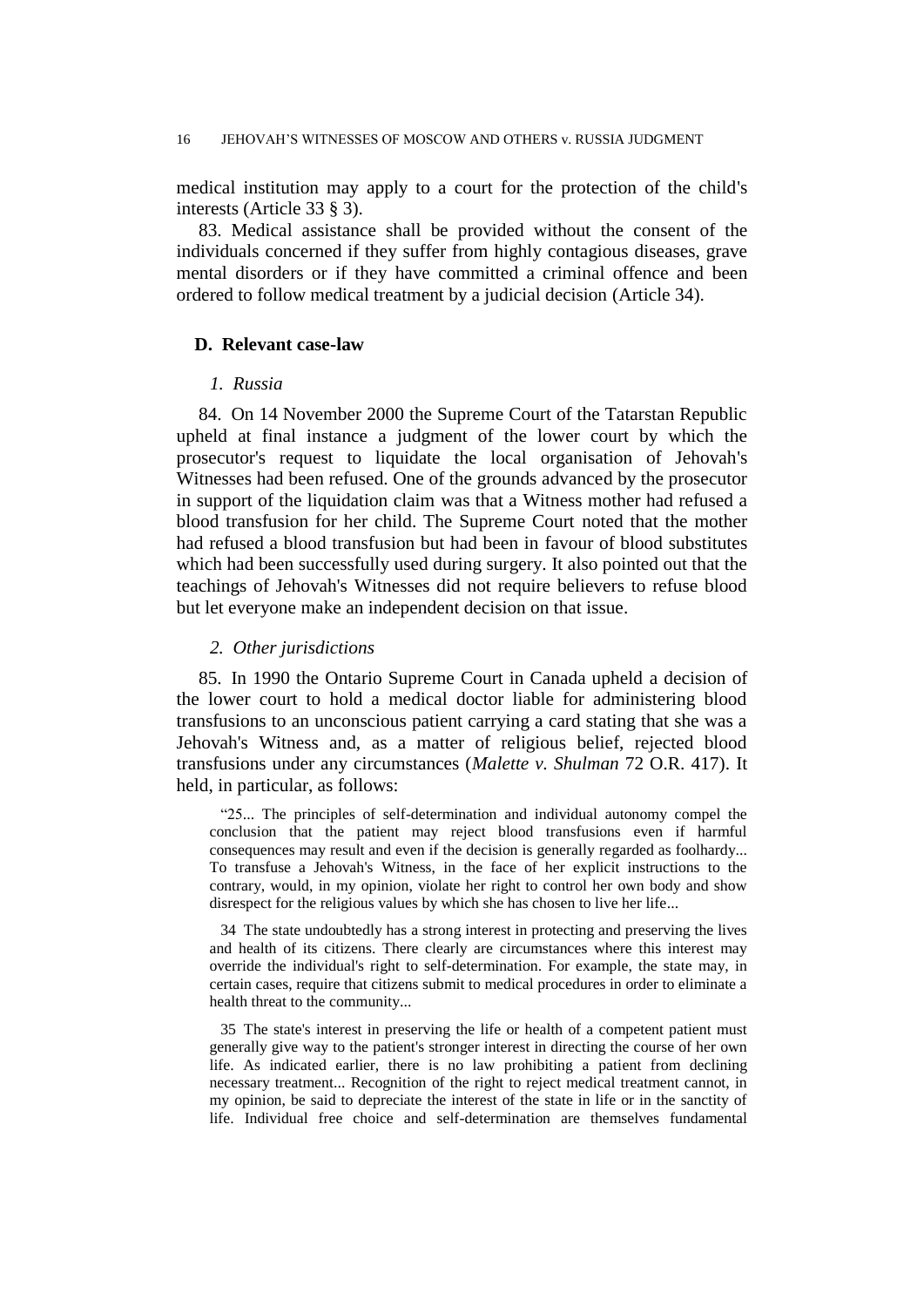constituents of life. To deny individuals freedom of choice, with respect to their health care, can only lessen and not enhance the value of life..."

86. A 1992 landmark case from the United Kingdom involved an adult daughter of a Jehovah's Witness who had been prevailed upon by her mother to refuse blood transfusions for religious reasons (*In re T. (Adult: Refusal of Treatment)* 3 Weekly Law Reports 782 (Court of Appeal)). Lord Donaldson gave the following summary of his opinion:

"1. Prima facie every adult has the right and capacity to decide whether or not he will accept medical treatment, even if a refusal may risk permanent injury to his health or even lead to premature death. Furthermore, it matters not whether the reasons for the refusal were rational or irrational, unknown or even non-existent. This is so notwithstanding the very strong public interest in preserving the life and health of all citizens. However, the presumption of capacity to decide, which stems from the fact that the patient is an adult, is rebuttable...

5. In some cases doctors will not only have to consider the capacity of the patient to refuse treatment, but also whether the refusal has been vitiated because it resulted not from the patient's will, but from the will of others. It matters not that those others sought, however strongly, to persuade the patient to refuse, so long as in the end the refusal represented the patient's independent decision. If, however, his will was overborne, the refusal will not have represented a true decision. In this context the relationship of the persuader to the patient – for example, spouse, parents or religious adviser – will be important, because some relationships more readily lend themselves to overbearing the patient's independent will than do others..."

87. In United States law, the doctrine of informed consent required for any kind of medical treatment has been firmly entrenched since 1914 when Justice Cardozo, on the Court of Appeals of New York, described this doctrine as follows: "Every human being of adult years and sound mind has a right to determine what shall be done with his own body, and a surgeon who performs an operation without his patient's consent commits an assault" (*Schloendorff v. Society of New York Hospital*, 211 N.Y. 125, 105 N.E. 92). The logical corollary of the doctrine of informed consent is that the patient generally possesses the right not to consent, that is, to refuse treatment (*Cruzan v. Director, MDH*, 497 U.S. 261 (1990)). The following summary of the relevant case-law can be found in the case of *Fosmire v. Nicoleau* (75 N.Y.2d 218, 551 N.E.2d 77, 551 N.Y.S.2d 876 (1990):

"The State has a well-recognized interest in protecting and preserving the lives of its citizens. ... [A] distinction should be drawn between the State's interest in protecting the lives of its citizens from injuries by third parties, and injuries resulting from the individual's own actions (see, e.g., *Public Health Trust v. Wons*, 541 So.2d 96, 98 [Fla.1989, Ehrlich, Ch. J., concurring]). When the individual's conduct threatens injury to others, the State's interest is manifest and the State can generally be expected to intervene. But the State rarely acts to protect individuals from themselves, indicating that the State's interest is less substantial when there is little or no risk of direct injury to the public. This is consistent with the primary function of the State to preserve and promote liberty and the personal autonomy of the individual (*Rivers v. Katz*, supra). ... The State will intervene to prevent suicide ... but merely declining medical care, even essential treatment, is not considered a suicidal act or indication of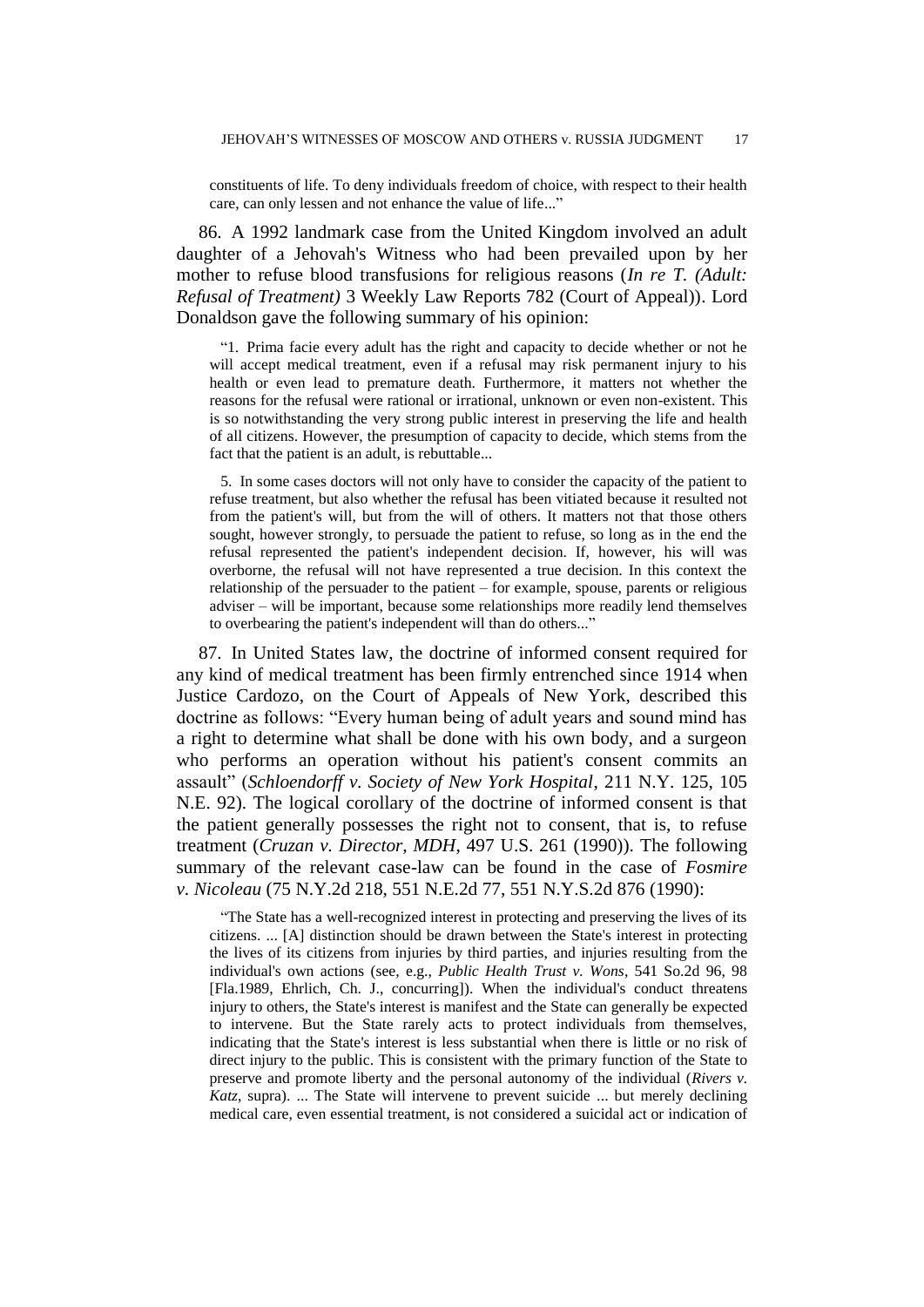#### 18 JEHOVAH'S WITNESSES OF MOSCOW AND OTHERS v. RUSSIA JUDGMENT

incompetence (*Matter of Storar*, supra, 52 N.Y.2d at 377-378, n. 6, 438 N.Y.S.2d 266, 420 N.E.2d 64)."

88. The right of an individual to refuse blood transfusions on religious grounds and to be compensated in damages if such transfusion has been carried out against the patient's wishes has also been upheld by courts in other jurisdictions (see, for example, *Phillips v. Klerk*, Case No. 19676/82; Supreme Court of South Africa [1983]; *Bahamondez, Marcelo v. Medida Cautelar*, Corte Suprema de Justicia de la Nación (Argentina, 6 April 1993); Sentence No. 166/1996 *in case of Mr Miguel Angel*, Constitutional Court of Spain, 28 October 1996; *Ms A. and her heirs v. Dr B. and Institute of Medical Science*, Case No. 1998 (O) Nos. 1081, 1082, 29 February 2000, Supreme Court of Japan).

## III. RELEVANT COUNCIL OF EUROPE DOCUMENTS

89. The relevant part of the Report by the Committee on the Honouring of Obligations and Commitments by Member States of the Council of Europe (Monitoring Committee, doc. 9396, 26 March 2002) on the honouring of obligations and commitments by the Russian Federation stated:

"95. The Russian Constitution safeguards freedom of conscience and of religion (article 28); the equality of religious associations before the law and the separation of church and state (article 14), and offers protection against discrimination based on religion (article 19). The law on freedom of religion of December 1990 has led to a considerable renewal of religious activities in Russia. According to religious organisations met in Moscow, this law has opened a new era, and led to a revitalisation of churches. It was replaced on 26 September 1997 by a new federal law on freedom of conscience and religious associations. This legislation has been criticised both at home and abroad on the grounds that it disregards the principle of equality of religions.

96. ...In February 2001, the Ombudsman on Human Rights, Oleg Mironov, also acknowledged that many articles of the 1997 law "On Freedom of Conscience and Religious Associations" do not meet Russia's international obligations on human rights. According to him, some of its clauses have led to discrimination against different religious faiths and should therefore be amended. ...

98. According to the regulations by the Ministry of Justice, - responsible for the implementation of the law on freedom of conscience and religious associations -, religious organisations established before the law came into force (26 September 1997) had to re-register before 31 December 2000.

99. The registration process was finally completed on 1 January 2001 as the State Duma decided to extend the deadline twice. About 12 000 religious organisations and groups have been registered, and only 200 were refused their registration, most of them because they failed to produce a complete file. Many others have, for a variety of reasons, failed to register. The Minister of Justice, Mr Chaika strongly rejected allegations that the Orthodox Church had exerted pressure on the Ministry to prevent some religious organisations from obtaining their registration. Mr Chaika also indicated that experts of the Ministry had "closely examined" the status of the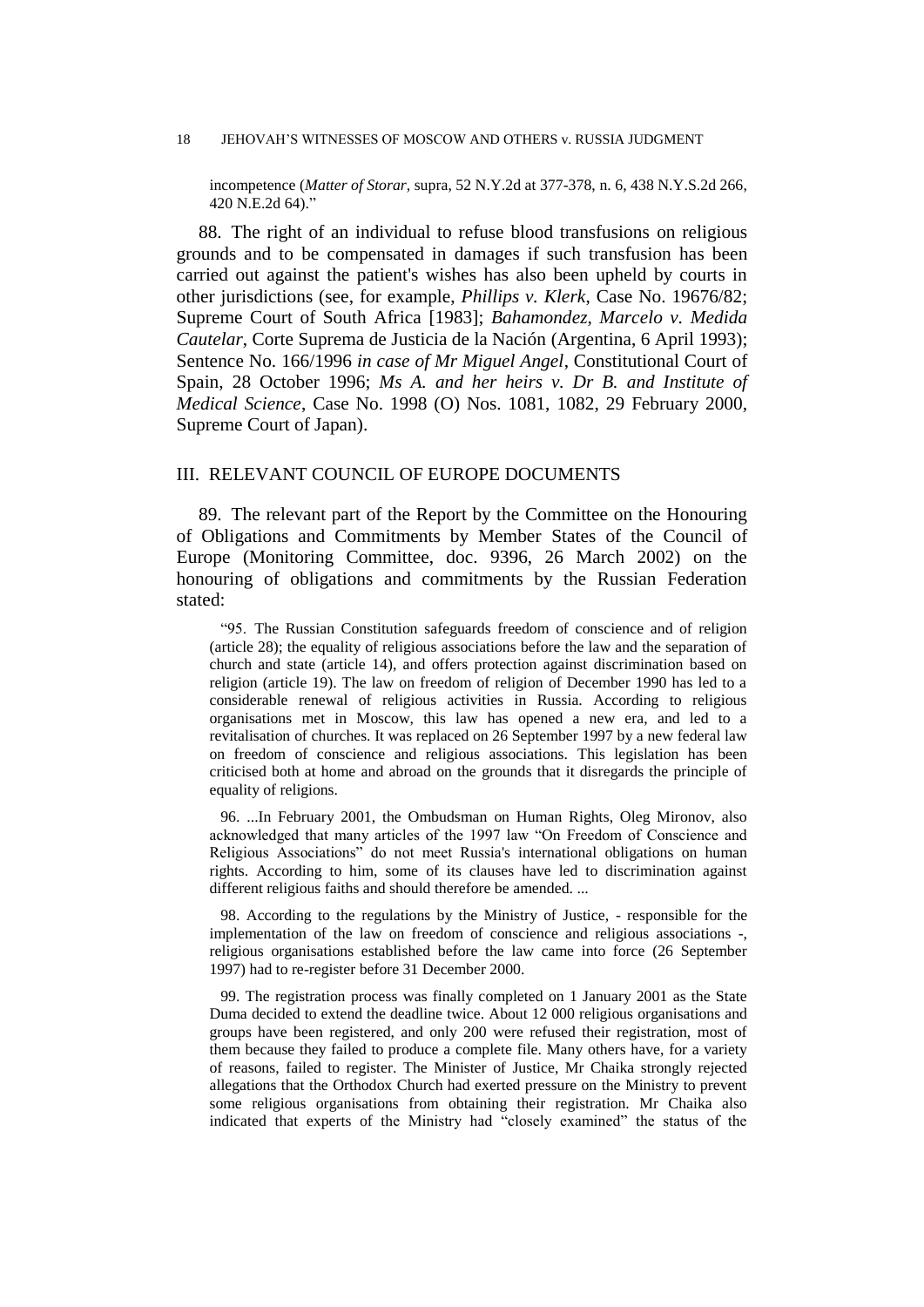Salvation Army and the Jehovah's Witnesses, and had come to the conclusion that nothing prevented the latter's' registration at the federal level. ...

101. Indeed, there have been cases where, even if a religious organisation had reregistered nationally, local authorities created obstacles. This has especially been the case with the Jehovah's Witnesses, whose Moscow congregation has long been the target of civil and criminal proceedings designed to prevent its activities.

102. The Jehovah's Witnesses were registered at federal level in 1999, and its 360 communities have also been registered throughout Russia. Nevertheless, the community in Moscow was forced completely underground and prevented from possessing properties and places of worship. The Moscow civil trial against Jehovah's Witnesses (since 1995) has been considered by many as an important test case. The co-rapporteurs thought then that the Moscow case has come to an end with a judgment issued on 23 February 2001, dismissing the charges against Jehovah's Witnesses. However, on 30 May 2001, the Moscow City Court set aside this ruling and ordered the Golovinskiy District Court to hear the case once again. The retrial started on 30 October 2001. Until a definitive ruling is reached, Jehovah's Witnesses in Moscow will be without registration and unable to profess their faith without hindrance. The co-rapporteurs regard the length of the judicial examination in this case as an example of harassment against a religious minority and believe that after six years of criminal and legal proceedings the trial should finally be halted."

90. Resolution 1277 (2002) on the honouring of obligations and commitments by the Russian Federation adopted by the Parliamentary Assembly of the Council of Europe on 23 April 2002, noted as follows:

"8. However, the Assembly is concerned about a number of obligations and major commitments with which progress remains insufficient, and the honouring of which requires further action by the Russian authorities: ...

xiv. the Assembly regrets the problems of the Salvation Army and Jehovah's Witnesses in Moscow, but welcomes the decision of the Russian authorities to ensure that the problem of local discrimination and harassment of these religious communities be brought to an end; ..."

## THE LAW

## I. ALLEGED VIOLATION OF ARTICLES 9 AND 11 OF THE CONVENTION ON ACCOUNT OF DISSOLUTION OF THE APPLICANT COMMUNITY

91. The applicants complained that the Russian courts' judgments dissolving the applicant community and banning its activities had violated their rights to freedom of religion, expression and association. Article 9 provides as follows:

"1. Everyone has the right to freedom of thought, conscience and religion; this right includes freedom to change his religion or belief and freedom, either alone or in community with others and in public or private, to manifest his religion or belief, in worship, teaching, practice and observance.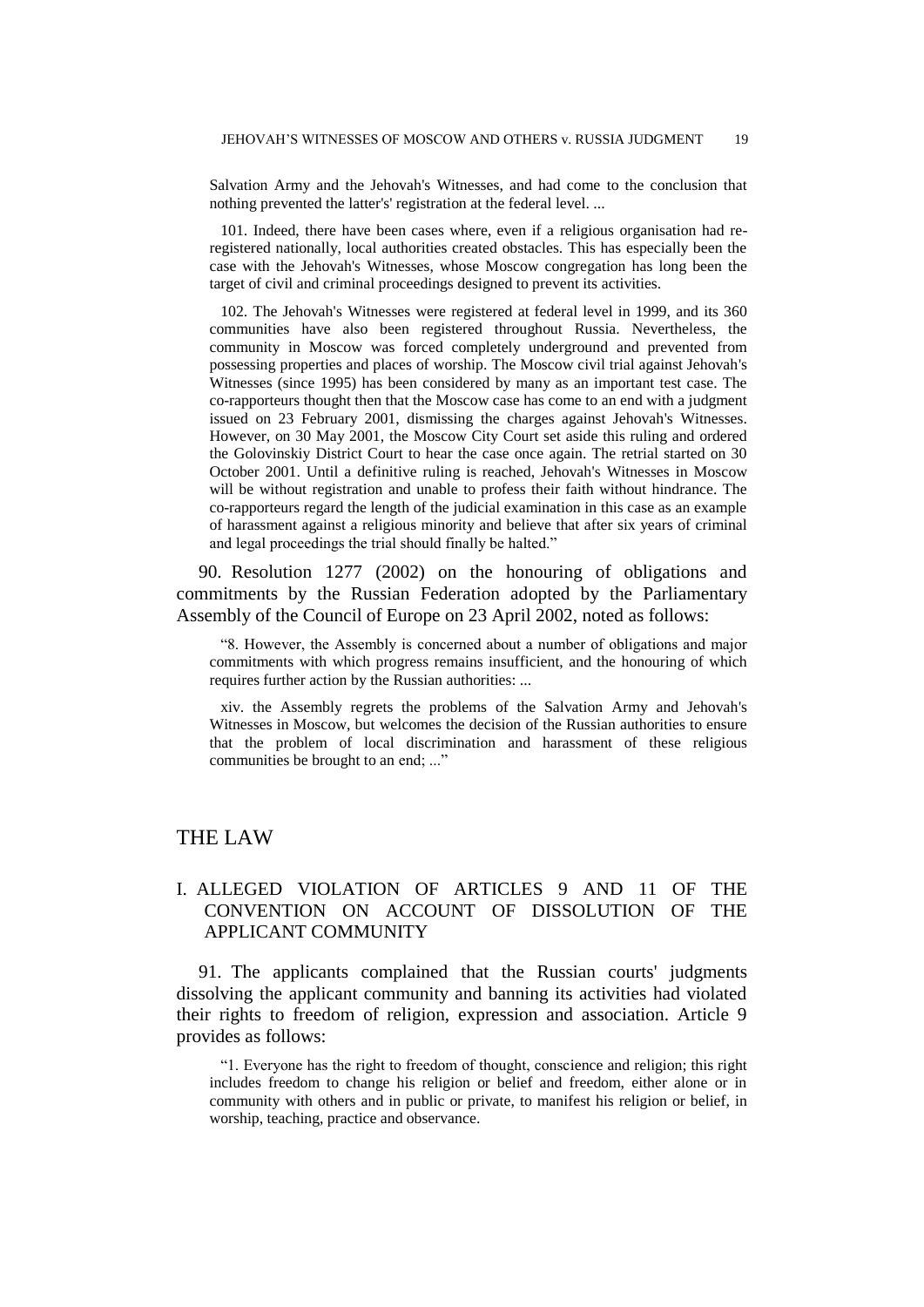#### 20 JEHOVAH'S WITNESSES OF MOSCOW AND OTHERS v. RUSSIA JUDGMENT

2. Freedom to manifest one's religion or beliefs shall be subject only to such limitations as are prescribed by law and are necessary in a democratic society in the interests of public safety, for the protection of public order, health or morals, or for the protection of the rights and freedoms of others."

#### Article 11 provides as follows:

"1. Everyone has the right to freedom of peaceful assembly and to freedom of association with others, including the right to form and to join trade unions for the protection of his interests.

2. No restrictions shall be placed on the exercise of these rights other than such as are prescribed by law and are necessary in a democratic society in the interests of national security or public safety, for the prevention of disorder or crime, for the protection of health or morals or for the protection of the rights and freedoms of others..."

#### **A. Submissions by the parties**

## *1. The applicants*

92. The applicants submitted that there had been no credible or reliable evidence supporting the adverse findings made by the Russian courts against the applicant community. All of the findings had been based solely on an assessment of Jehovah's Witnesses' literature and there had been no indication that any community members had been forced or prevailed upon to act in a specific way. The literature all emanated from the same general headquarters of Jehovah's Witnesses and was distributed worldwide to over 200 countries – including forty-five Council of Europe member States – in 150 local languages, while maintaining the same content. However, there had not been any conviction based on that literature in Russia or in any jurisdiction with similar law. No specific "actions" of the applicant community had been discussed during the trial; on the other hand, no less than fourteen complete court days had been devoted exclusively to discussion of the Holy Scriptures and the court-ordered psycho-linguistic study contained references to no fewer than 205 scriptural questions, many of which had been read and discussed while evidence was being heard.

93. The applicants claimed that the dissolution of the applicant community had not been "prescribed by law" because the relevant provisions of the Religions Act had been imprecise and unforeseeable in their application. It had not pursued a legitimate aim or met a pressing social need, but rather fulfilled the interests of the Russian Orthodox Church and its Salvation Committee. Furthermore, the total ban and dissolution of a group of Christians holding and practising their beliefs in Moscow had been disproportionate to any alleged risk inherent in their literature, unsupported as it had been by any "actions" or "activities" of the applicants.

94. Finally, the applicants pointed out that the banning of the applicant community had had numerous adverse consequences for its members. They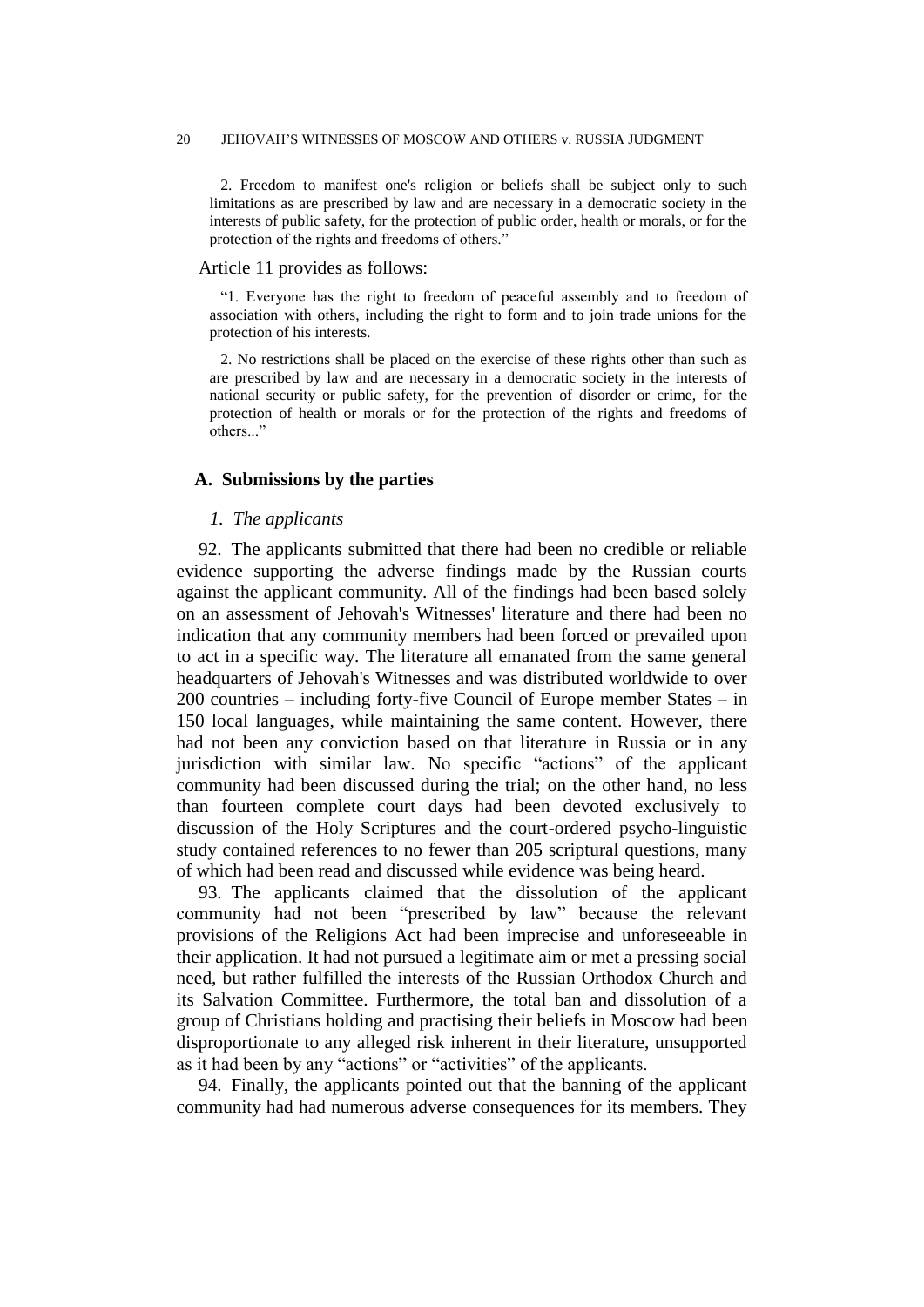had been assaulted and beaten in the course of their Christian ministry without any redress from the authorities; they had stood in the street in the rain after being locked out of premises which they had rented to hold a Christian assembly; and they had resorted to meeting in the forest because the use of the assembly hall had no longer been possible. Since the Moscow community had been stripped of its legal-entity status, it had been prevented from constructing or renting places of worship and from acquiring, importing or disseminating religious literature, etc.

#### *2. The Government*

95. The Government submitted that the Russian courts had reached the justified conclusion that the applicant community had breached the fundamental rights and freedoms of Russian citizens, and that its activity had led to the disintegration of families and had been connected with calls for refusal to fulfil civic duties, such as military or alternative civilian service. They had also established that the applicant community had negatively influenced the mental health of individuals, recommended that they engage in part-time employment and prohibited them from celebrating State holidays and birthdays. Minors and teenagers had been involved in preaching without the consent of the other, non-Jehovah's Witness parent and without regard for their own views and opinions. The refusal of blood transfusion on religious grounds had led to grave consequences, such as the deterioration of health and the impossibility for doctors to render medical assistance. Finally, the literature disseminated by the applicant community had contained views and ideas that undermined respect for other religions.

96. In the Government's submission, what set Jehovah's Witnesses apart from "traditional religions" was the "salient theocratic hierarchy" of the community, "mindless submission" of individual members, aspiration to integrating families into the life of a "totalitarian non-secular collective" and "paramilitary discipline". However, the Government maintained that in the framework of the dissolution proceedings the courts had not assessed the creed or views of Jehovah's Witnesses but merely examined whether or not the applicant community as a legal entity had acted in compliance with Russian laws and with respect for the rights and freedoms of others.

97. The Government claimed that the interference in the form of dissolution of the applicant community had been justified, prescribed by law and had also pursued a legitimate aim. They referred to the Court's position to the effect that the State was "entitled to verify whether a movement or association carries on, ostensibly in pursuit of religious aims, activities which are harmful to the population" (*Manoussakis and Others v. Greece*, 26 September 1996, § 40, *Reports* 1996-IV) and also "may legitimately consider it necessary to take measures aimed at repressing certain forms of conduct... judged incompatible with respect for the freedom of thought,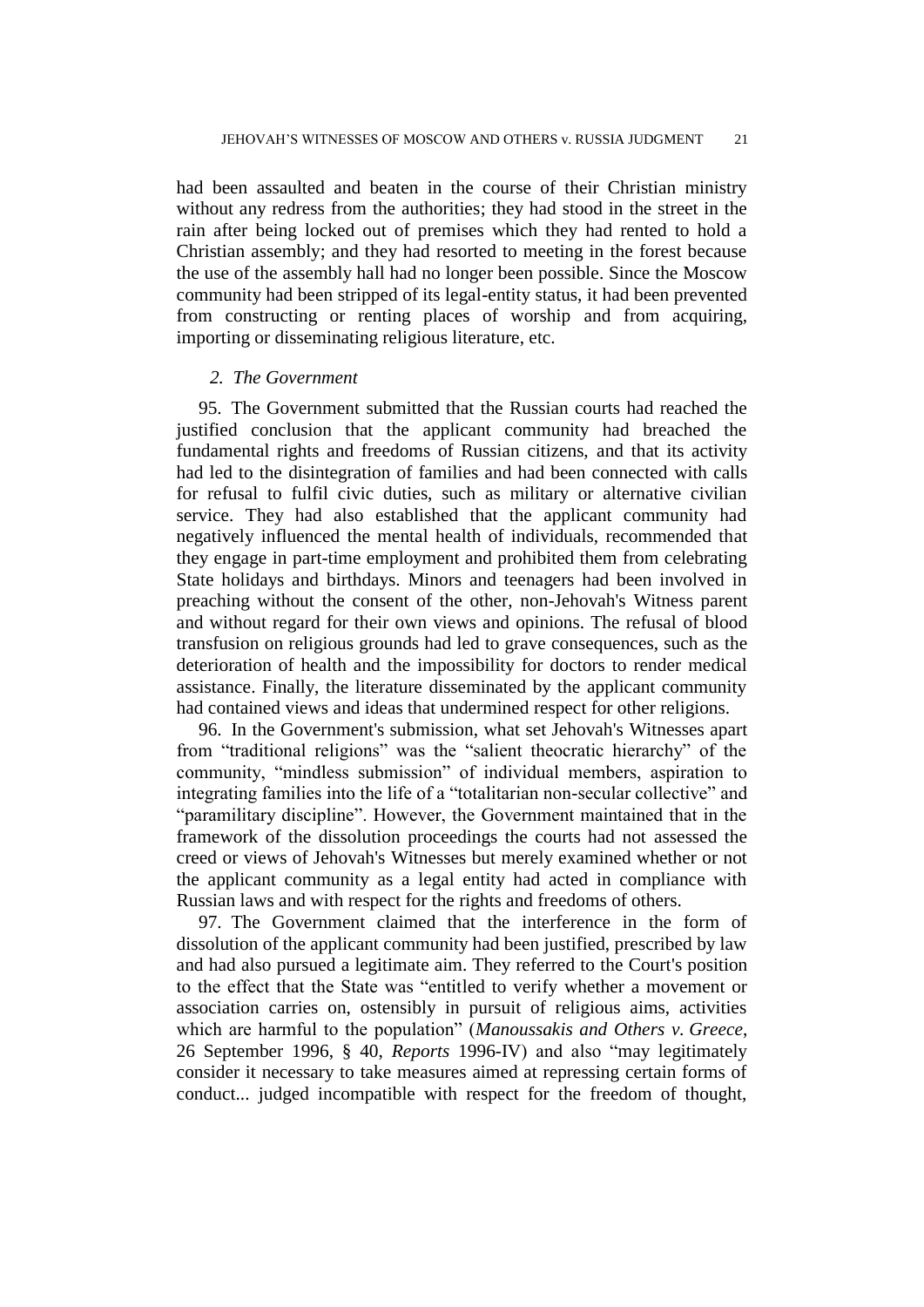#### 22 JEHOVAH'S WITNESSES OF MOSCOW AND OTHERS v. RUSSIA JUDGMENT

conscience and religion of others" (*Otto-Preminger-Institut v. Austria*, 20 September 1994, § 47, Series A no. 295-A).

#### **B. Admissibility**

98. The Court notes that this complaint is not manifestly ill-founded within the meaning of Article 35  $\S$  3 of the Convention. It further notes that it is not inadmissible on any other grounds. It must therefore be declared admissible.

## **C. Merits**

### *1. General principles*

99. The Court refers to its settled case-law to the effect that, as enshrined in Article 9, freedom of thought, conscience and religion is one of the foundations of a "democratic society" within the meaning of the Convention. It is, in its religious dimension, one of the most vital elements that go to make up the identity of believers and their conception of life, but it is also a precious asset for atheists, agnostics, sceptics and the unconcerned. The pluralism indissociable from a democratic society, which has been dearly won over the centuries, depends on it (see *Metropolitan Church of Bessarabia and Others v. Moldova*, no. 45701/99, § 114, ECHR 2001-XII). While religious freedom is primarily a matter of individual conscience, it also implies, *inter alia*, freedom to "manifest [one's] religion" alone and in private or in community with others, in public and within the circle of those whose faith one shares. Since religious communities traditionally exist in the form of organised structures, Article 9 must be interpreted in the light of Article 11 of the Convention, which safeguards associative life against unjustified State interference. Seen in that perspective, the right of believers to freedom of religion, which includes the right to manifest one's religion in community with others, encompasses the expectation that believers will be allowed to associate freely, without arbitrary State intervention. Indeed, the autonomous existence of religious communities is indispensable for pluralism in a democratic society and is thus an issue at the very heart of the protection which Article 9 affords. The State's duty of neutrality and impartiality, as defined in the Court's case-law, is incompatible with any power on the State's part to assess the legitimacy of religious beliefs (see *Metropolitan Church of Bessarabia*, cited above, §§ 118 and 123, and *Hasan and Chaush v. Bulgaria* [GC], no. 30985/96, § 62, ECHR 2000-XI).

100. The Court further reiterates that the right to form an association is an inherent part of the right set forth in Article 11. That citizens should be able to form a legal entity in order to act collectively in a field of mutual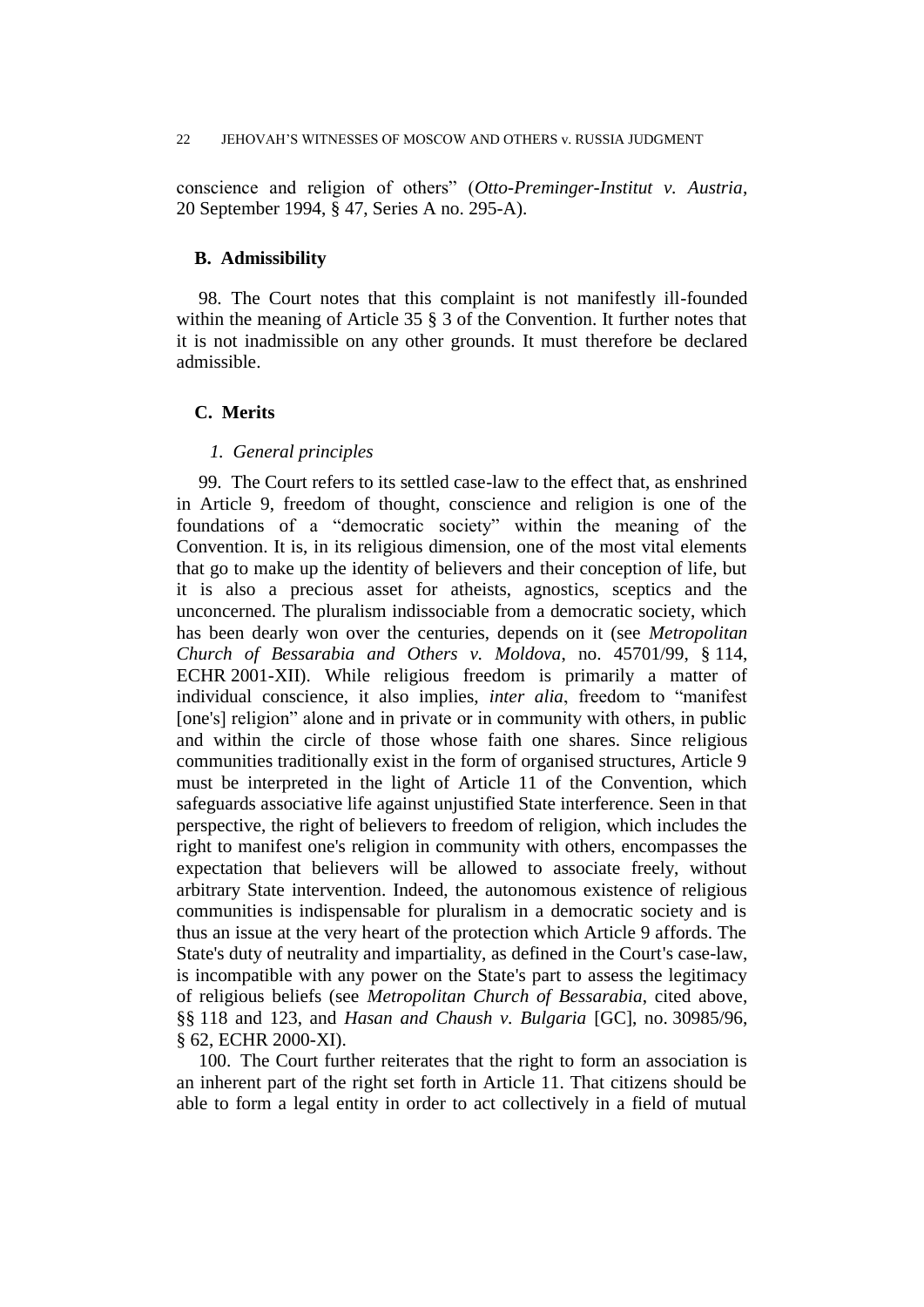interest is one of the most important aspects of the right to freedom of association, without which that right would be deprived of any meaning. The way in which national legislation enshrines this freedom and its practical application by the authorities reveal the state of democracy in the country concerned. Certainly States have a right to satisfy themselves that an association's aim and activities are in conformity with the rules laid down in legislation, but they must do so in a manner compatible with their obligations under the Convention and subject to review by the Convention institutions (see *Sidiropoulos and Others v. Greece*, judgment of 10 July 1998, *Reports of Judgments and Decisions* 1998-IV, § 40). The State's power to protect its institutions and citizens from associations that might jeopardise them must be used sparingly, as exceptions to the rule of freedom of association are to be construed strictly and only convincing and compelling reasons can justify restrictions on that freedom. Any interference must correspond to a "pressing social need"; thus, the notion "necessary" does not have the flexibility of such expressions as "useful" or "desirable" (see *Gorzelik and Others v. Poland* [GC], no. 44158/98, §§ 94 95, 17 February 2004, with further references).

#### *2. Existence of an interference*

101. The Court refers to its constant case-law to the effect that a refusal by the domestic authorities to grant legal-entity status to an association of individuals, religious or otherwise, amounts to an interference with the exercise of the right to freedom of association (see *Gorzelik and Others*, cited above, § 52 *et passim*, ECHR 2004-I, and *Sidiropoulos and Others*, cited above, § 31 *et passim*). The authorities' refusal to register a group or their decision to dissolve it have been found by the Court to affect directly both the group itself and also its presidents, founders or individual members (see *Association of Citizens Radko and Paunkovski v. "the former Yugoslav Republic of Macedonia"*, no. 74651/01, § 53, ECHR 2009-... (extracts); *The United Macedonian Organisation Ilinden and Others v. Bulgaria*, no. 59491/00, § 53, 19 January 2006; *Partidul Comunistilor (Nepeceristi) and Ungureanu v. Romania*, no. 46626/99, § 27, 3 February 2005; and *APEH Üldözötteinek Szövetsége and Others v. Hungary* (dec.), no. 32367/96, 31 August 1999). Where the organisation of a religious community was at issue, a refusal to recognise it as a legal entity has also been found to constitute an interference with the right to freedom of religion under Article 9 of the Convention, as exercised by both the community itself and its individual members (see *Religionsgemeinschaft der Zeugen Jehovas and Others*, §§ 79-80, and *Metropolitan Church of Bessarabia and Others*, § 105, both cited above). The same approach was applicable in the situation where a previously existing association has been dissolved by a decision of the domestic authorities (see *Association of Citizens Radko and Paunkovski*, cited above, and *Tüm Haber Sen and Çınar v. Turkey*,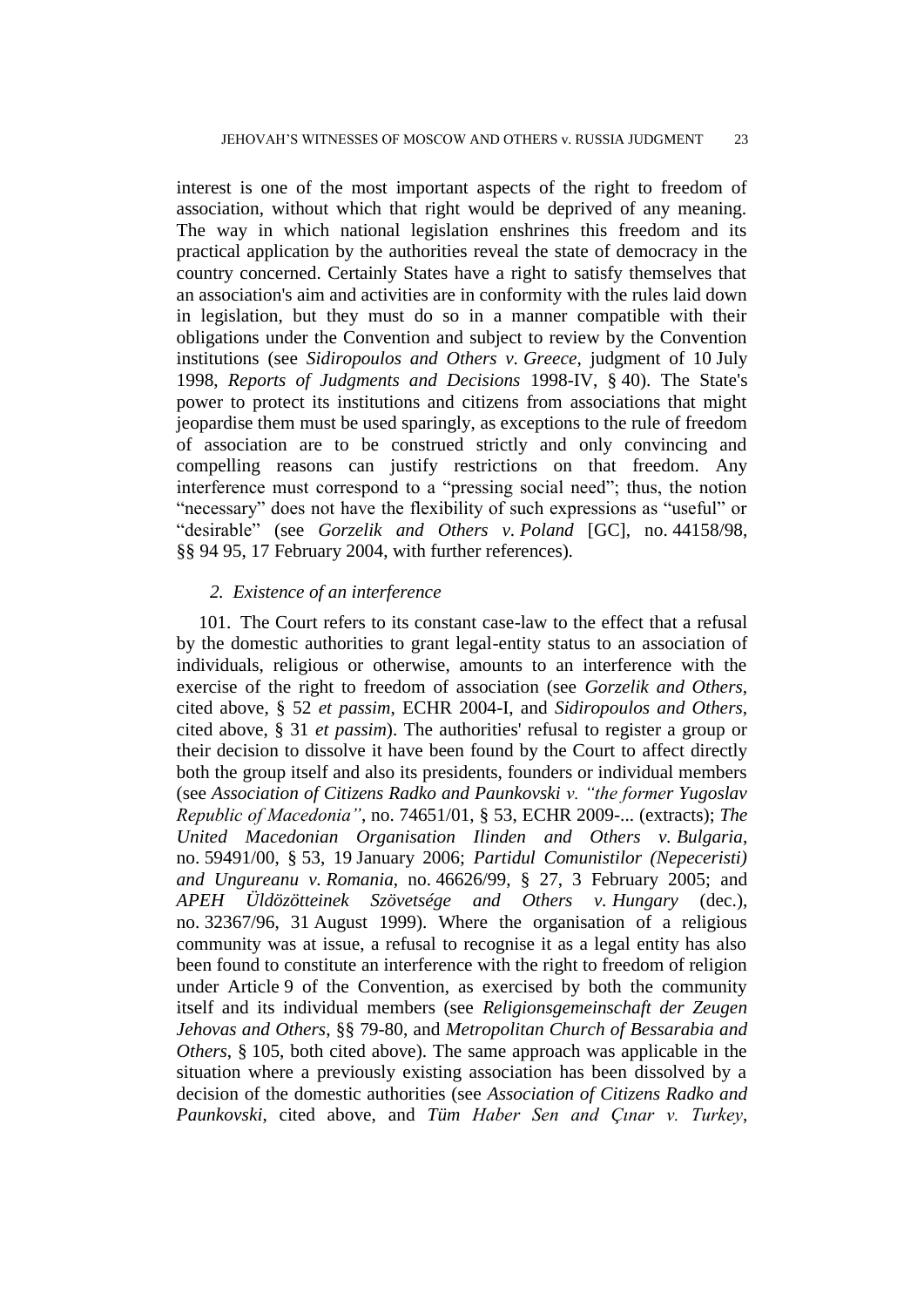no. 28602/95, §§ 30-32, ECHR 2006-II, and *Refah Partisi (the Welfare Party) and Others v. Turkey* [GC], nos. 41340/98, 41342/98, 41343/98 and 41344/98, § 50, ECHR 2003-II).

102. The decision by the Russian courts to dissolve the applicant community and to ban its activities had the effect of stripping it of legal personality and prohibiting it from exercising the rights associated with legal-entity status, such as the rights to own or rent property, to maintain bank accounts, to hire employees, and to ensure judicial protection of the community, its members and its assets (see paragraph 79 above), which, as the Court has consistently held, are essential for exercising the right to manifest one's religion (see *Religionsgemeinschaft der Zeugen Jehovas and Others*, § 66 *in fine*, and *Metropolitan Church of Bessarabia and Others*, § 118, both cited above, and also *Koretskyy and Others v. Ukraine*, no. 40269/02, § 40, 3 April 2008, and *Canea Catholic Church v. Greece*, 16 December 1997, §§ 30 and 40-41, *Reports* 1997-VIII). Moreover, in addition to the above-mentioned rights normally associated with legal-entity status, the Russian Religions Act reserved a panoply of rights to registered religious organisations and explicitly excluded the possibility of such rights being exercised by either non-registered religious groups or non-religious legal entities (see paragraphs 79 and 80 above). The exclusive rights of religious organisations included, in particular, such fundamental aspects of religious practice as the right to establish places of worship, the right to hold religious services in places accessible to the public, the right to produce, obtain and distribute religious literature, the right to create educational institutions, and the right to maintain contacts for international exchanges and conferences.

103. It follows that, as a result of the Russian courts' decisions, the applicant community ceased to exist as a registered religious organisation and that the individual applicants, being its members, were divested of the right to manifest their religion in community with others and to carry on the activities which are indispensable elements of their religious practice. The Court finds that this amounted to an interference with the applicants' rights under Article 9 of the Convention interpreted in the light of Article 11.

### *3. Justification for the interference*

104. Such an interference will constitute a breach of Articles 9 and 11 unless it was "prescribed by law", pursued one or more of the legitimate aims set out in paragraph 2 of that provision and was "necessary in a democratic society" for the achievement of those aims (see *Refah Partisi (the Welfare Party) and Others v. Turkey* [GC], nos. 41340/98, 41342/98, 41343/98 and 41344/98, § 51, ECHR 2003-II).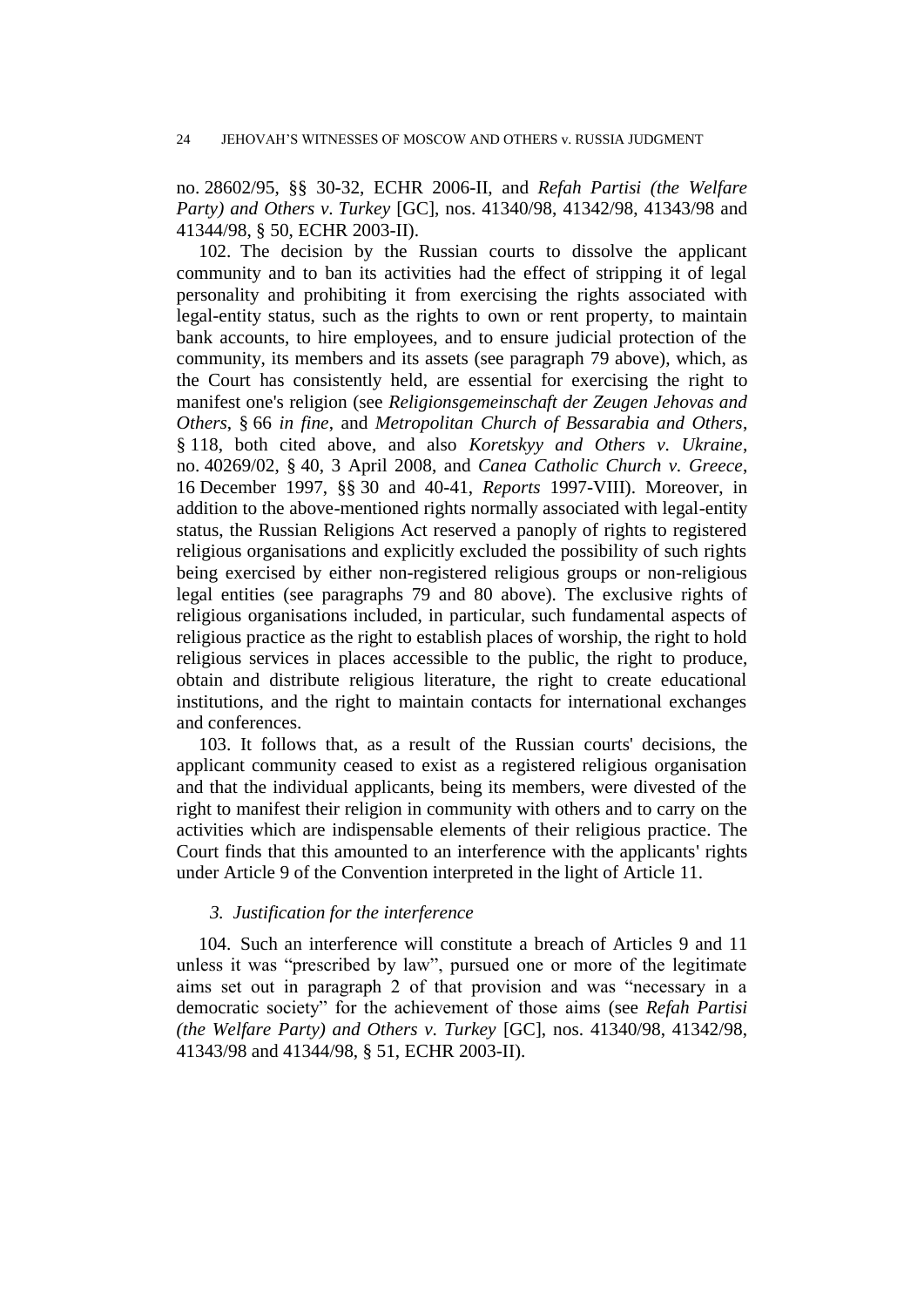#### **(a) Whether the interference was "prescribed by law"**

105. The interference with the applicants' rights, which resulted from the dissolution of the applicant community and banning of its activities, was based on the provisions of section 14 of the Religions Act and effected through judicial decisions given by the Russian courts. Accordingly, the Court is prepared to accept that it was prescribed by law.

#### **(b) Whether the interference pursued a legitimate aim**

106. According to the judgments of the Russian courts, the dissolution of the applicant community and banning of its activities was necessary to prevent it from breaching the rights of others, inflicting harm on its members, damaging their health and impinging on the well-being of children.

107. The Court reiterates that States are entitled to verify whether a movement or association carries on, ostensibly in pursuit of religious aims, activities which are harmful to the population or to public safety (see *Metropolitan Church of Bessarabia and Others*, cited above, § 113, and *Stankov and the United Macedonian Organisation Ilinden v. Bulgaria*, nos. 29221/95 and 29225/95, § 84, ECHR 2001-IX). Having regard to the findings of the domestic courts, the Court considers that the interference pursued the legitimate aim of the protection of health and the rights of others which is listed in the second paragraph of Articles 9 and 11.

#### **(c) Whether the interference was "necessary in a democratic society"**

108. The Court reiterates that the exceptions to the rights of freedom of religion and association are to be construed strictly and that only convincing and compelling reasons can justify restrictions on these rights. When the Court carries out its scrutiny, its task is not to substitute its own view for that of the relevant national authorities but rather to review the decisions they delivered in the exercise of their discretion. This does not mean that it has to confine itself to ascertaining whether the respondent State exercised its discretion reasonably, carefully and in good faith; it must look at the interference complained of in the light of the case as a whole and determine whether it was "proportionate to the legitimate aim pursued" and whether the reasons adduced by the national authorities to justify it are "relevant and sufficient". In so doing, the Court has to satisfy itself that the national authorities applied standards which were in conformity with the principles embodied in the Convention and, moreover, that they based their decisions on an acceptable assessment of the relevant facts (see *United Communist Party of Turkey and Others v. Turkey*, 30 January 1998, § 47, *Reports*  1998-I, and *Partidul Comunistilor (Nepeceristi) and Ungureanu*, cited above, § 49).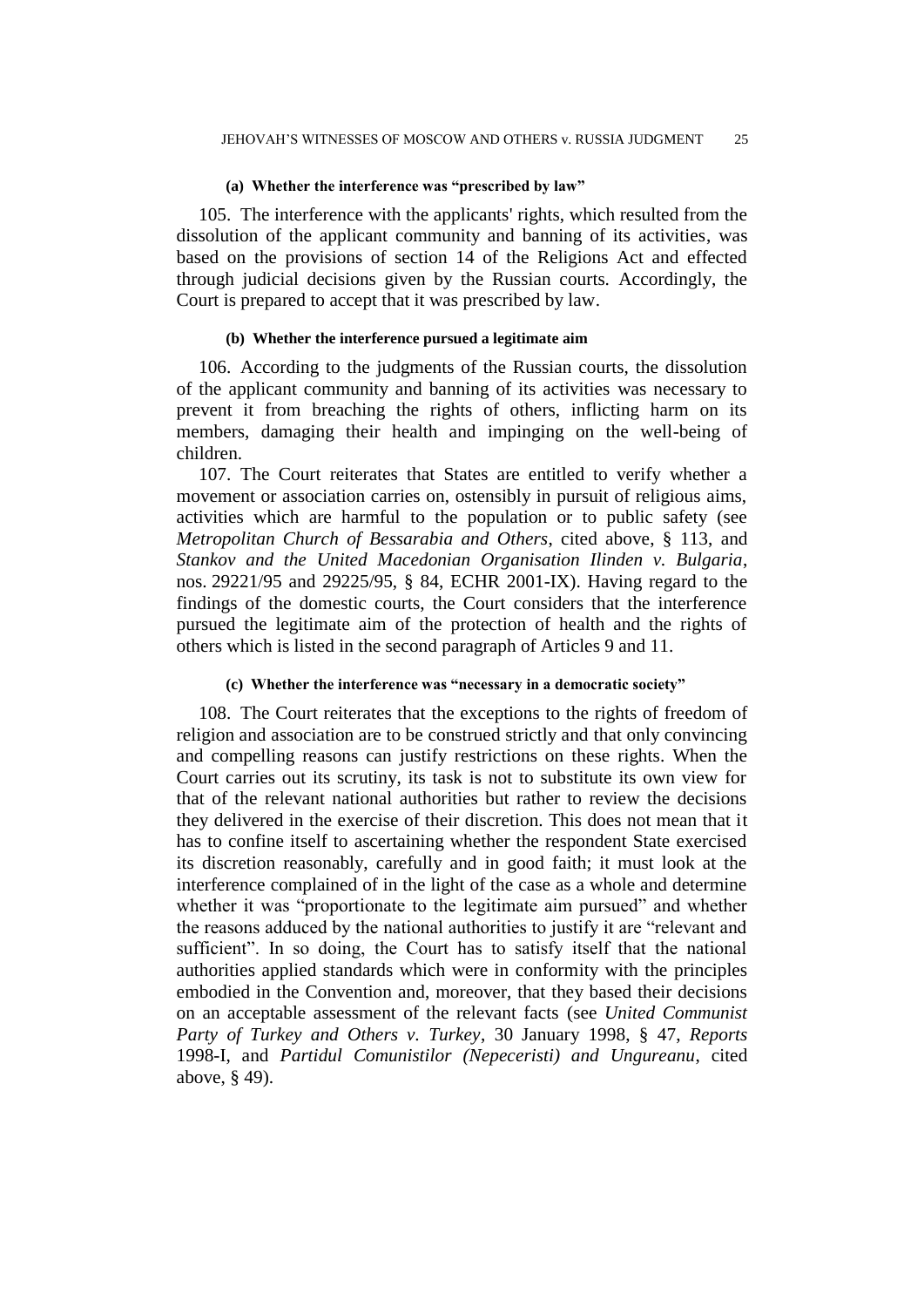#### 26 JEHOVAH'S WITNESSES OF MOSCOW AND OTHERS v. RUSSIA JUDGMENT

#### *(i) On coercion into destroying the family*

109. The first ground for banning the applicant community was the charge that it had forced the families of its members to break up. Witnesses for the prosecution had attributed to the applicant community a deterioration of their relationships with their relatives who had become community members, lived by the tenets of the Witnesses' faith, abstained from celebrating public and private holidays, and spent much of their free time within the community and with fellow believers. An extensive study of almost a thousand Witnesses families prepared by the defence had been rejected by the District Court on the ground that it had not reported any rifts in the Witnesses families which, in the District Court's view, must have "objectively existed".

110. The Court observes at the outset that the term "coercion" in its ordinary meaning implies an action directed at making an individual do something against his or her will by using force or intimidation to achieve compliance. The domestic courts did not give examples of any forceful or threatening action on the part of the applicant community calculated to break the families of its members apart. There was nothing to indicate that the applicant community had made any demands on its members as a condition for continuing their family relationship or, vice versa, that it had imposed any kind of condition or made any demands on non-Witness members of the families of its followers under threat of breaking up their family relationship. In fact, the prosecution experts acknowledged that the texts of Jehovah's Witnesses did not contain "direct coercion into destroying the family". Although they opined that "direct psychological pressure" applied by the community carried with it the risk of family break-ups, they were unable to identify any victims of the alleged psychological pressure.

111. It further appears from the testimonies by witnesses that what was taken by the Russian courts to constitute "coercion into destroying the family" was the frustration that non-Witness family members experienced as a consequence of disagreements over the manner in which their Witness relatives decided to organise their lives in accordance with the religious precepts, and their increasing isolation resulting from having been left outside the life of the community to which their Witness relatives adhered. It is a known fact that a religious way of life requires from its followers both abidance by religious rules and self-dedication to religious work that can take up a significant portion of the believer's time and sometimes assume such extreme forms as monasticism, which is common to many Christian denominations and, to a lesser extent, also to Buddhism and Hinduism. Nevertheless, as long as self-dedication to religious matters is the product of the believer's independent and free decision and however unhappy his or her family members may be about that decision, the ensuing estrangement cannot be taken to mean that the religion caused the break-up in the family. Quite often, the opposite is true: it is the resistance and unwillingness of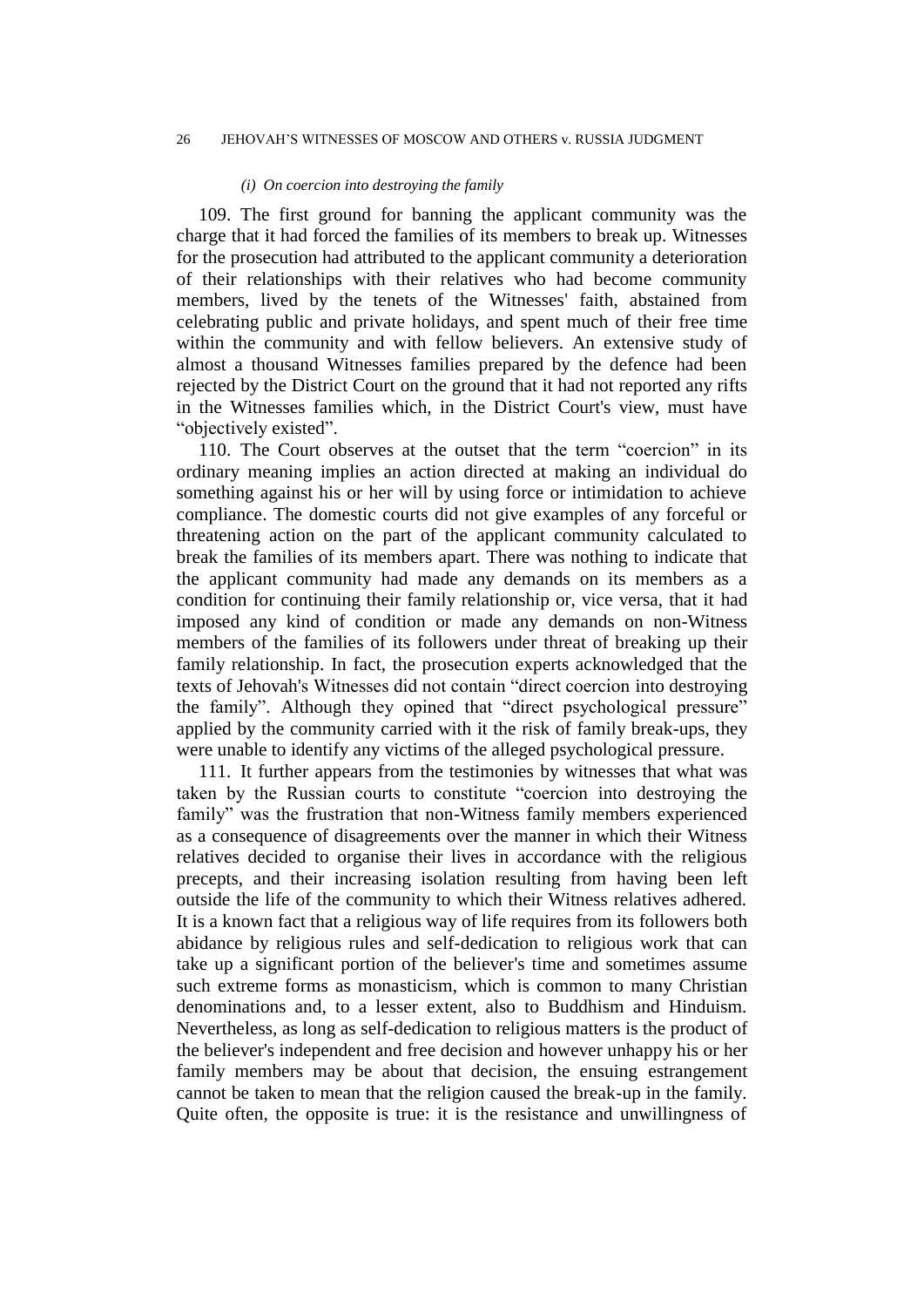non-religious family members to accept and to respect their religious relative's freedom to manifest and practise his or her religion that is the source of conflict. It is true that friction often exists in marriages where the spouses belong to different religious denominations or one of the spouses is a non-believer. However, this situation is common to all mixed-belief marriages and Jehovah's Witnesses are no exception.

112. The Court is not satisfied that the findings of the domestic courts were substantiated. The District Court was able to identify only six instances of family conflicts in the families of seven witnesses, five of whom were members of the Salvation Committee, an interested party in the case. However, given that the Moscow community was some ten thousand members strong, their personal stories could not furnish a reasonable basis for the finding that the Witnesses teachings had been the cause of an increased number of conflicts in Witnesses families. Such a finding could be reasonably grounded, for example, on a statistical comparison between the number of broken families of non-religious people, the number of broken families of traditional – for example, Orthodox Christian – believers, and the number of broken Jehovah's Witnesses families. Only if the latter was significantly higher than the former ones would this prove a causal link between Jehovah's Witnesses' teachings and family break-ups. The domestic courts did not attempt to carry out such a comparison.

113. Finally, the study prepared by the defence of the family life of almost a thousand community members was rejected for reasons that do not appear relevant or sufficient to the Court. Firstly, since the study was intended to cover families in which at least one person was a member of the applicant community, making the selection of respondents from the list of the community members was the only way to proceed. The risk of bias was eliminated by means of random selection of study participants. Secondly, the absence of reported family conflicts could not, in itself, vitiate the quality of the study or make it unreliable. However, the rejection of the study on that ground attested to the District Court's preconceived idea that such conflicts were inevitable in Jehovah's Witnesses families and revealed a bias in its assessment of the evidence.

114. In the light of the above considerations, the Court finds that the charge that Jehovah's Witnesses forced family break-ups was not borne out and that the findings of the domestic courts were not grounded on an acceptable assessment of relevant facts.

#### *(ii) Infringement of the personality, rights and freedoms of citizens*

115. According to the findings of the Russian courts, the applicant community committed multiple breaches of various rights and freedoms of Russian citizens, including the constitutional rights to privacy and to choice of religion, the right of parents to educate their children, children's right to rest, leisure and participation in recreational activities, the right to choose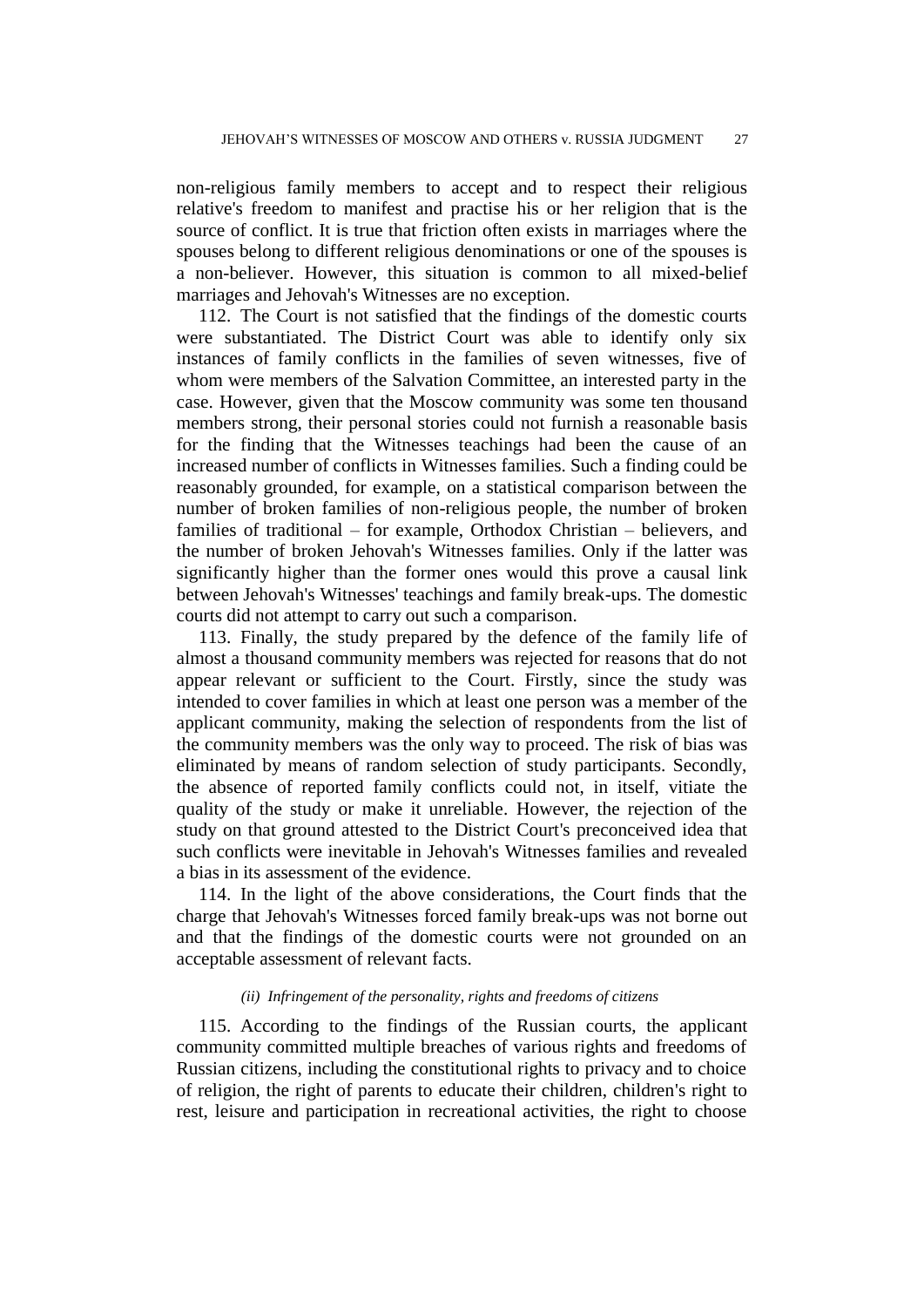one's occupation, etc. The Court will now examine each group of alleged violations in turn.

> (α) Alleged infringement of the right of community members to respect for their private life and their right to free choice of occupation

116. Firstly, the domestic courts considered that the following aspects of the applicant community's life violated the constitutional right of its members to inviolability of their private life and the right to choice of occupation:

- determination of the place and nature of employment;
- preference for part-time work that allows time to preach;
- unpaid work at the Bethel community centre in St Petersburg;
- regulation of leisure activities;
- ban on celebrating holidays and birthdays;
- mandatory missionary activity and "door-to-door" preaching.

117. The Court reiterates that "private life" is a broad term encompassing the sphere of personal autonomy within which everyone can freely pursue the development and fulfilment of his or her personality and to establish and develop relationships with other persons and the outside world. It also extends further, comprising activities of a professional or business nature since it is, after all, in the course of their working lives that the majority of people have a significant, if not the greatest, opportunity of developing relationships with the outside world (see *Evans v. the United Kingdom* [GC], no. 6339/05, § 71, ECHR 2007-IV; *Sidabras and Džiautas v. Lithuania*, nos. 55480/00 and 59330/00, §§ 42-50, ECHR 2004-VIII; and *Niemietz v. Germany*, 16 December 1992, § 29, Series A no. 251-B). In the light of these principles, the decisions of Jehovah's Witnesses whether to take full-time or part-time, paid or unpaid employment, whether and how to celebrate events significant to them, including religious and personal events such as wedding anniversaries, births, housewarmings, university admissions, were matters that fell within the sphere of "private life" of community members.

118. The Court emphasises that it is a common feature of many religions that they determine doctrinal standards of behaviour by which their followers must abide in their private lives. Religious precepts that govern the conduct of adherents in private life include, for instance, regular attendance at church services, performance of certain rituals such as communion or confession, observance of religious holidays or abstention from work on specific days of the week (see *Casimiro and Ferreira v. Luxembourg* (dec.), no. 44888/98, 27 April 1999, and *Konttinen v. Finland*, no. 24949/94, Commission decision of 3 December 1996), wearing specific clothes (see *Leyla Şahin v. Turkey* [GC], no. 44774/98, § 78, ECHR 2005-XI, and *Phull v. France* (dec.), no. 35753/03, 11 January 2005), dietary restrictions (see *Cha'are Shalom Ve Tsedek v. France* [GC],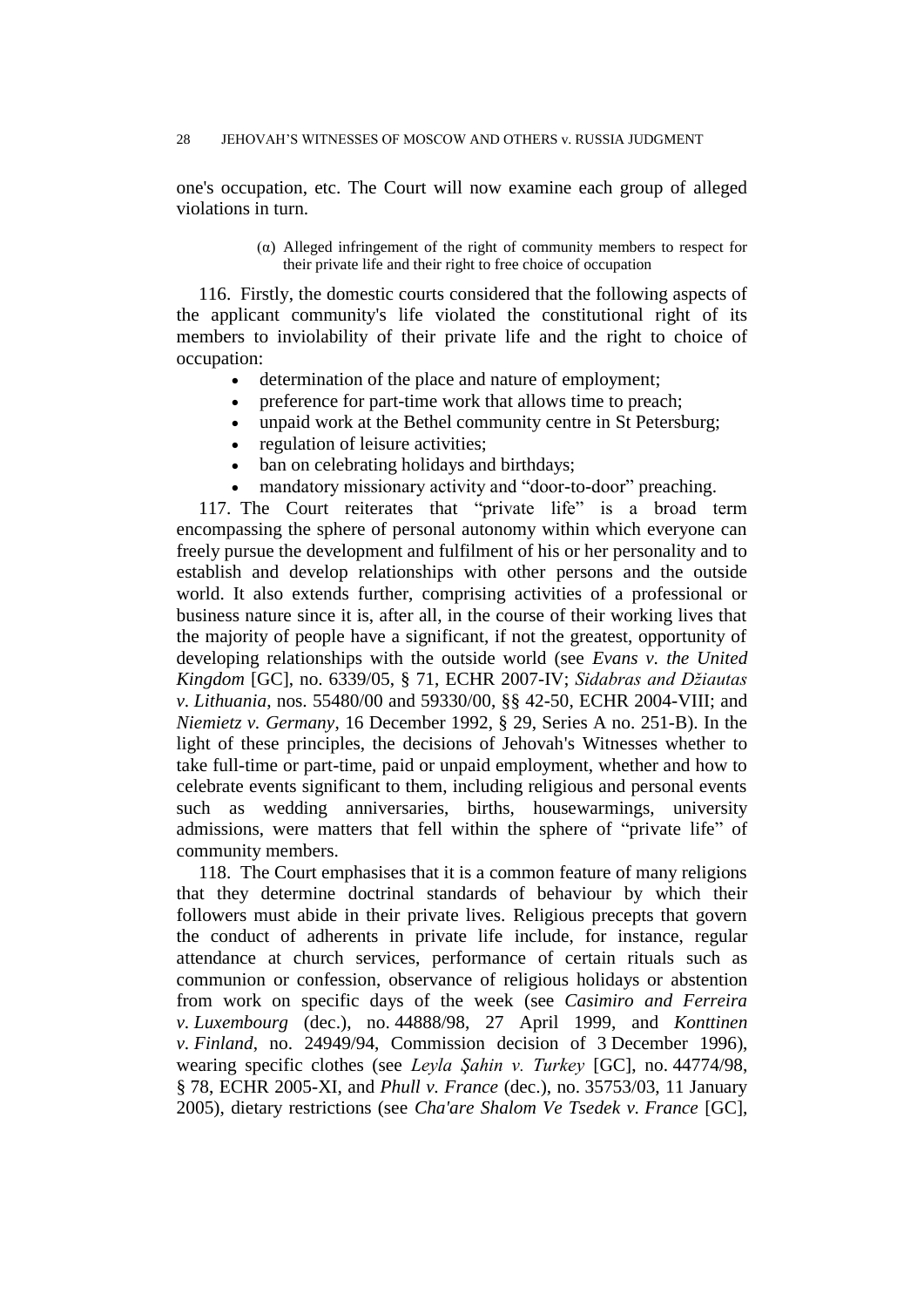no. 27417/95, § 73, ECHR 2000-VII), and many others. Jehovah's Witnesses' regulations on allowing sufficient time for religious activities and abstaining from celebrating non-Witnesses or secular events were in that sense not fundamentally different from similar limitations that other religions impose on their followers' private lives. By obeying these precepts in their daily lives, believers manifested their desire to comply strictly with the religious beliefs they professed and their liberty to do so was guaranteed by Article 9 of the Convention in the form of the freedom to manifest religion, alone and in private.

119. The Court further reiterates that the State's duty of neutrality and impartiality prohibits it from assessing the legitimacy of religious beliefs or the ways in which those beliefs are expressed or manifested (see *Leyla Şahin*, cited above, § 107, and *Hasan and Chaush*, cited above, § 78). Accordingly, the State has a narrow margin of appreciation and must advance serious and compelling reasons for an interference with the choices that people may make in pursuance of the religious standard of behaviour within the sphere of their personal autonomy. An interference may be justified in the light of paragraph 2 of Article 9 if their choices are incompatible with the key principles underlying the Convention, such as, for example, polygamous or underage marriage (see *Khan v. the United Kingdom*, no. 11579/85, Commission decision of 7 July 1986) or a flagrant breach of gender equality (see *Leyla Şahin*, cited above, § 115), or if they are imposed on the believers by force or coercion, against their will.

120. In the present case the domestic judgments did not cite any evidence showing that members of the applicant community had been forced or prevailed upon to prefer a specific profession, place of work or working hours. On the contrary, community members testified in the proceedings that they followed the doctrines and practices of Jehovah's Witnesses of their own free will and personally determined for themselves their place of employment, the balance between work and free time, and the amount of time devoted to preaching or other religious activities. Jehovah's Witnesses who carried out religious service at the Bethel community centre were not employees of the centre but unpaid volunteers. For that reason, the provisions of labour law relating to standard working hours, paid holidays and professional orientation were not applicable to them, as they did not work there for material gain. It is also noteworthy that the Bethel community centre was located in the vicinity of St Petersburg and managed by the Administrative Centre of Jehovah's Witnesses, a federal religious organisation, but the domestic judgments did not give any reasons for the finding that the applicant community in Moscow should be responsible for the functioning of a centre outside its territorial and legal control.

121. It follows that what was taken by the Russian courts to constitute an infringement by the applicant community of the right of its members to respect for their private life was in fact a manifestation of their beliefs in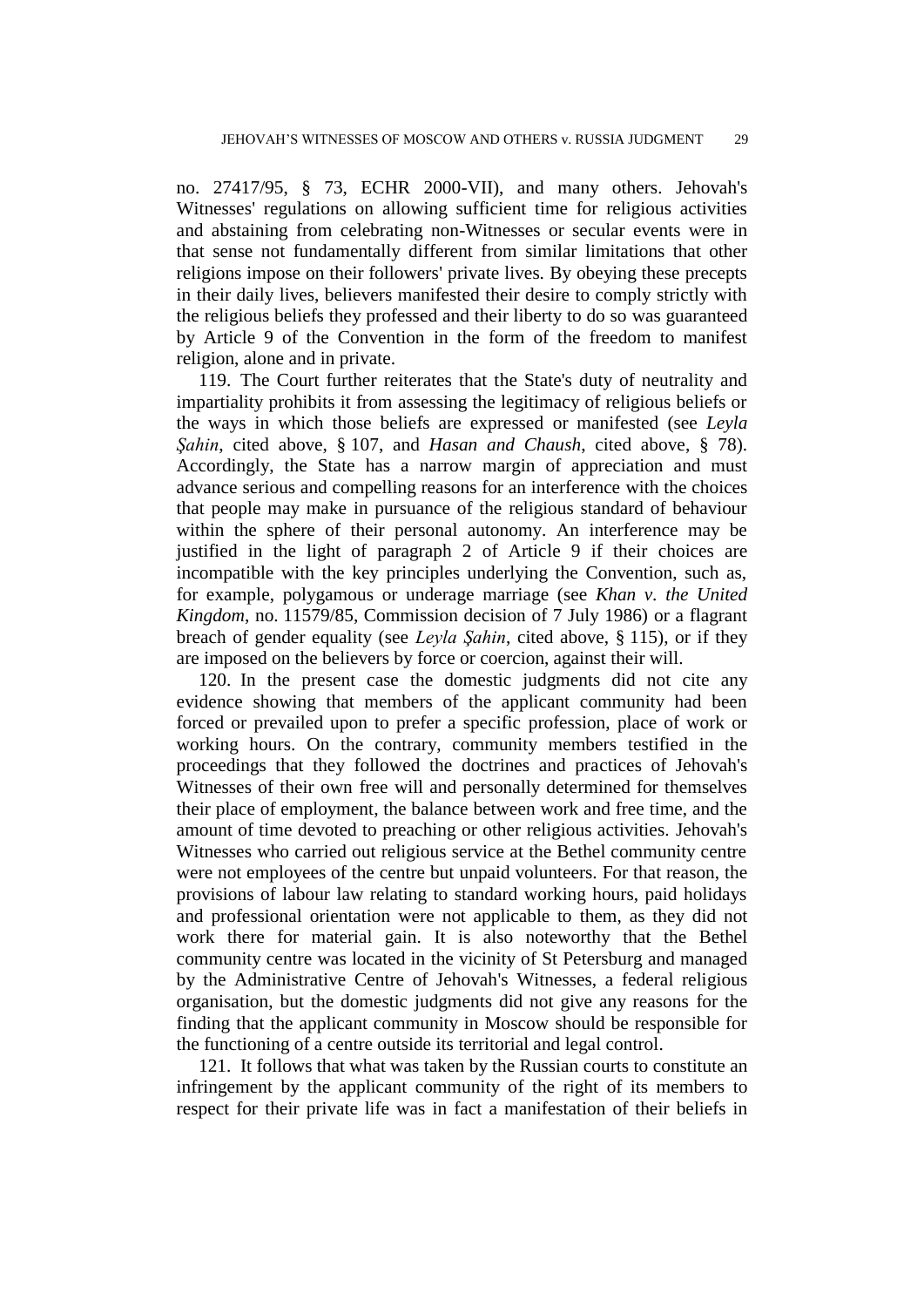their private lives in the sense protected by Article 9. Voluntary work or part-time employment or missionary activities are not contrary to the Convention principles and the Court is unable to discern any pressing social need that could have justified the interference.

### (β) Alleged infringement of the right of others to respect for private life

122. The Russian courts also found that the Witnesses' practice of doorto-door preaching had invaded the privacy of others. The only evidence produced to support this finding was the criminal conviction of Mr K. for attacking a Jehovah's Witness who had come to talk to his wife in their home. In the Court's view, this conviction is capable of proving that a member of the applicant community had been a victim of a violent criminal offence but not that she had committed any offence herself. As the Court observed in the *Kokkinakis* case, "bearing Christian witness... [is] an essential mission and a responsibility of every Christian and every Church" which has to be distinguished from improper proselytism that takes the form of offering material or social advantages with a view to gaining new members for a church, exerting improper pressure on people in distress or in need or even using violence or brainwashing (see *Kokkinakis*, cited above, § 48). Furthermore, Russian law does not provide for the offence of proselytism and no evidence of improper methods of proselytising by members of the applicant community was produced or examined in the dissolution proceedings.

#### (γ) Alleged infringement of the parental rights of non-Witness parents

123. The Russian courts held the applicant community responsible for the situation obtaining in some mixed-belief marriages where a Jehovah's Witness parent involved the child in the activities of the community despite the objections of the non-Witness parent. In the courts' view, that situation amounted to an encroachment on the child's freedom of conscience and on the other parent's right to take part in the child's education.

124. The Court observes that the Russian Religions Act prohibits minors from being involved in religious associations or being taught religion against their will or without the consent of their parents or guardians (see paragraph 73 above). This provision prohibits those who are not parents or substitute parents from coercing a child into participation in religious practices or education. In holding the applicant community responsible, the Russian courts did not point to any evidence showing that the community itself or any non-parent members of the community had resorted to improper methods for involving minors in its activities, whether against their own will or that of their parents. On the contrary, the involvement of children in the community's religious life appears to have been approved and encouraged by one of the parents who had been a Jehovah's Witness himself or herself. Thus, the situation which had been imputed to the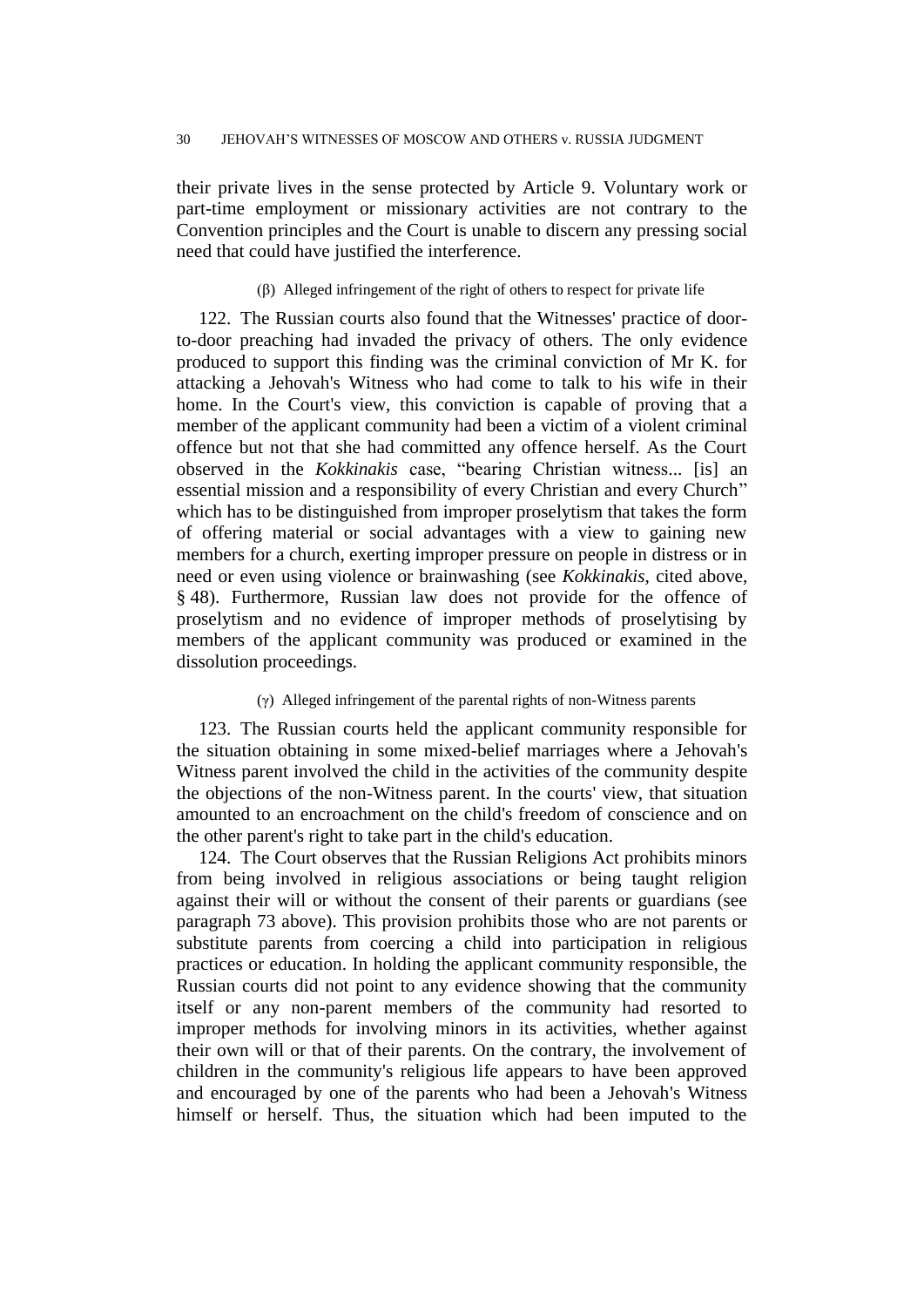applicant community had not actually been related to the community's actions, but to the actions of its individual members who were parents of those children.

125. The Court reiterates that Article 2 of Protocol No. 1 requires the State to respect the rights of parents to ensure education and teaching in conformity with their own religious convictions and that Article 5 of Protocol No. 7 establishes that spouses enjoy equality of rights in their relations with their children. The Russian Religions Act does not make religious education of children conditional on the existence of an agreement between the parents. Both parents, even in a situation where they adhere to differing doctrines or beliefs, have the same right to raise their children in accordance with their religious or non-religious convictions and any disagreements between them in relation to the necessity and extent of the children's participation in religious practices and education are private disputes that are to be resolved according to the procedure established in domestic family law.

126. The Russian courts also held that the applicant community had interfered with the parental rights of non-Witness parents because Witness parents had chosen to be represented by attorneys who had represented other Jehovah's Witnesses. The Court points out that the right to defend one's interests through legal assistance of one's own choosing implies the possibility to choose from among qualified lawyers who would be best prepared to represent the party in a given case. This right acquires particular importance in a custody dispute where parental rights are at stake. It is understandable that Witness parents have often chosen to be represented by attorneys who have considerable relevant experience in similar cases and are also knowledgeable about the teachings of Jehovah's Witnesses. There is no evidence that those representatives have exercised undue influence or exerted pressure on the courts hearing the custody dispute, on the parties or on witnesses. Moreover, it was not found that the attorneys at issue were employees of or counsel for the applicant community. It is therefore unclear on what legal grounds the applicant community could bear responsibility for their activity.

127. Finally, the Court observes that the findings of the Golovinskiy District Court that the rights of Jehovah's Witness children had been violated on the ground that Biblical texts restrained their independent thinking, hindered the development of patriotic feelings and made them social outcasts had been made by reference to testimonies of prosecution experts and relatives who had been openly hostile to the religion of Jehovah's Witnesses. It does not appear, however, that the District Court took care to cross-examine the children themselves, their teachers, social workers or other relatives. In the absence of any first-hand evidence in support of these findings, they cannot be said to have been based on an acceptable assessment of the relevant facts.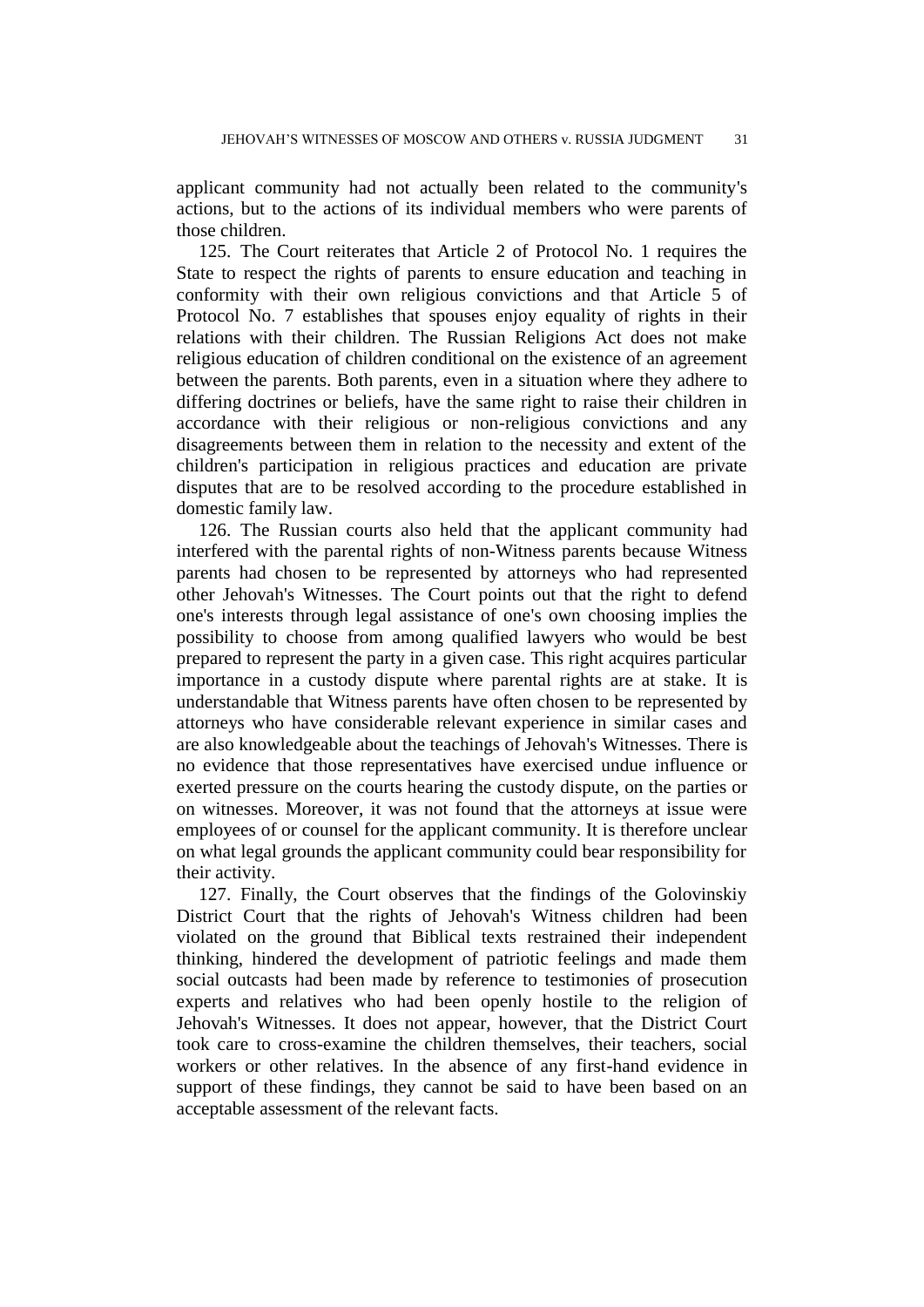#### 32 JEHOVAH'S WITNESSES OF MOSCOW AND OTHERS v. RUSSIA JUDGMENT

(δ) Allegations of proselytising, "mind control" and totalitarian discipline

128. The Russian courts also held that the applicant community breached the right of citizens to freedom of conscience by subjecting them to psychological pressure, "mind control" techniques and totalitarian discipline.

129. Leaving aside the fact that there is no generally accepted and scientific definition of what constitutes "mind control" and that no definition of that term was given in the domestic judgments, the Court finds it remarkable that the courts did not cite the name of a single individual whose right to freedom of conscience had allegedly been violated by means of those techniques. Nor is it apparent that the prosecution experts had interviewed anyone who had been coerced in that way into joining the community. On the contrary, the individual applicants and other members of the applicant community testified before the court that they had made a voluntary and conscious choice of their religion and, having accepted the faith of Jehovah's Witnesses, followed its doctrines of their own free will.

130. Furthermore, the petition of several thousand Jehovah's Witnesses to the District Court, the President and the Prosecutor General contained the request not to deny them their democratic rights and freedoms, including the freedom of conscience (see paragraph 51 above). The District Court considered that all the signatories to the petition had signed it as a result of having been subjected to psychological pressure. However, it was unable to refer to any evidence of such pressure or give an example of anyone who had signed the petition against his or her will. Accordingly, the findings of the Russian courts on this point were based on conjecture uncorroborated by fact.

#### *(iii) Encouragement of suicide or the refusal of medical assistance*

131. A further ground for banning the applicant community was the charge that it had encouraged its members to commit suicide and/or to refuse medical assistance in life-threatening situations.

132. The Court observes at the outset that the Russian courts did not elaborate on the allegations of encouragement of suicide or give examples of such incitement in the doctrine or practices of the applicant community or name any community member who had terminated his or her life or sought to do so. In so far as the domestic judgments can be understood to consider that the refusal of a blood transfusion is tantamount to suicide, in the Court's view, this analogy does not hold, for the situation of a patient seeking a hastening of death through discontinuation of treatment is different from that of patients who – like Jehovah's Witnesses – just make a choice of medical procedures but still wish to get well and do not exclude treatment altogether. As the charge of encouragement to suicide did not have any basis in fact, the Court's task will be confined to reviewing the second allegation, namely, that, at the instigation of the community, its members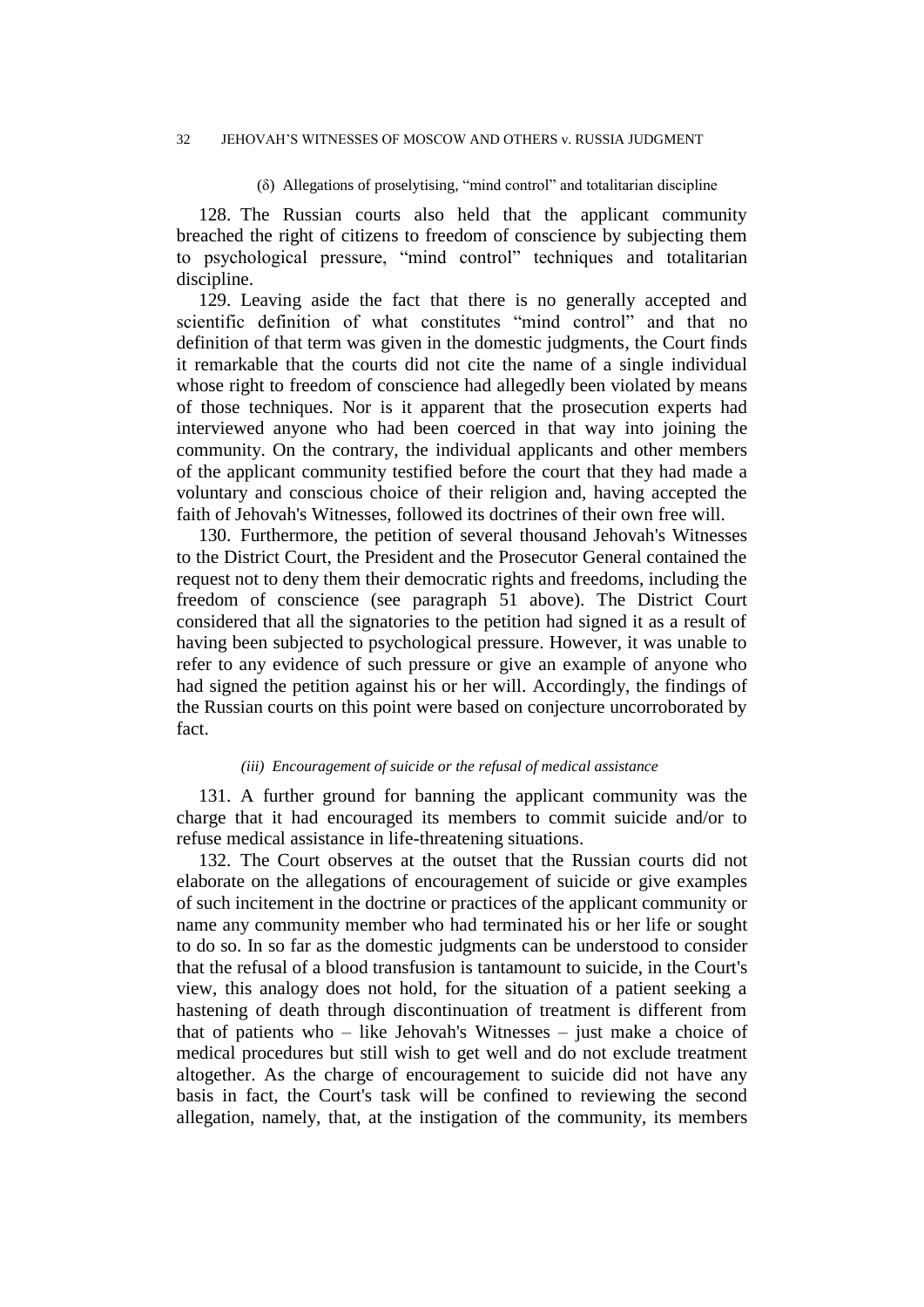declined medical assistance by refusing the transfusion of blood or its components.

133. It is generally known that Jehovah's Witnesses believe that the Bible prohibits ingesting blood, which is sacred to God, and that this prohibition extends to transfusion of any blood or blood components that are not the patient's own. The religious prohibition permits of no exceptions and is applicable even in cases where a blood transfusion is deemed to be necessary in the best clinical judgment to avoid irreparable damage to the patient's health or even to save his or her life. Some Jehovah's Witnesses, including members of the applicant community, carry an advance medical directive – known in Russia as a "No Blood" card (see paragraph 68 above) – stating that they refuse blood transfusions under any circumstances as a matter of religious belief. A few members of the applicant community who had been admitted to hospitals had firmly refused a blood transfusion against the advice of medical specialists who strongly recommended it. These elements had been correctly established by the domestic courts and were not contested by the applicants.

134. The Court recognises that the refusal of potentially life-saving medical treatment on religious grounds is a problem of considerable legal complexity, involving as it does a conflict between the State's interest in protecting the lives and health of its citizens and the individual's right to personal autonomy in the sphere of physical integrity and religious beliefs (see, *mutatis mutandis*, *Pretty v. the United Kingdom*, no. 2346/02, § 62 et seq., ECHR 2002-III). The impugned provision of the Russian Religious Act was apparently designed to protect individuals from religious influence which could lead them to make choices that are considered irrational or unwise as a matter of public policy, such as the decision to refuse medical treatment that is generally regarded as beneficial. It was based on the assumption that the State's power to protect people from the harmful consequences of their chosen lifestyle ought to override the rights of believers to respect for their private life and to freedom to manifest their religion in practice and observance. That assumption made it unnecessary for the Russian courts to carry out a balancing exercise which would have allowed them to weigh considerations of public health and safety against the countervailing principle of personal autonomy and religious freedom (compare *Pretty*, cited above, § 74). Accordingly, it falls to the Court to verify whether or not the balance has been upset.

135. The very essence of the Convention is respect for human dignity and human freedom and the notions of self-determination and personal autonomy are important principles underlying the interpretation of its guarantees (see *Pretty*, cited above, §§ 61 and 65). The ability to conduct one's life in a manner of one's own choosing includes the opportunity to pursue activities perceived to be of a physically harmful or dangerous nature for the individual concerned. In the sphere of medical assistance, even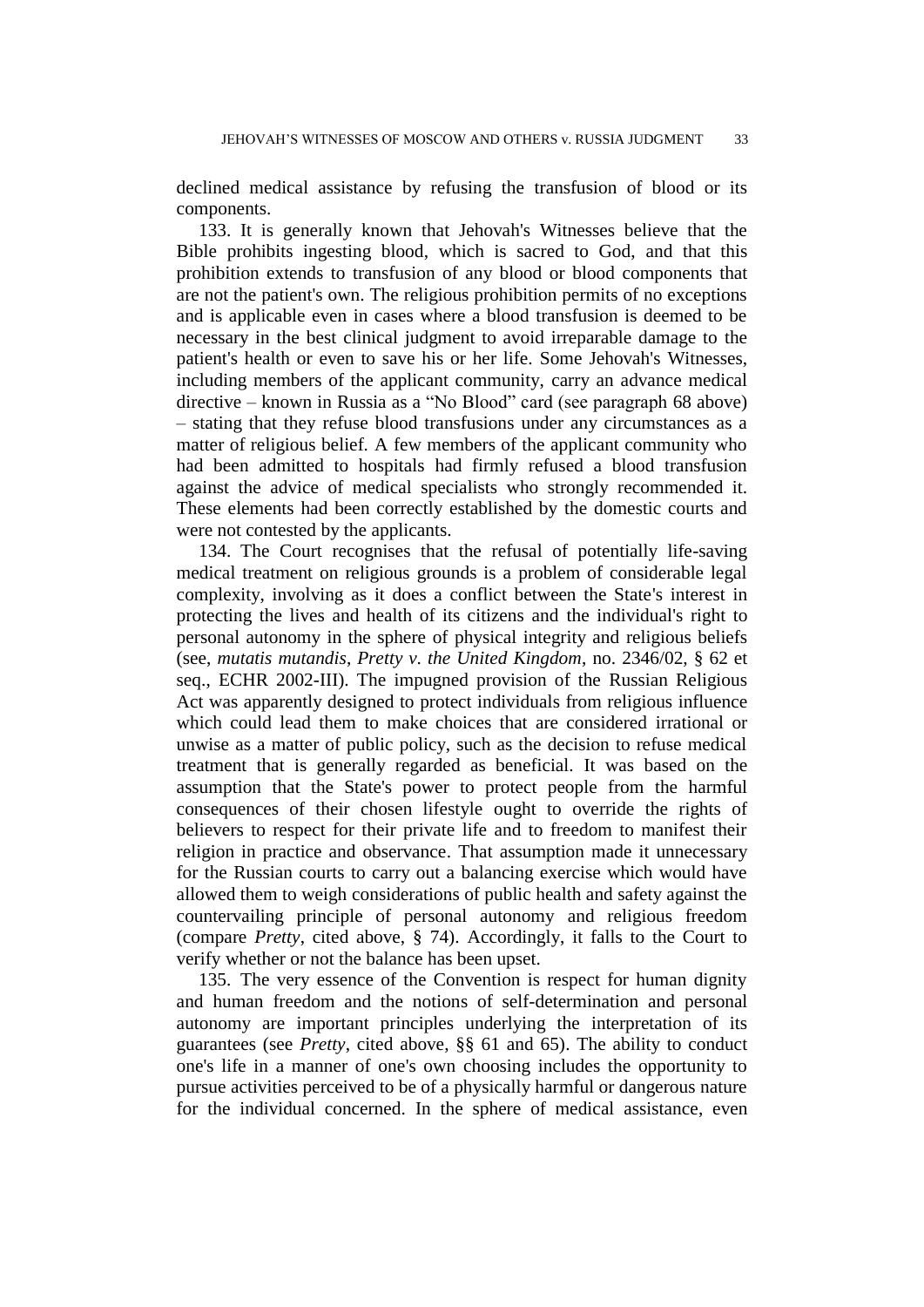where the refusal to accept a particular treatment might lead to a fatal outcome, the imposition of medical treatment without the consent of a mentally competent adult patient would interfere with his or her right to physical integrity and impinge on the rights protected under Article 8 of the Convention (see *Pretty*, cited above, §§ 62 and 63, and *Acmanne and Others v. Belgium*, no. 10435/83, Commission decision of 10 December 1984).

136. The freedom to accept or refuse specific medical treatment, or to select an alternative form of treatment, is vital to the principles of selfdetermination and personal autonomy. A competent adult patient is free to decide, for instance, whether or not to undergo surgery or treatment or, by the same token, to have a blood transfusion. However, for this freedom to be meaningful, patients must have the right to make choices that accord with their own views and values, regardless of how irrational, unwise or imprudent such choices may appear to others. Many established jurisdictions have examined the cases of Jehovah's Witnesses who had refused a blood transfusion and found that, although the public interest in preserving the life or health of a patient was undoubtedly legitimate and very strong, it had to yield to the patient's stronger interest in directing the course of his or her own life (see the judgments cited in paragraphs 85 to 88 above). It was emphasised that free choice and self-determination were themselves fundamental constituents of life and that, absent any indication of the need to protect third parties – for example, mandatory vaccination during an epidemic, the State must abstain from interfering with the individual freedom of choice in the sphere of health care, for such interference can only lessen and not enhance the value of life (see the *Malette v. Shulman* and *Fosmire v. Nicoleau* judgments, cited in paragraphs 85 and 87 above).

137. This position is echoed in the Russian law which safeguards the patients' freedom of choice. The Fundamentals of Russian Legislation on Health Protection explicitly provide for the patient's right to refuse medical treatment or to request its discontinuation on condition that they have received full and accessible information about the possible consequences of that decision. Patients are not required to give reasons for the refusal. The refusal may only be overridden in three specific situations: prevention of spreading of contagious diseases, treatment of grave mental disorders and mandatory treatment of offenders (see paragraphs 81 and 83 above). Additionally, the parents' decision to refuse treatment of a child may be reversed by means of judicial intervention (see paragraph 82 above). It follows that Russian law protects the individual's freedom of choice in respect to their health care decisions as long as the patient is a competent adult and there is no danger to innocent third parties. These provisions had been repeatedly invoked by the applicants in the first-instance and appeal proceedings but were not mentioned or analysed in the domestic judgments. The Court notes, however, that they were prima facie applicable in the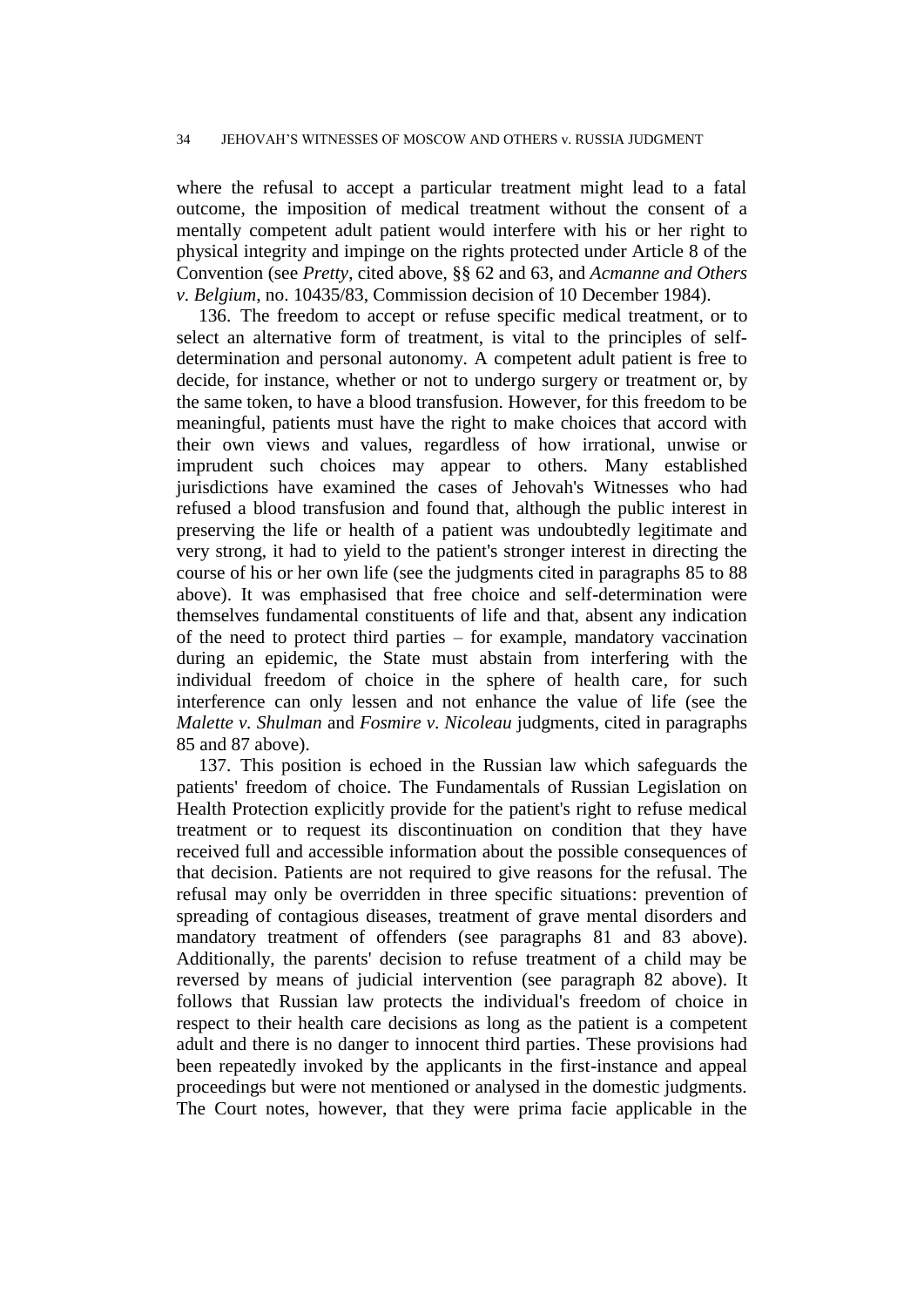instant case because all the refusals of blood transfusions which had been described in the domestic judgments had been formulated by adult Jehovah's Witnesses having capacity to make medical decisions for themselves. In the only case involving a minor, the hospital did not apply for judicial authorisation of a blood transfusion, although such a possibility was explicitly provided for in law (see paragraph 82 above), which indicates that authorisation was considered unnecessary for medical or other reasons.

138. Furthermore, even though the Jehovah's Witnesses whose opposition to blood transfusions was cited in evidence were adults having legal capacity to refuse that form of treatment, the findings of the Russian courts can be understood to mean that their refusals had not been an expression of their true will but rather the product of pressure exerted on them by the applicant community. The Court accepts that, given that health and possibly life itself are at stake in such situations, the authenticity of the patient's refusal of medical treatment is a legitimate concern. In the landmark case *In re T. (Adult: Refusal of Treatment)*, Donaldson L.J., on the Court of Appeal of England and Wales, indicated that the refusal may have been vitiated because it resulted not from the patient's will, but from the will of others. If the patient's will was overborne, the refusal will not have represented a true decision (see the judgment, § 5, paragraph 86 above). Staughton L.J. added that "for an apparent refusal or consent to be less than a true consent or refusal, there must be such a degree of external influence as to persuade the patient to depart from her own wishes, to an extent that the law regards it as undue".

139. The Court reiterates that, although the arguments based on religious beliefs may be extremely persuasive and compelling, the right "to try to convince one's neighbour" is an essential element of religious freedom (see *Kokkinakis*, cited above, § 31, and *Larissis and Others v. Greece*, 24 February 1998, § 45, *Reports of Judgments and Decisions* 1998-I). In the *Larissis* case the Court drew a distinction between the position of servicemen who found it difficult to withdraw from religious conversations initiated by the applicants, who had been their superiors, and that of civilians who were not subject to pressures and constraints of the same kind as military personnel. The former could be viewed as a form of harassment or the application of improper pressure, whereas the latter would be seen as an innocuous exchange of ideas (see *Larissis*, §§ 51, 54, and 59). Turning to the instant case, the Court finds nothing in the domestic judgments to suggest that any form of improper pressure or undue influence was applied. On the contrary, it appears that many Jehovah's Witnesses have made a deliberate choice to refuse blood transfusions in advance, free from time constraints of an emergency situation, which is borne out by the fact that they had prepared for emergencies by filling out "No Blood" cards and carrying them in their purses. There is no evidence that they wavered in their refusal of a blood transfusion upon admission to hospital. Accordingly,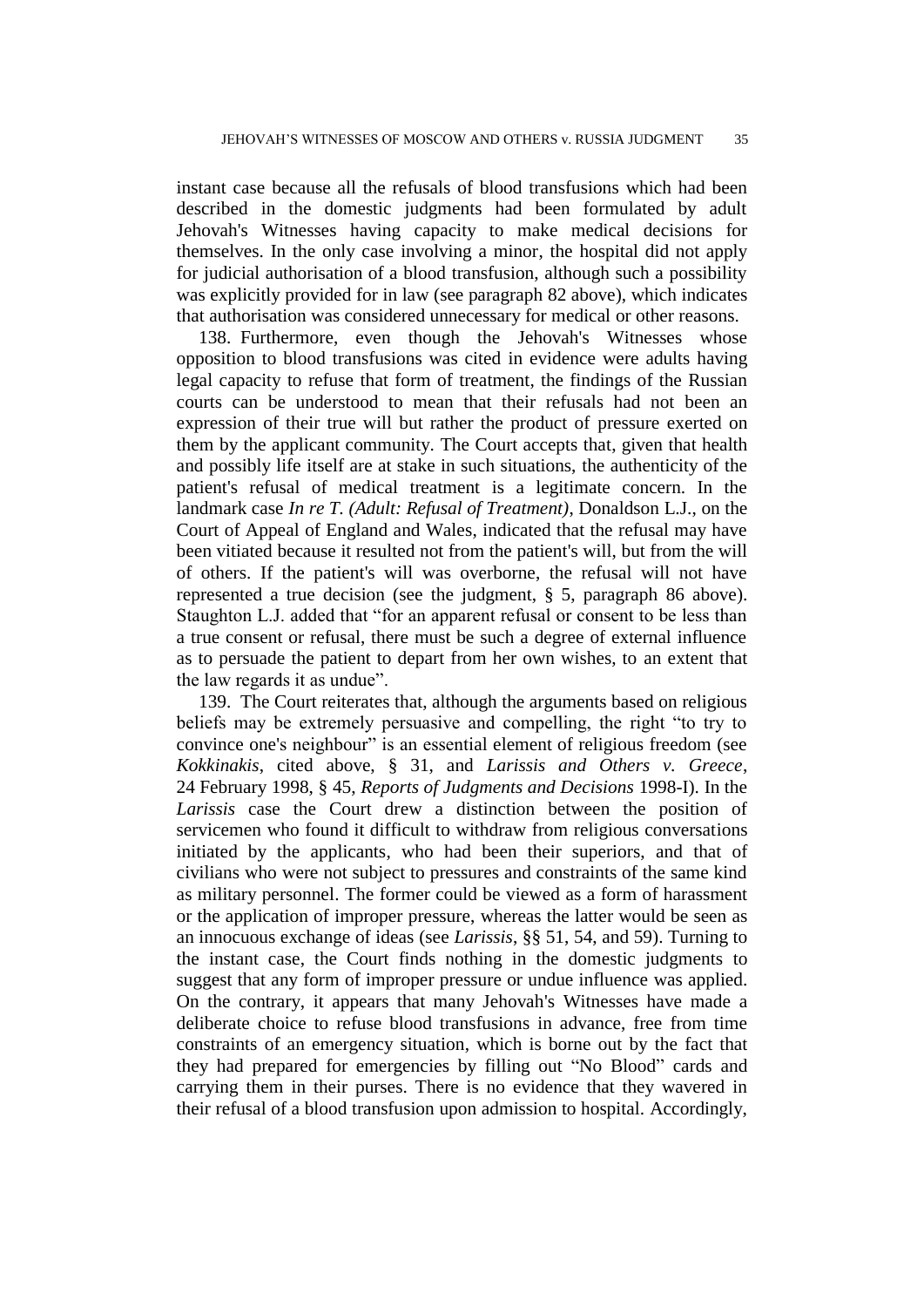there is no factual basis supporting the finding that their will was overborne or that the refusal of a blood transfer did not represent their true decision.

140. The District Court's finding that the "No Blood" card permitted the patient's fellow believers to take medical decisions in his or her stead was also at variance with the actual contents of the card (as reproduced in paragraph 68 above). Designed as an advance medical directive, the card merely certified the choice that the patient had already made for himself or herself, namely, to refuse any transfusion of blood or its components. It did not delegate the right to make any other medical decision to anyone else, but designated the patient's legal representative who could ensure, in case of the patient's unconsciousness or inability to communicate, that his or her choice of medical treatment be known to, and respected by, the medical personnel. Representation of the patient in medical matters was provided for in Article 33 of the Fundamentals on Health Protection (see paragraph 81 above). The identity of the representative was of no legal significance, as the law did not vest any special rights in the next-of-kin. The patient was free to choose as his representative another fellow believer or a member of the Hospital Liaison Committee in the applicant community who would have the added benefit of detailed knowledge of the Jehovah's Witnesses doctrine on the issue of blood transfusion and could advise the medical personnel on compatibility of the contemplated procedure with the patient's religious beliefs.

141. Finally, the Court observes that the impugned provision of the Religions Act, as interpreted by the domestic courts, did not require proof of actual damage to life or limb. The fact that the applicant community had preached the doctrinal importance of abstaining from blood transfusions in its religious literature and distributed blank "No Blood" cards among its members was in itself sufficient to trigger the banning of its activities. This finding had the effect of making the part of the Jehovah's Witnesses teachings concerning the refusal of medical treatment unlawful and amounted to a declaration that their religious beliefs relating to the sacred nature of blood were illegitimate. However, the Court reiterates that the State does not have the right under the Convention to decide what beliefs may or may not be taught because the right to freedom of religion as guaranteed under the Convention excludes any discretion on the part of the State to determine whether religious beliefs or the means used to express such beliefs are legitimate (see *Manoussakis and Others*, cited above, § 47).

142. In the light of the above considerations, the Court finds that the domestic courts did not convincingly show any "pressing social need" or the existence of "relevant and sufficient reasons" capable of justifying a restriction on the applicants' right to personal autonomy in the sphere of religious beliefs and physical integrity.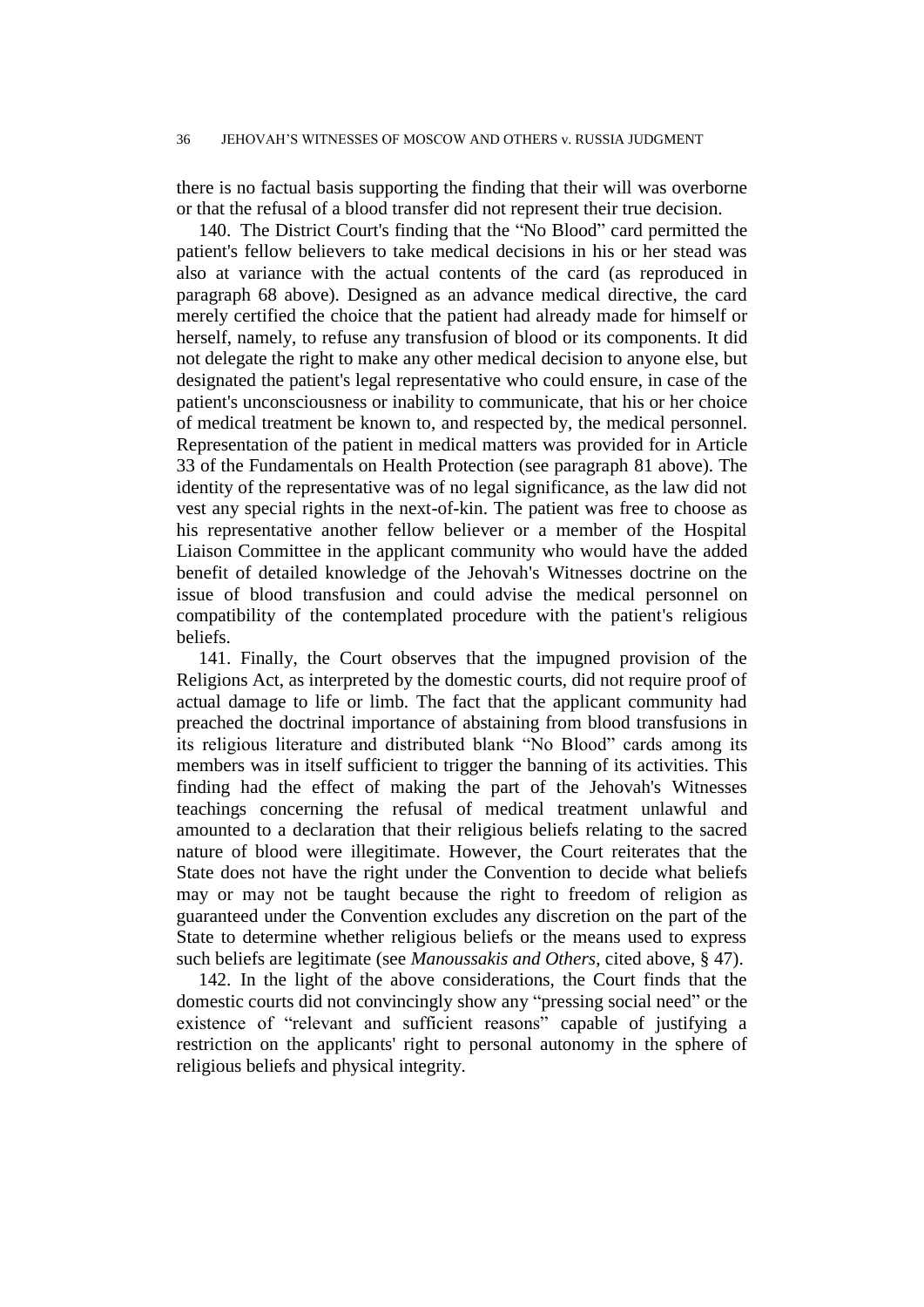#### *(iv) Damage to citizens' health*

143. The Russian courts decided that participation in the activities of the applicant community had been damaging for the health of its followers because they had refused blood transfusions and also experienced strong emotions and personality changes.

144. The Court observes, on a general note, that the rites and rituals of many religions may harm believers' well-being, such as, for example, the practice of fasting, which is particularly long and strict in Orthodox Christianity, or circumcision practised on Jewish or Muslim male babies. It does not appear that the teachings of Jehovah's Witnesses include any such contentious practices. What is more important, by contrast with the provision that penalised the mere act of encouraging the refusal of medical assistance, the accusation of causing damage to the health of citizens required proof of actual harm to health as defined by law. However, the domestic judgments did not identify any member of the applicant community whose health had been harmed or cite any forensic study assessing the extent of the harm and establishing a causal link between that harm and the activities of the applicant community. The medical outcomes in the reported cases of refusals of blood transfusions were not specified and those reports were not accompanied by medical studies capable of demonstrating that a blood transfusion would have actually benefited the patient. Furthermore, as the Court has found above, the refusal of blood transfusion was an expression of the free will of the individual community members who exercised their right to personal autonomy in the sphere of health care protected both under the Convention and in Russian law.

145. The testimony by non-Witness family members about "sudden and negative changes of personality" of their Witness relatives reflected their subjective assessment of the situation, strongly coloured by their frustration and estrangement from relatives. In general, personality changes are part and parcel of human development and are not in themselves indicative of any medical problems. Moreover, it is commonly known that religious experiences are a powerful source of emotions and crying may come from the joy of being united with the divine. It has not been shown in the domestic proceedings, to any acceptable standard of proof, that the emotional exhaustion or tears experienced by members of the applicant community had any appreciable negative effect on their well-being or mental state.

146. Accordingly, the Court finds that the charge of causing damage to the health of citizens lacked a factual basis.

### *(v) Luring minors into the organisation*

147. The applicant community was also accused of luring minors into the organisation, which was understood by the domestic courts as the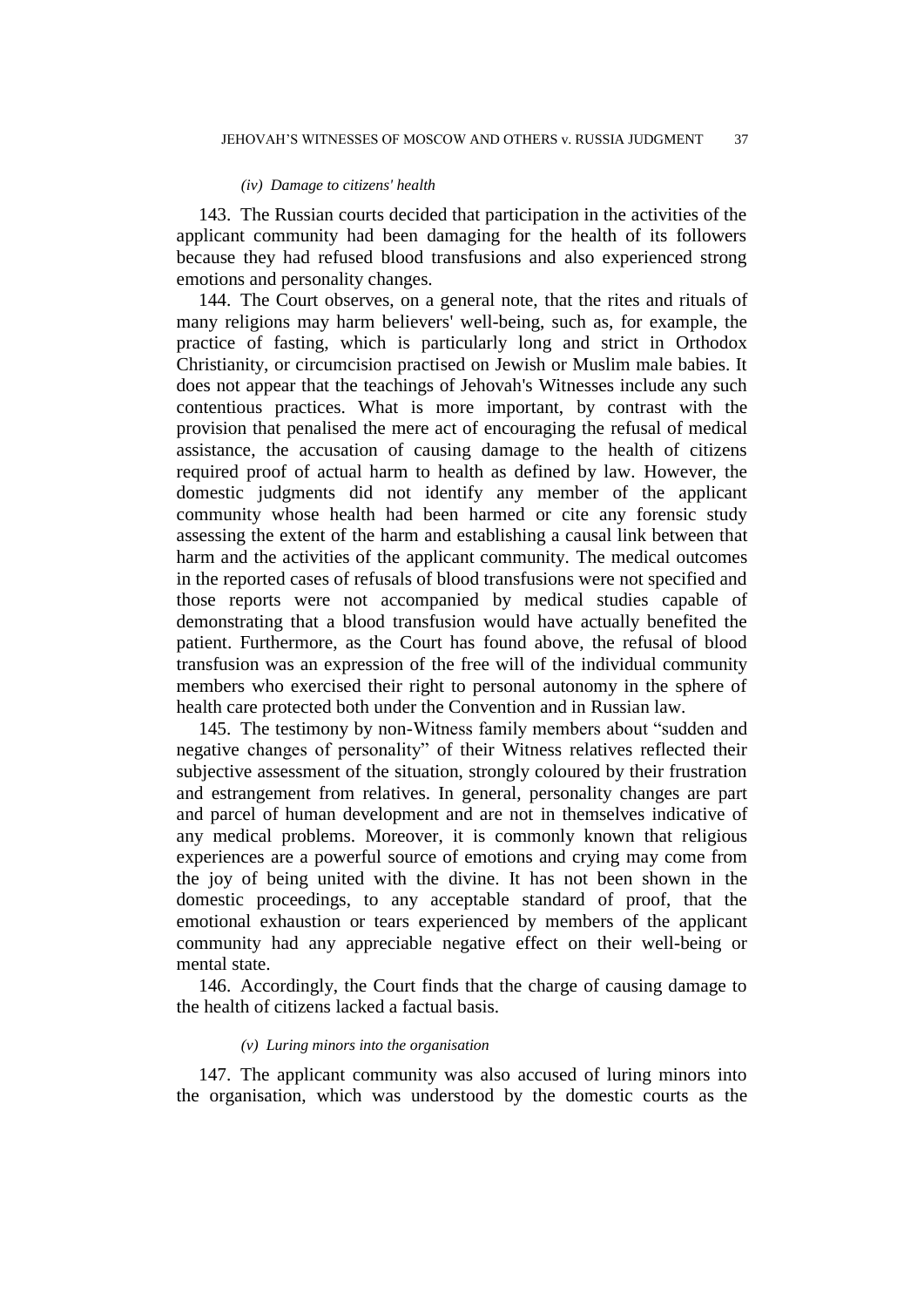involvement of minors in the religious activities despite the objections of the parent who was not a Jehovah's Witness.

148. The Court has already examined this claim above in minute detail and found that it was not substantiated by evidence (see paragraphs 124 et seq. above). In particular, the Court was unable to find any indication that minors had been "lured" against their will, by deception, trickery or any other inappropriate means.

#### *(vi) Incitement of citizens to refuse civic duties*

149. The Russian courts found that the literature distributed by the applicant community incited citizens to refuse military and alternative civilian service, promoted a "disrespectful attitude" to the State flag and anthem, and also prohibited them from celebrating State holidays.

150. It is a well-known fact that Jehovah's Witnesses are a religious group committed to pacifism and that their doctrine prevents individual members from performing military service, wearing uniform or taking up weapons (see, for example, *Thlimmenos v. Greece* [GC], no. 34369/97, § 42, ECHR 2000-IV). On the other hand, Jehovah's Witnesses agree to carry out alternative civilian service on the condition it is not connected with military organisations (see *Faizov v. Russia* (dec.), no. 19820/04, 15 January 2009). The Russian Constitution (Article 59 § 3) and the Russian Religions Act (section 3 § 4) explicitly acknowledge the right of Russian nationals to conscientious objection to military service, in which case it has to be substituted with alternative civilian service. The right to alternative civilian service has been consistently upheld by the Russian courts, including in cases where it was exercised by a Jehovah's Witness (see *Faizov*, cited above). Thus, the religious admonishment to refuse military service was in full compliance with Russian laws and no instances of any applicant community's members unlawfully refusing alternative civilian service were put forward in the community trial.

151. The courts did not cite any domestic legal provision that would require Jehovah's Witnesses to pay respect to State symbols. Neither the State Anthem Act, nor the State Flag Act, nor the State Emblem Act of the Russian Federation contain regulations on the civil duty of honouring such symbols. The Russian Criminal Code penalises the act of desecrating the State flag or the State emblem, which may happen by way of, for example, ripping or soiling them or making marks on them that distort the meaning of the State symbols (Article 329). However, not one conviction of the offence of desecration or specific instance of "disrespectful attitude" on the part of anyone from the applicant community was cited by the Russian courts in the dissolution proceedings.

152. Finally, "participation in celebrations during State holidays" is not a civil duty as defined by law. In fact, there is no law compelling celebration of any holidays, whether they are secular or religious, and such compulsory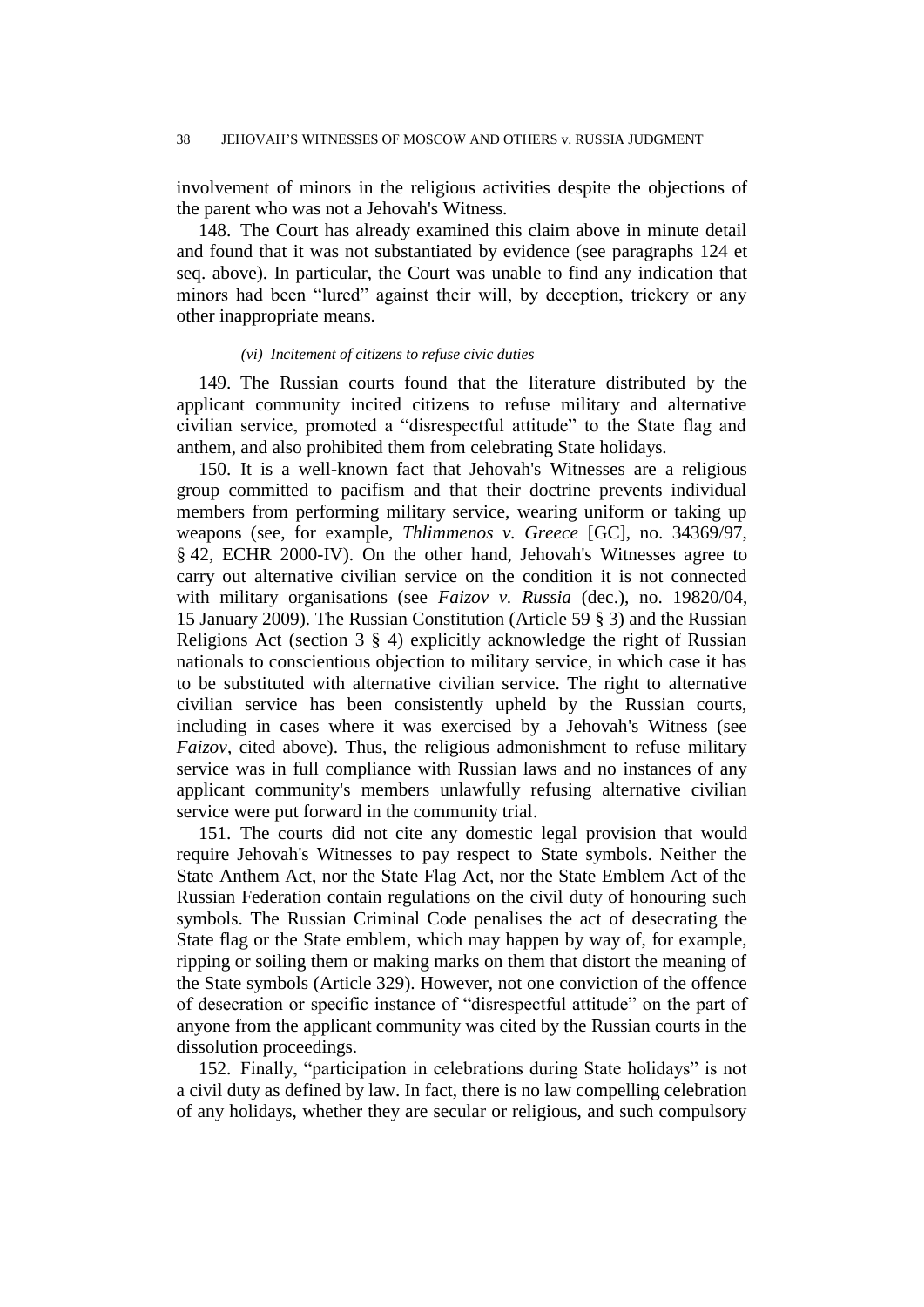participation in celebrations, had it been elevated to the rank of a legal obligation, could arguably have raised an issue under Articles 9 and 10 of the Convention (compare *Efstratiou* and *Valsamis v. Greece*, 18 December 1996, § 32, *Reports* 1996-VI, concerning the participation of Jehovah's Witness children in a school parade).

153. In the light of the above considerations, the Court finds that it has not been persuasively shown that the applicant community or its individual members incited, or were incited, to refuse to carry out any lawfully established civil duties.

#### **(d) Severity of the sanction**

154. Finally, the Court will review the domestic decisions dissolving the applicant community and banning its activities from the standpoint of the gravity of the sanction applied by the Russian courts. It reiterates that the nature and severity of the sanction are factors to be taken into account when assessing the proportionality of the interference (see *Refah Partisi*, cited above, § 133).

155. The Court observes at the outset that a blanket ban on the activities of a religious community belonging to a known Christian denomination is an extraordinary occurrence. Since their inception in the late nineteenth century Jehovah's Witnesses have established an active presence in many countries world-wide, including all European States which are currently members of the Council of Europe. In those countries they have been allowed to practise their religion in community with others, although they may have experienced delays and difficulties in obtaining formal recognition (see, for example, *Tsirlis and Kouloumpas v. Greece*, 29 May 1997, § 44, *Reports* 1997-III, and *Religionsgemeinschaft der Zeugen Jehovas and Others*, cited above).

156. Following the demise of the USSR and Russia's transition to democracy, Jehovah's Witnesses were able to practise lawfully their religion and register religious organisations at federal and regional level (see paragraph 12 above). Their religious organisation registered at federal level has been in existence since 1992 and was approved for re-registration by the Ministry of Justice in 1999, following a detailed expert study. Almost four hundred regional organisations of Jehovah's Witnesses have been created and subsequently re-registered in other Russian regions (see paragraph 163 below). Even though some of those organisations have had to defend themselves against charges similar to those levelled in the proceedings against the applicant community before the Moscow courts (see, for example, the judgment of the Tatarstan Supreme Court relating to the refusal of a blood transfusion, cited in paragraph 84 above, or the failed criminal charge of "luring minors into the cult", described in *Kuznetsov and Others v. Russia*, no. 184/02, §§ 10-13, 11 January 2007), none of them has been dissolved or restricted in their religious activities.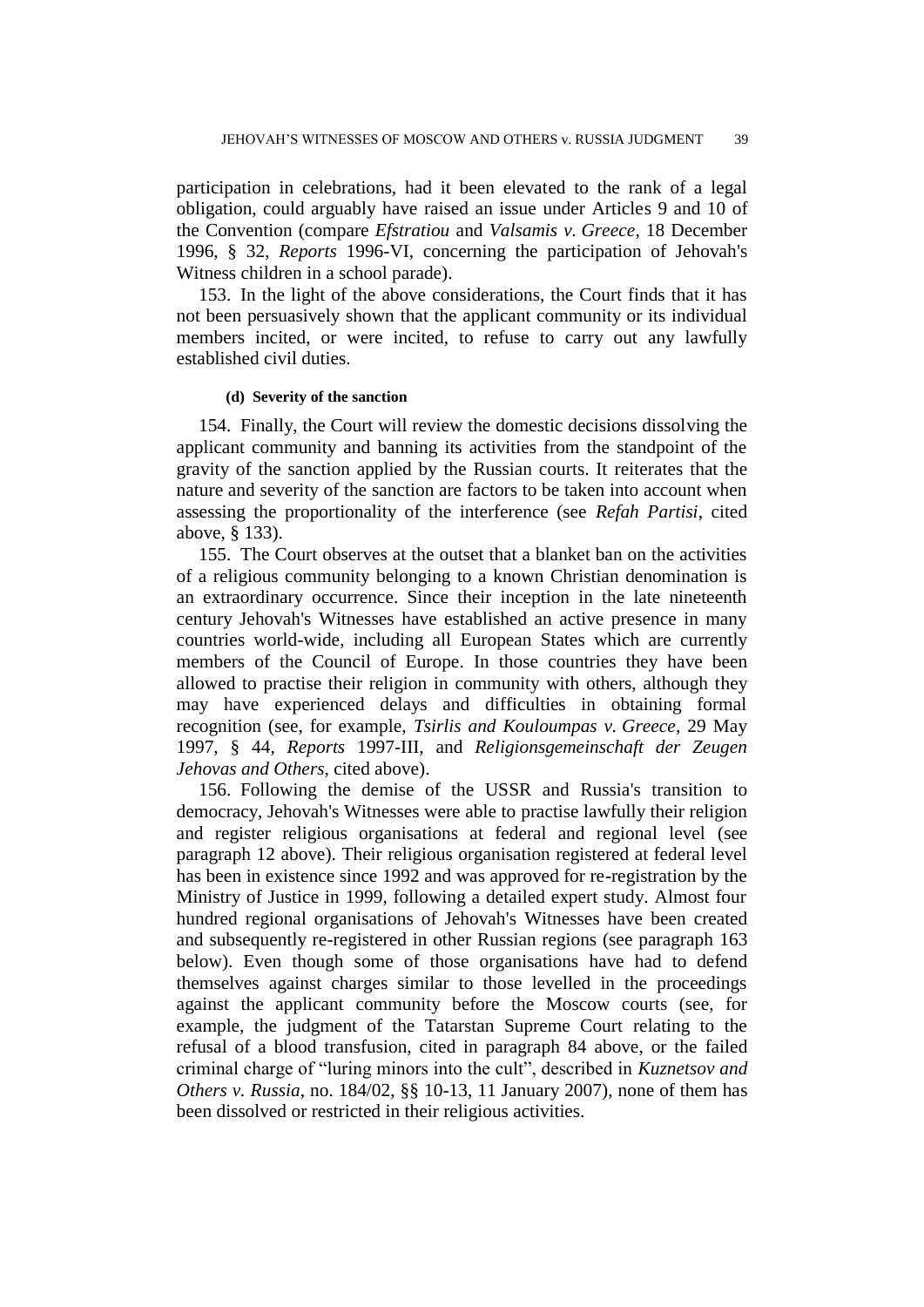#### 40 JEHOVAH'S WITNESSES OF MOSCOW AND OTHERS v. RUSSIA JUDGMENT

157. The Court has already had occasion to examine the particular situation obtaining in Moscow in the period following the enactment of the 1997 Religions Act where the authorities have consistently denied reregistration to religious organisations which were described as "nontraditional religions", including The Salvation Army and the Church of Scientology. The Court found in both cases that "the Moscow authorities did not act in good faith and neglected their duty of neutrality and impartiality" (see *Church of Scientology Moscow v. Russia*, no. 18147/02, § 97, 5 April 2007, and *Moscow Branch of the Salvation Army v. Russia*, no. 72881/01, § 97, ECHR 2006-XI). This differential treatment, for which Jehovah's Witnesses also appear to have been singled out, has remained a matter of concern for the Parliamentary Assembly of the Council of Europe (see paragraphs 101-102 of the Report on the honouring of obligations and commitments by the Russian Federation, cited in paragraph 89 above, and Resolution 1278 on Russia's law on religion, cited in *Church of Scientology Moscow*, § 63).

158. Before the decision dissolving it was made, the applicant community of Jehovah's Witnesses had existed and legally operated in Moscow for more than twelve years, from 1992 to 2004. During the entire period of its lawful existence the applicant community, its elders and individual members had never been found responsible for any criminal or administrative offence or a civil wrong; no such evidence was produced in the domestic dissolution proceedings or before the Court. A number of criminal investigations into the activities of the applicant community undertaken on the basis of complaints by the Salvation Committee did not produce evidence of any criminal offence either (see paragraphs 16-22 above).

159. Under section 14 of the Religions Act, forced dissolution and a ban on activities is the only sanction which courts can apply to religious organisations found to have breached the requirements of the Religions Act. The Act does not provide for the possibility of issuing a warning or imposing a fine. Accordingly, the sanction of dissolution is to be applied indiscriminately without regard to the gravity of the breach in question. The judgments of the Russian courts put an end to the existence of a religious community made up of approximately 10,000 believers and imposed an indefinite ban on its activities unlimited in time or scope. This was obviously the most severe form of interference, affecting, as it did, the rights of thousands of Moscow Jehovah's Witnesses who were, as a consequence, denied the possibility of joining with fellow believers in prayer and observance. Therefore, even if the Court were to accept that there were compelling reasons for the interference, it finds that the permanent dissolution of the applicant community, coupled with a ban on its activities, constituted a drastic measure disproportionate to the legitimate aim pursued. Greater flexibility in choosing a more proportionate sanction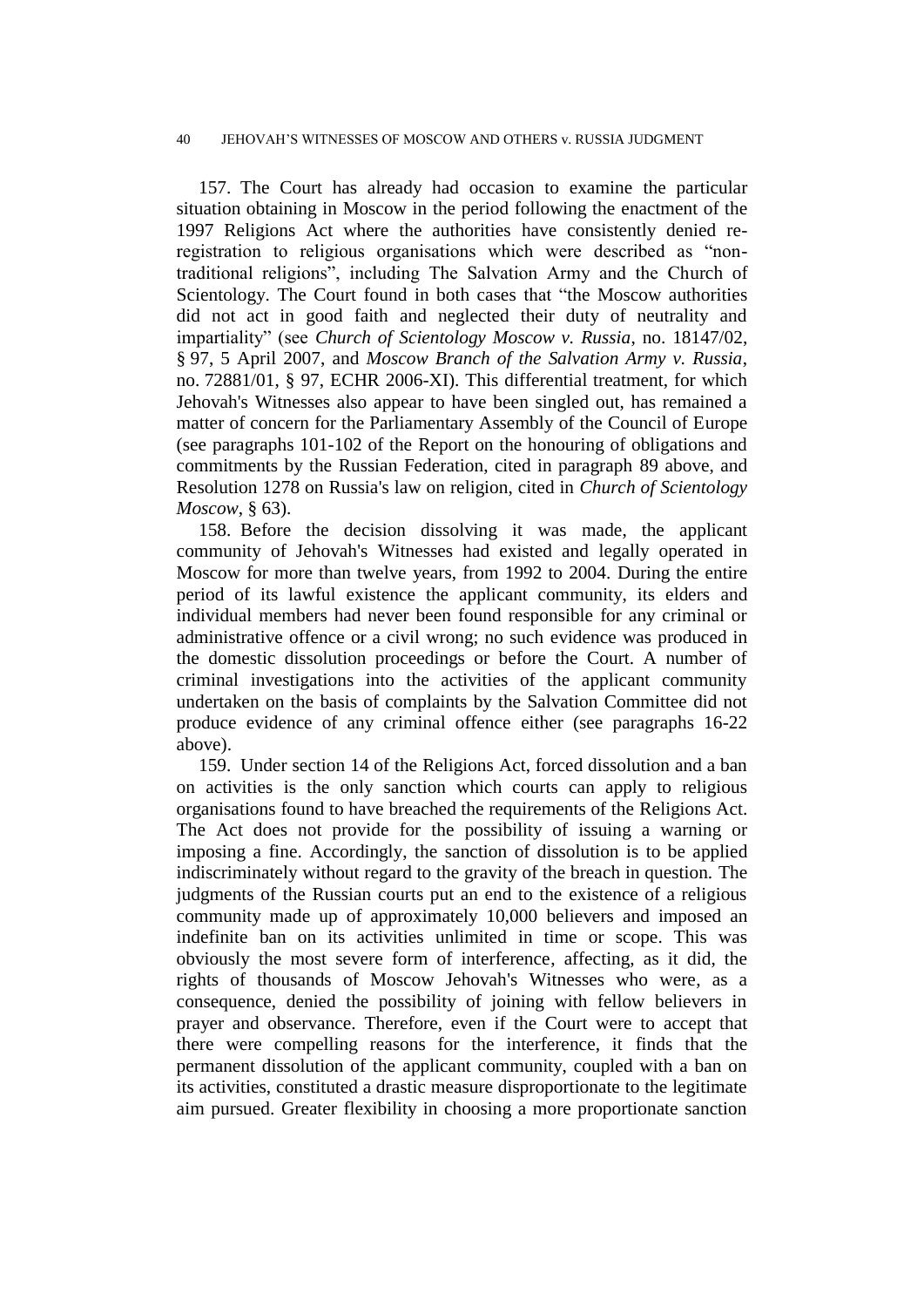could be achieved by introducing into the domestic law less radical alternative sanctions, such as a warning, a fine or withdrawal of tax benefits (see *Tebieti Mühafize Cemiyyeti and Israfilov v. Azerbaijan*, no. 37083/03, § 82, ECHR 2009-...).

#### **(e) Overall conclusion**

160. The Court finds that the interference with the applicants' right to freedom of religion and association was not justified. The domestic courts did not adduce "relevant and sufficient" reasons to show that the applicant community forced families to break up, that it infringed the rights and freedoms of its members or third parties, that it incited its followers to commit suicide or refuse medical care, that it impinged on the rights of non-Witness parents or their children, or that it encouraged members to refuse to fulfil any duties established by law. The sanction pronounced by the domestic courts was excessively severe in view of the lack of flexibility in the domestic law and disproportionate to whatever legitimate aim was pursued. There has accordingly been a violation of Article 9 of the Convention, read in the light of Article 11.

## II. ALLEGED VIOLATION OF ARTICLES 9 AND 11 OF THE CONVENTION ON ACCOUNT OF REFUSAL TO RE-REGISTER THE APPLICANT COMMUNITY

161. The applicants complained that the unjustified refusal of Russian authorities to grant the applicant community re-registration as a religious organisation violated their rights under Articles 9 and 11 of the Convention. The Court reiterates that complaints about the refusal of registration fall to be examined from the standpoint of Article 11 of the Convention read in the light of Article 9 (see *The Moscow Branch of the Salvation Army*, cited above, §§ 74 and 75, with further references). As the religious nature of the applicant community was not disputed at the national level and it had been officially recognised as a regional religious organisation, the Court considers that this approach must be followed in the instant case.

## **A. Submissions by the parties**

#### *1. The applicants*

162. The applicants submitted that the denial of re-registration amounted to an interference with their rights to freedom of religion and association. As a matter of domestic law, it had the effect of depriving the applicant community of the right to seek the exemption of clergy from military service, the right to establish educational institutions, to invite foreign preachers, to manufacture, purchase, import and distribute religious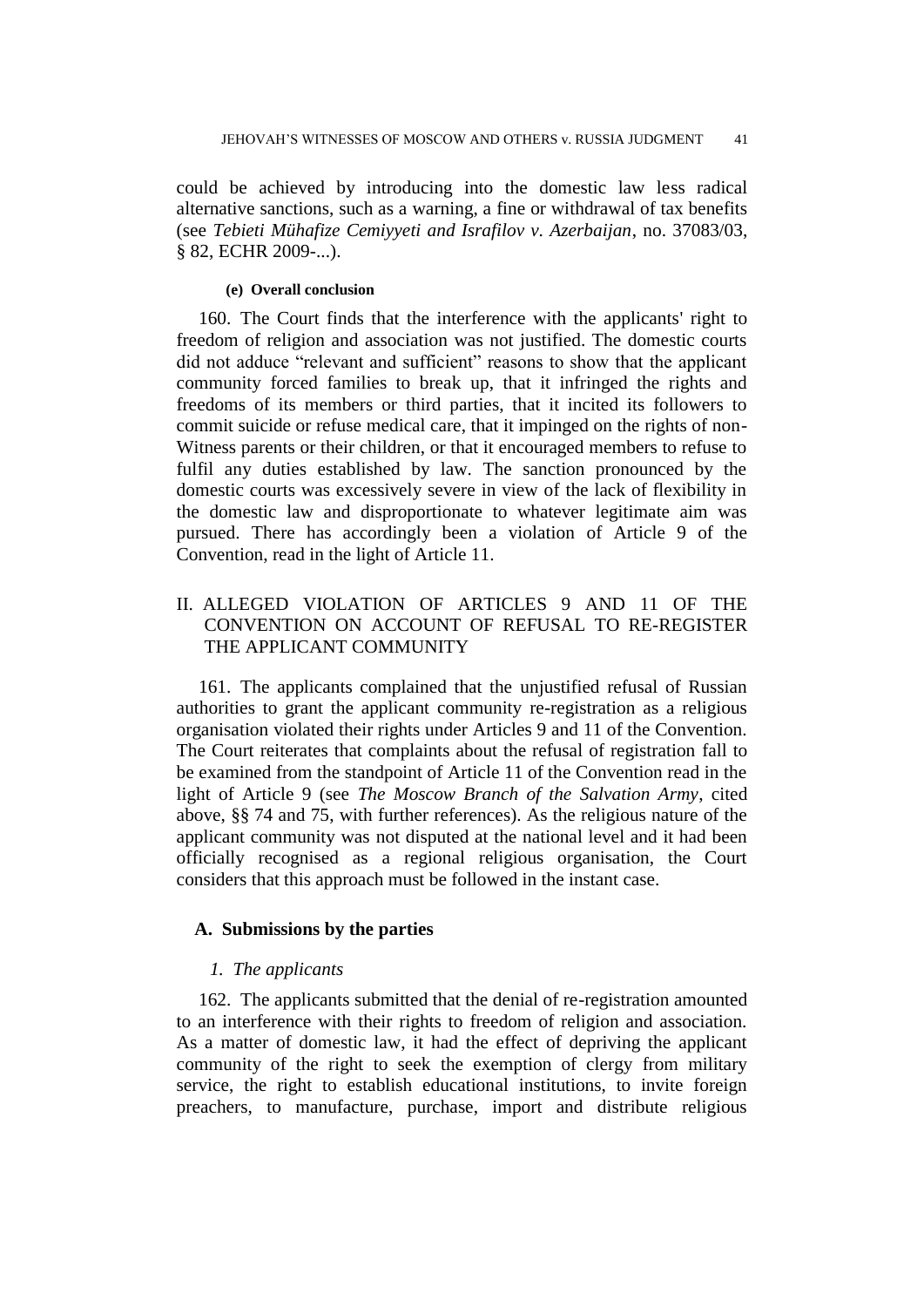literature, and many other rights. Moreover, the denial of re-registration curtailed the right to amend the applicant community's own articles of association, including their bank details and the list of authorised signatories. The entering of the applicant community on the Unified State Register of Legal Entities had been made in accordance with internal administrative reforms and did not constitute re-registration for the purposes of the Religions Act.

163. The applicants claimed that the interference had not been prescribed by law or necessary in a democratic society. It had been established by the Presnenskiy District Court on 16 August 2002 that the Moscow Justice Department had not invoked the dissolution proceedings before the Golovinskiy District Court as a ground for refusing reregistration. Furthermore, the four criminal investigations between June 1996 and April 1998 had found no criminal activity on the part of the applicant community. In April 1999, after a detailed expert study, the Ministry of Justice had granted re-registration to the federal organisation of Jehovah's Witnesses, of which the applicant community had been a member. Likewise, 398 communities of Jehovah's Witnesses in other Russian regions had been granted registration or re-registration during the same period.

164. The applicants alleged that the Russian authorities had acted in bad faith in that they had resorted to repeated denials of re-registration, persistent delays and technical obstruction, even though there was no evidence that the applicant community had posed any threat to the State or public order.

## *2. The Government*

165. The Government considered that there was no interference with the applicants' right to freedom of association because the applicant community had not been liquidated and retained the full capacity of a legal entity. On 9 September 2002 it had been entered on the Unified State Register of Legal Entities and continued its religious activities.

166. The Government further submitted that there was no violation of the applicants' right to freedom of religion or any restriction on that right. The penalty imposed on the applicant community "was not harsh and was not motivated by religious factors, but by a failure to observe the law and a violation of the administrative procedure". Members of the applicant community continued to profess their faith, hold services of worship and ceremonies, and guide their followers. Thus, from 5 to 7 July 2002 the applicant community had held a regional congress of Jehovah's Witnesses which had been attended by up to 24,000 believers.

167. Finally, the Government claimed that the applicant community was not precluded from lodging a new application for re-registration.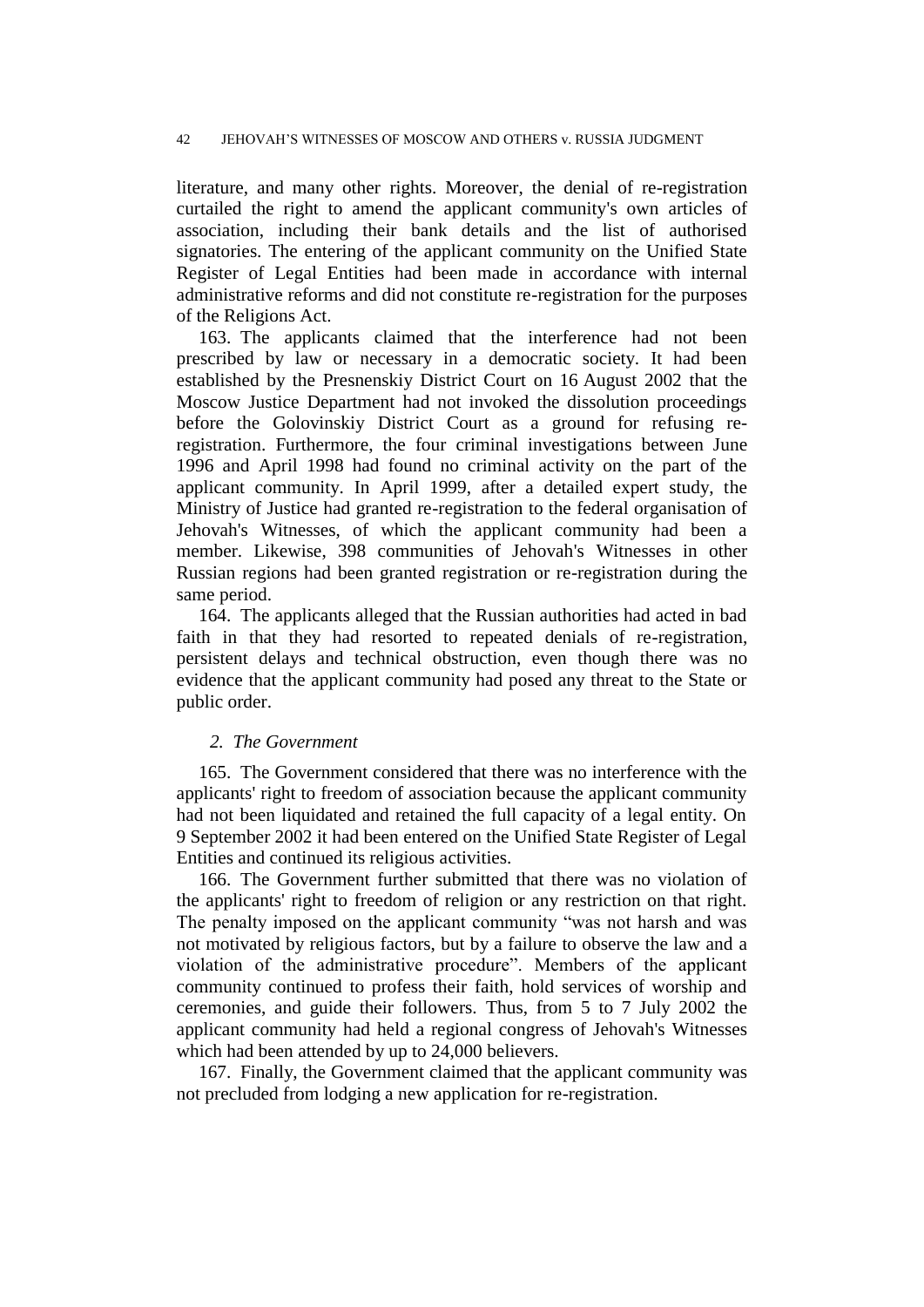#### **B. Admissibility**

168. The Court has already found in a similar case concerning a denial of re-registration under the Russian Religions Act that, as long as the applicant community has retained legal capacity to lodge an application with this Court, individual applicants could not themselves claim to be victims of a violation resulting from the domestic authorities' refusal of reregistration, which affected only the applicant community as such (see *Church of Scientology Moscow and Others v. Russia* (dec.), no. 18147/02, 28 October 2004, and also *The Holy Monasteries v. Greece*, nos. 13092/87 and 13984/88, Commission decision of 5 June 1990). It follows that, in so far as this complaint was introduced by the individual applicants, it is incompatible *ratione personae* with the provisions of the Convention within the meaning of Article 35 § 3 and must be rejected in accordance with Article 35 § 4.

169. The Court further considers that the complaint by the applicant community is not manifestly ill-founded within the meaning of Article 35 § 3 of the Convention. It further notes that it is not inadmissible on any other grounds. It must therefore be declared admissible.

## **C. Merits**

170. In the light of the general principles outlined above, the ability to establish a legal entity in order to act collectively in a field of mutual interest is one of the most important aspects of freedom of association, without which that right would be deprived of any meaning. The Court has expressed the view that a refusal by the domestic authorities to grant legalentity status to an association of individuals may amount to an interference with the applicants' exercise of their right to freedom of association (see *Gorzelik*, cited above, § 52 *et passim*, and *Sidiropoulos*, cited above, § 31 *et passim*). Where the organisation of the religious community is at issue, a refusal to recognise it also constitutes an interference with the applicants' right to freedom of religion under Article 9 of the Convention (see *Metropolitan Church of Bessarabia*, cited above, § 105). The believers' right to freedom of religion encompasses the expectation that the community will be allowed to function peacefully, free from arbitrary State intervention (see *Hasan and Chaush v. Bulgaria*, cited above, § 62).

171. The Court observes that the applicant community had lawfully existed and operated in Russia since 1992. In 1997 the respondent State enacted a new Religions Act which required all religious organisations that had been previously granted legal-entity status to amend their founding documents in conformity with the new Act and to have them "re-registered" within a specific time-period. Several applications for re-registration filed by the applicant community before the established time-limit were rejected,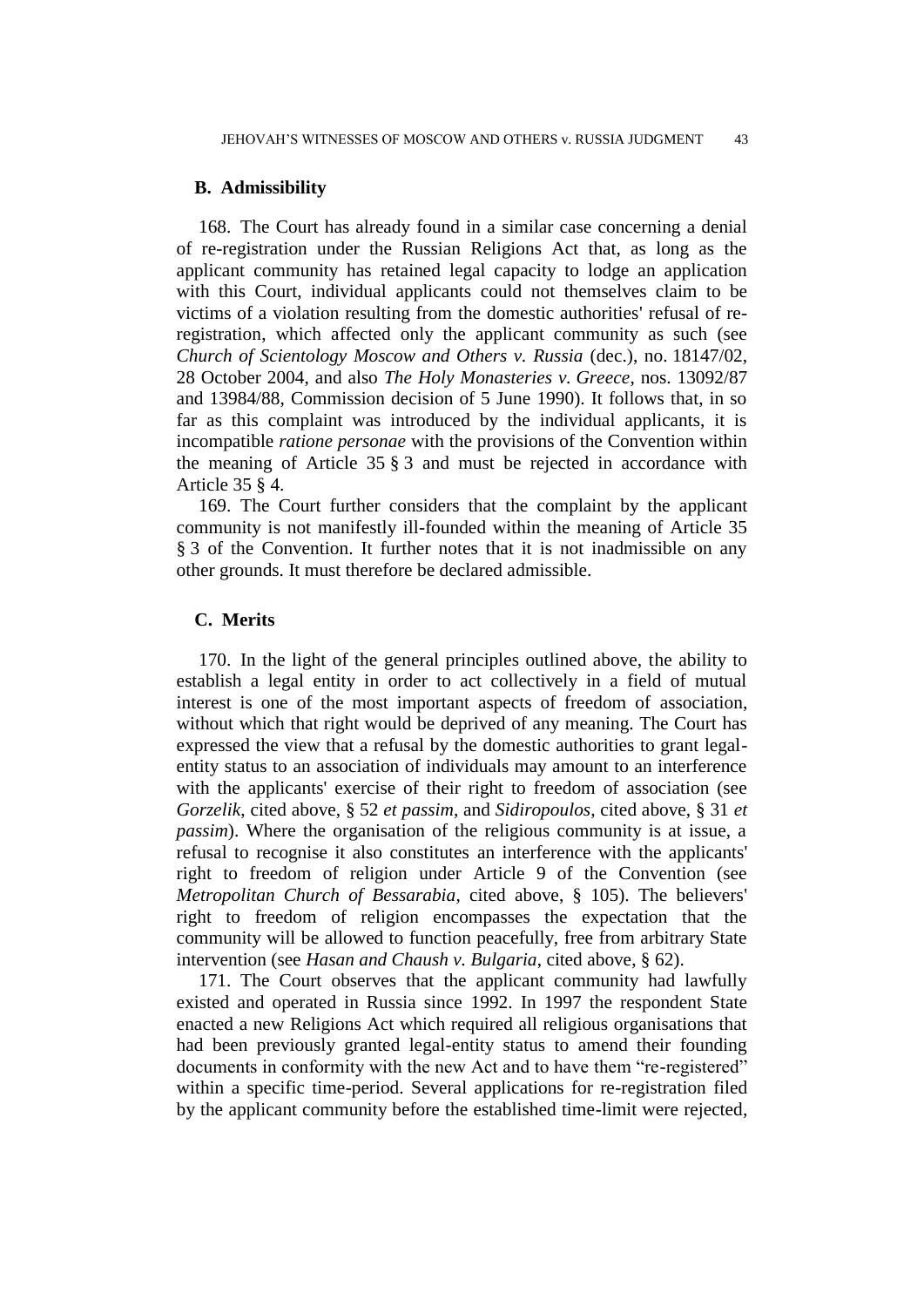which had the effect of barring the possibility of filing further applications for re-registration.

172. The Court has already found in two similar cases that, contrary to the Government's submission, the entering of information concerning the religious association into the Unified State Register of Legal Entities did not constitute "re-registration" required under the Religious Act, as it was solely linked to the establishment of that register and to the transfer of registration competence from one authority to another following enactment of a new procedure for registration of legal entities (see *The Moscow Branch of The Salvation Army*, § 67, and *Church of Scientology Moscow*, § 78, both cited above). Furthermore, the Court found in those same cases that the refusal of re-registration disclosed an interference with the religious organisation's right to freedom of association and also with its right to freedom of religion in so far as the Religions Act restricted the ability of a religious association without legal-entity status to exercise the full range of religious activities and also to introduce amendments to its own articles of association (see *The Moscow Branch of The Salvation Army*, § 74, and *Church of Scientology Moscow*, § 83, both cited above). These findings are applicable in the present case as well.

173. Accordingly, the Court considers that there has been an interference with the applicant community's rights under Article 11 of the Convention read in the light of Article 9 of the Convention. It must therefore determine whether the interference satisfied the requirements of paragraph 2 of those provisions, that is, whether it was "prescribed by law", pursued one or more legitimate aims and was "necessary in a democratic society" (see, among many authorities, *Metropolitan Church of Bessarabia*, cited above, § 106).

174. The Court observes that the grounds for refusing re-registration of the applicant community were not consistent throughout the period during which it attempted to secure re-registration. The first, second and third applications were not processed for an alleged failure to submit a complete set of documents (see paragraphs 37, 38 and 40 above), and subsequently the applicant community was requested to submit the original charter and registration certificate. However, the Presnenskiy District Court found that there had been no legal basis for such request (see paragraph 48 above). The fourth application was rejected because of textual discrepancies between the charter and the Religions Act (see paragraph 41 above). The fifth and final application was rejected with reference to the proceedings for dissolution of the applicant community pending before the Golovinskiy District Court (see paragraph 43 above). This ground was endorsed by the Buryrskiy District and Moscow City Courts (see paragraphs 47 and 49 above). Finally, the Presnenskiy District and Moscow City Courts dismissed the complaint brought by the second applicant, Mr Chaykovskiy, on the basis of a new ground, namely, the introduction of new registration forms in 2002 (see paragraphs 48 and 49 above).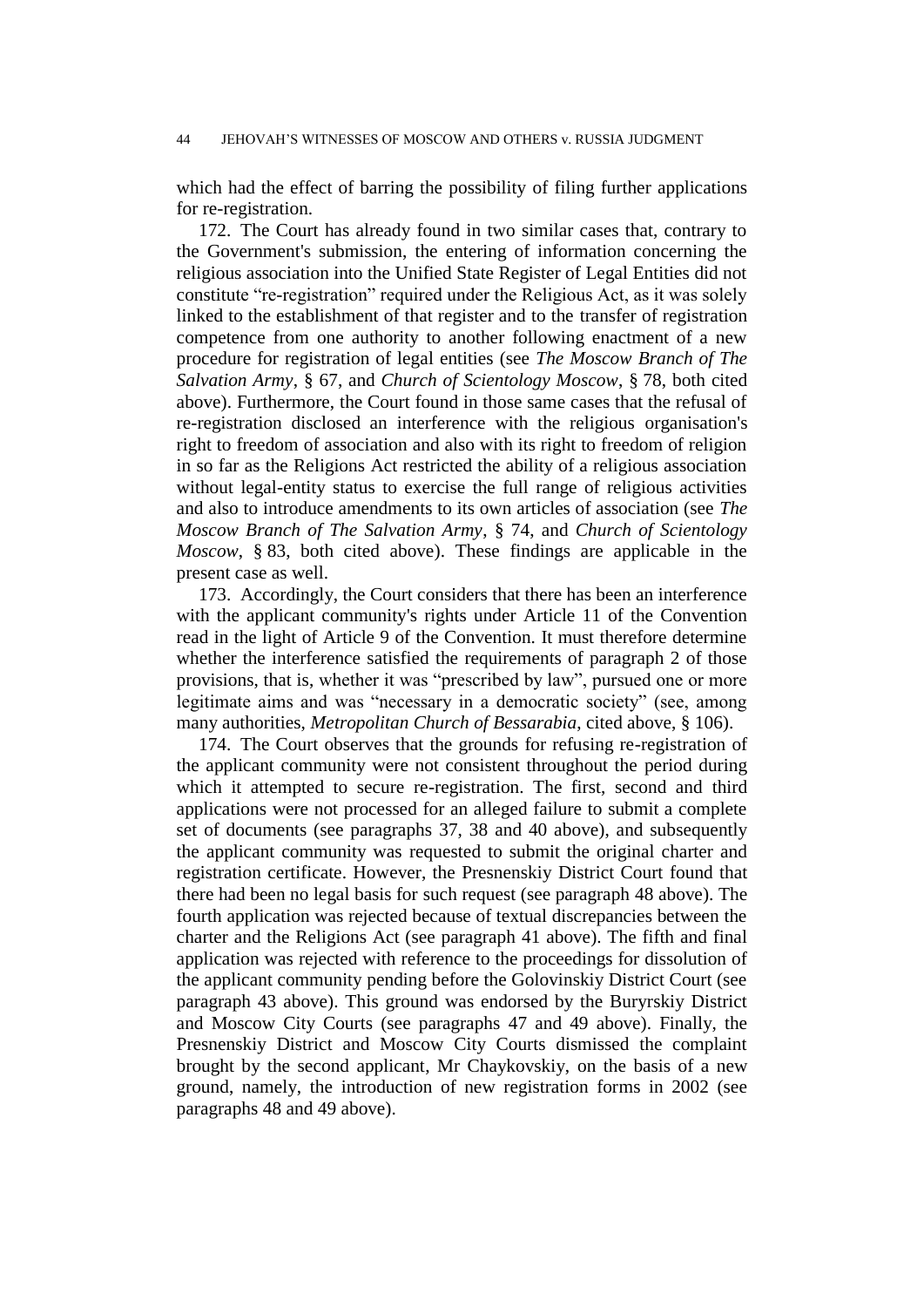175. As regards the applicant community's alleged failure to submit a complete set of documents, the Court notes that the Moscow Justice Department consistently omitted to specify why it deemed the applications incomplete (see paragraphs 37, 38 and 40 above). Responding to a written inquiry by the applicant community, the deputy head of the Department claimed that it was under no legal obligation to list the missing documents (see paragraph 40 above). The Court has already found, in a similar case involving the Moscow Justice Department, that not only did such an approach deprive the applicant of an opportunity to remedy the supposed defects of the applications and re-submit them, but it also ran counter to the express requirement of the domestic law that any refusal must be reasoned (see *Church of Scientology Moscow*, cited above, § 91). By not stating clear reasons for rejecting the applications for re-registration submitted by the applicant community, the Moscow Justice Department acted in an arbitrary manner. Consequently, the Court considers that that ground for refusal was not "in accordance with the law".

176. The request by the Moscow Justice Department for the original charter and registration certificate was found – already in the domestic proceedings – to lack a legal basis (see paragraph 48 above). Moreover, this Court has already found in a similar case that the requirement to submit the original documents did not flow from the text of the Religions Act or any other regulatory documents and that it was also excessively burdensome on the applicant as it could have the effect of making the resubmission of rectified applications for re-registration impossible (see *Church of Scientology Moscow*, cited above, § 92).

177. The Court does not consider it necessary to examine the alleged discrepancies between the charter of the applicant community and the text of the Religions Act because the fifth and final application for reregistration were submitted in corrected form and because these discrepancies were not endorsed as independent grounds for refusal in the domestic judicial proceedings.

178. It is likewise unnecessary to consider the issue whether the reference to on-going dissolution proceedings could have been a valid ground justifying the refusal of re-registration because, as the Court has found above, the charges levelled against the applicant community were not based on a solid evidentiary basis and could not be held to constitute "relevant and sufficient" reasons for the interference.

179. Finally, as regards the domestic courts' finding that the applicant community had to resubmit its application for re-registration using new forms introduced in 2002, the Court notes that the Religions Act did not make re-registration conditional on the use of specific forms. In any event, neither the domestic authorities, nor the Government in their observations, were able to specify by operation of which legal provisions the applicant community could still resubmit an application for re-registration after such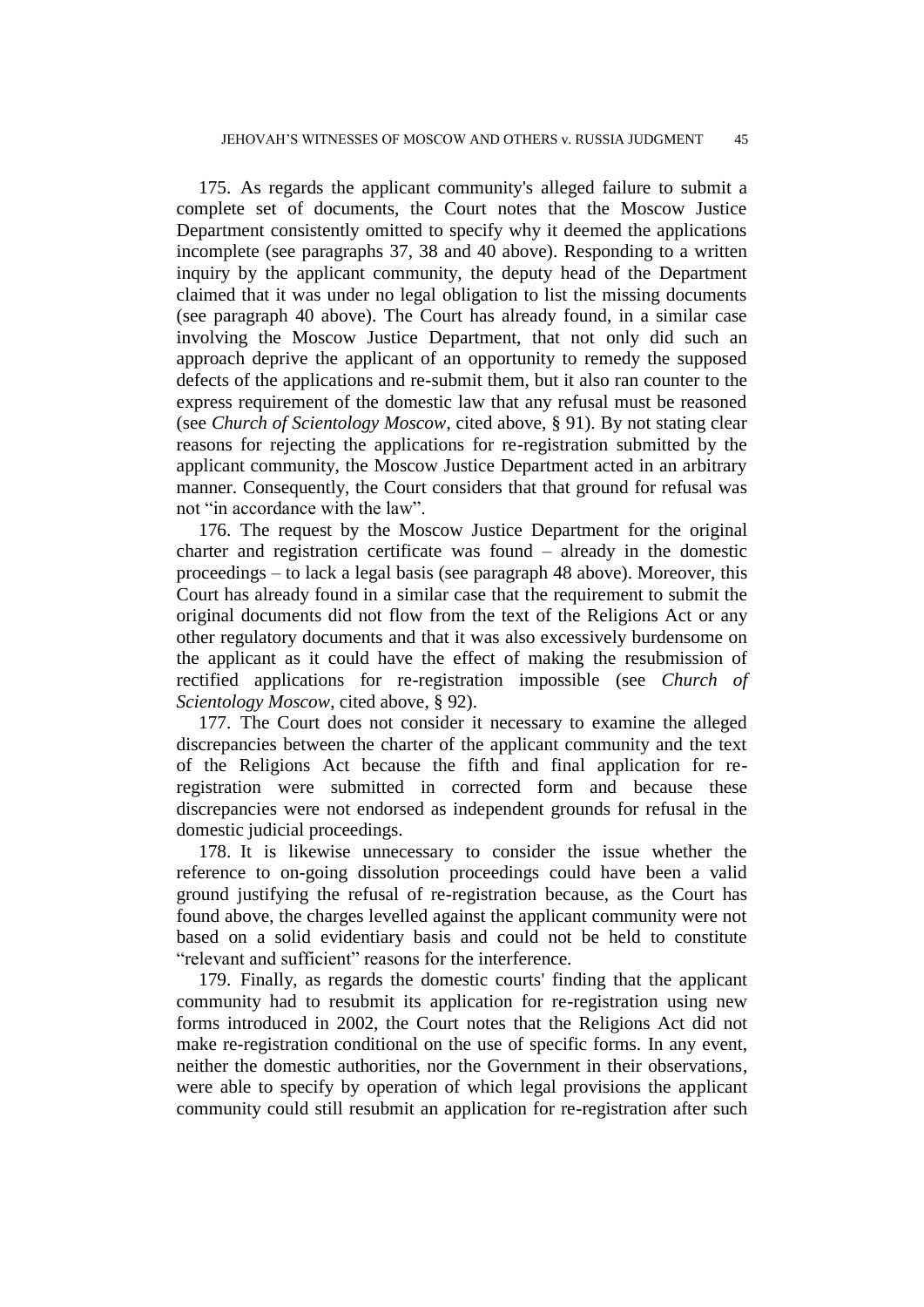application had obviously become belated following the expiry of the extended time-limit on 31 December 2000 (compare *Church of Scientology Moscow*, cited above, § 79).

180. It follows that the grounds invoked by the domestic authorities for refusing re-registration of the applicant community had no lawful basis. A further consideration relevant for the Court's assessment of the justification for the interference is that by the time the re-registration requirement was introduced, the applicant had lawfully existed and operated in Moscow as an independent religious community for many years. At the relevant time there existed no judicial or administrative decision by which the applicant community as a whole or its individual members had been found to have breached any domestic law or regulation governing associative life and religious activities. In these circumstances, the Court considers that the reasons for refusing re-registration should have been particularly weighty and compelling (see *Church of Scientology Moscow*, and *The Moscow Branch of The Salvation Army*, both cited above, § 96). In the present case no such reasons have been put forward by the domestic authorities.

181. In view of the finding above that the reasons invoked by the Moscow Justice Department and endorsed by the Moscow courts for refusing re-registration of the applicant community had no legal basis, the Court concludes, as it has already done in two similar cases, that, in denying re-registration to the Jehovah's Witnesses of Moscow, the Moscow authorities did not act in good faith and neglected their duty of neutrality and impartiality *vis-à-vis* the applicant community (see *Church of Scientology Moscow*, and *The Moscow Branch of The Salvation Army*, both cited above, § 97).

182. In the light of the foregoing, the Court considers that the interference with the applicant community's right to freedom of religion and association was not justified. There has therefore been a violation of Article 11 of the Convention read in the light of Article 9 on account of the refusal of re-registration of the applicant community.

## III. ALLEGED VIOLATION OF ARTICLE 14 OF THE CONVENTION, READ IN CONJUNCTION WITH ARTICLES 9, 10 AND 11

183. The applicants further complained under Article 14 of the Convention, read in conjunction with Articles 9, 10 and 11, that they had been discriminated against on account of their position as a religious minority in Russia. Article 14 reads as follows:

"The enjoyment of the rights and freedoms set forth in [the] Convention shall be secured without discrimination on any ground such as sex, race, colour, language, religion, political or other opinion, national or social origin, association with a national minority, property, birth or other status."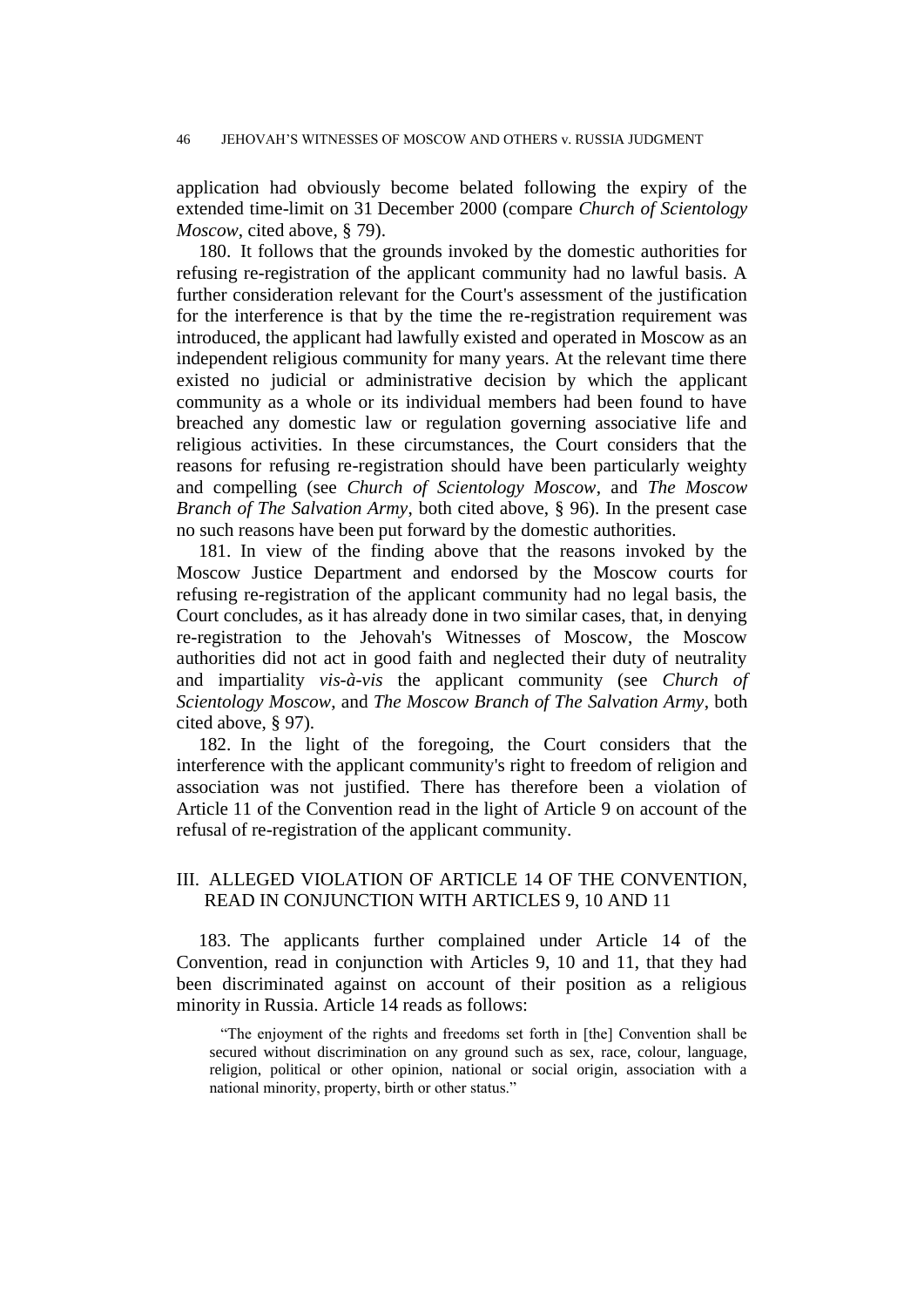### **A. Submissions by the parties**

#### *1. The applicants*

184. The applicants submitted that the prosecution of the applicant community and the dissolution proceedings had been solely based on a discriminatory attack on the religious beliefs of Jehovah's Witnesses. The domestic courts had consistently refused to carry out a comparative analysis of publications of other religious organisations, in particular, the Russian Orthodox Church.

### *2. The Government*

185. The Government denied that the refusal or re-registration or the dissolution of the applicant community and banning of its activities had discriminated against the applicant community or the individual applicants. They pointed out that there was no evidence of any prosecution of community members.

## **B. Admissibility**

186. The Court considers that this complaint is not manifestly illfounded within the meaning of Article 35 § 3 of the Convention or inadmissible on any other ground. It must therefore be declared admissible.

## **C. Merits**

187. It is reiterated that Article 14 has no independent existence, but plays an important role by complementing the other provisions of the Convention and the Protocols, since it protects individuals placed in similar situations from any discrimination in the enjoyment of the rights set forth in those other provisions. Where a substantive Article of the Convention or its Protocols has been invoked both on its own and together with Article 14 and a separate breach has been found of the substantive Article, it is not generally necessary for the Court to consider the case under Article 14 also, though the position is otherwise if a clear inequality of treatment in the enjoyment of the right in question is a fundamental aspect of the case (see *Chassagnou and Others v. France* [GC], nos. 25088/94, 28331/95 and 28443/95, § 89, ECHR 1999-III, and *Dudgeon v. the United Kingdom*, judgment of 22 October 1981, Series A no. 45, § 67).

188. In the circumstances of the present case the Court considers that the inequality of treatment of which the applicants claimed to be victims has been sufficiently taken into account in the above assessment leading to the finding of a violation of substantive Convention provisions. It follows that there is no cause for a separate examination of the same facts from the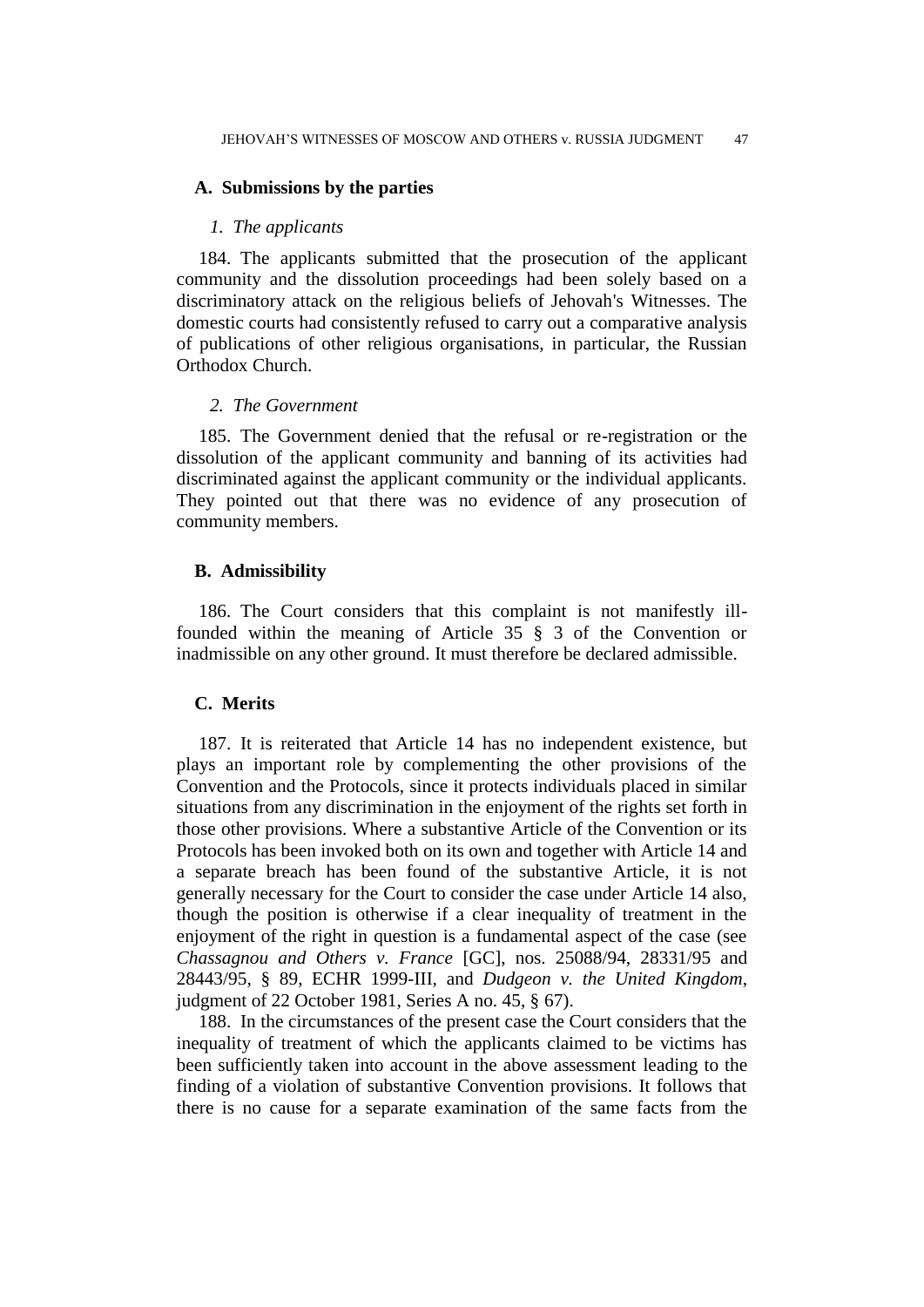standpoint of Article 14 of the Convention (see *Metropolitan Church of Bessarabia*, § 134, and *Sidiropoulos*, § 52, both cited above).

## IV. ALLEGED VIOLATION OF ARTICLE 6 OF THE CONVENTION ON ACCOUNT OF THE ALLEGEDLY EXCESSIVE LENGTH OF THE DISSOLUTION PROCEEDINGS

189. The applicants complained of a violation of Article 6 § 1 of the Convention on account of the excessive length of the proceedings concerning the dissolution of the applicant community. The relevant part of Article 6 § 1 read as follows:

"In the determination of his civil rights and obligations ... everyone is entitled to a ... hearing within a reasonable time by [a] ... tribunal ..."

## **A. Submissions by the parties**

### *1. The applicants*

190. The applicants claimed that the proceedings in the case had been unreasonably long. They submitted a detailed breakdown of delays attributable to various actors in the proceedings, from which it appeared that a major delay of three years and forty-one days had been due to expert studies, a further delay of two years, one month and twenty-five days had been caused by the courts, and five months and three days by the prosecutors. The applicants accepted that they had been responsible for a two-month delay in the proceedings.

## *2. The Government*

191. The Government submitted that the length of proceedings in the case was accounted for by its complexity and also by the fact that three composite forensic studies involving specialists in religious studies, linguistics and psychology had been ordered. Moreover, the proceedings had been postponed more than once at the request of the applicant community.

#### **B. Admissibility**

192. The Court observes that only the applicant community, and not the individual applicants, was party to the civil proceedings. It follows that, in so far as this complaint was introduced by the individual applicants, it is incompatible *ratione personae* with the provisions of the Convention within the meaning of Article 35 § 3 and must be rejected in accordance with Article 35 § 4.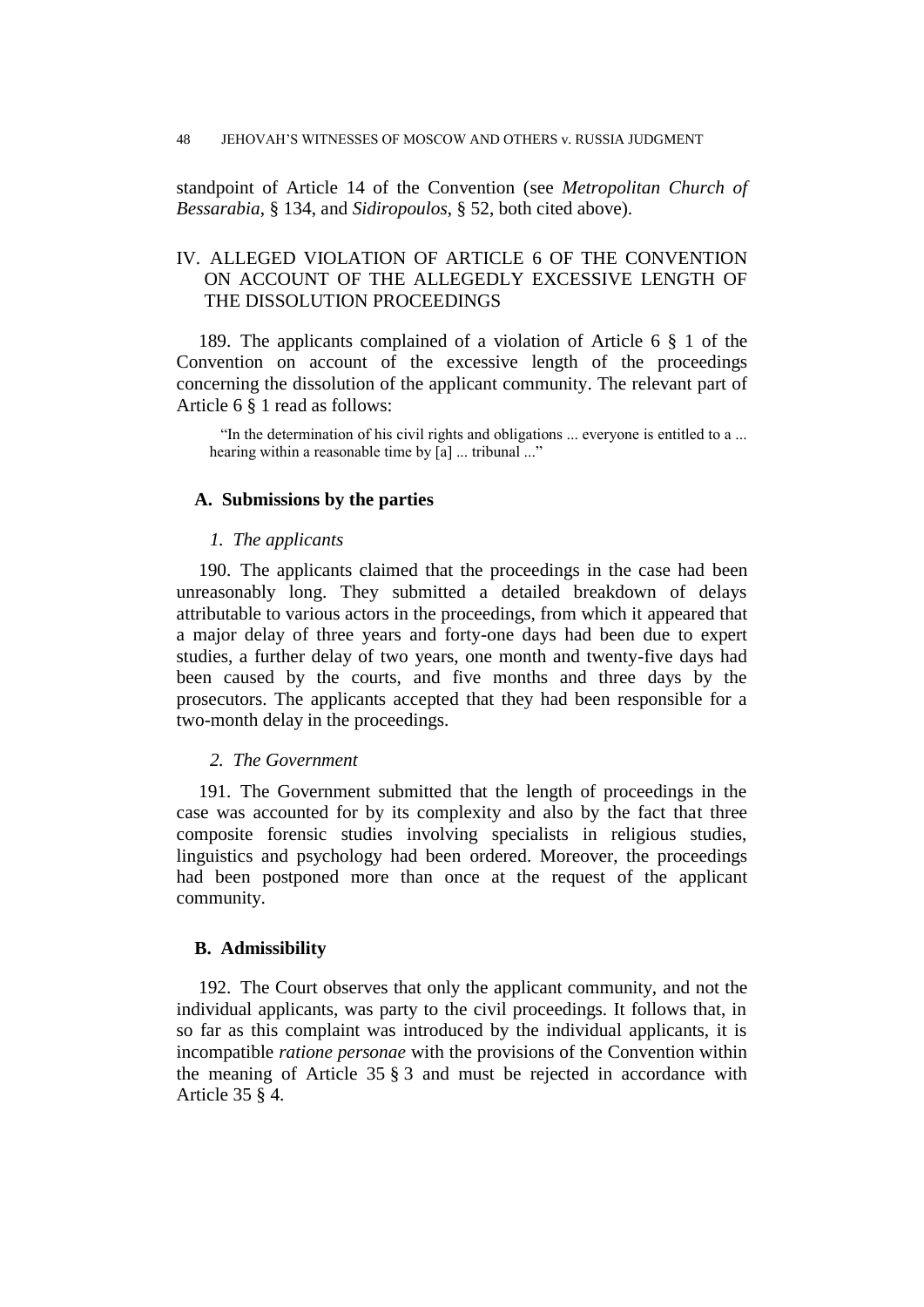193. The Court further reiterates that Article 6, under its civil limb, is applicable to proceedings concerning the legal existence of an association (see *Religionsgemeinschaft der Zeugen Jehovas*, §§ 106-08, and *APEH Üldözötteinek Szövetsége and Others*, §§ 30-36, both cited above). As this complaint is not manifestly ill-founded within the meaning of Article 35 § 3 of the Convention or inadmissible on any other grounds, it must therefore be declared admissible.

## **C. Merits**

#### *1. The period under consideration*

194. The Court observes that the prosecutor introduced an application for dissolution of the applicant community on 20 April 1998<sup>1</sup>. However, the period to be taken into consideration for the purposes of the present case began only on 5 May 1998, when the Convention entered into force in respect of Russia. The period in question ended on 16 June 2004 with the final decision of the City<sup>2</sup> Court. It lasted, accordingly, a total of six years and almost two months at two levels of jurisdiction, of which six years, one month and thirteen days fall within the Court's jurisdiction.

#### *2. Reasonableness of the length of proceedings*

195. The Court reiterates that the reasonableness of the length of proceedings must be assessed in the light of the circumstances of the case and with reference to the following criteria: the complexity of the case, the conduct of the applicant and the relevant authorities and what was at stake for the applicant in the dispute (see, among many other authorities, *Frydlender v. France* [GC], no. 30979/96, § 43, ECHR 2000-VII).

196. The Court observes that the proceedings concerned the dissolution of a religious community and the banning of its activities. The issues involved were admittedly complex. However, the complexity of the case alone cannot explain the overall duration of the proceedings, which was over six years at two levels of jurisdiction.

197. In so far as the conduct of the applicant community is concerned, the Court notes that several hearings were adjourned at the applicant community's request, which caused an aggregate delay of approximately six months.

198. As to the conduct of the authorities, the Court finds that the overall period, less the period attributable to the applicant community's conduct, leaves the authorities accountable for approximately five and a half years. Certain delays in that period were attributable to the courts, for instance, a

 $1$  Rectified on 18 August 2010: the date was "23 April 1998".

<sup>&</sup>lt;sup>2</sup> Rectified on 18 August 2010: the text was "Regional".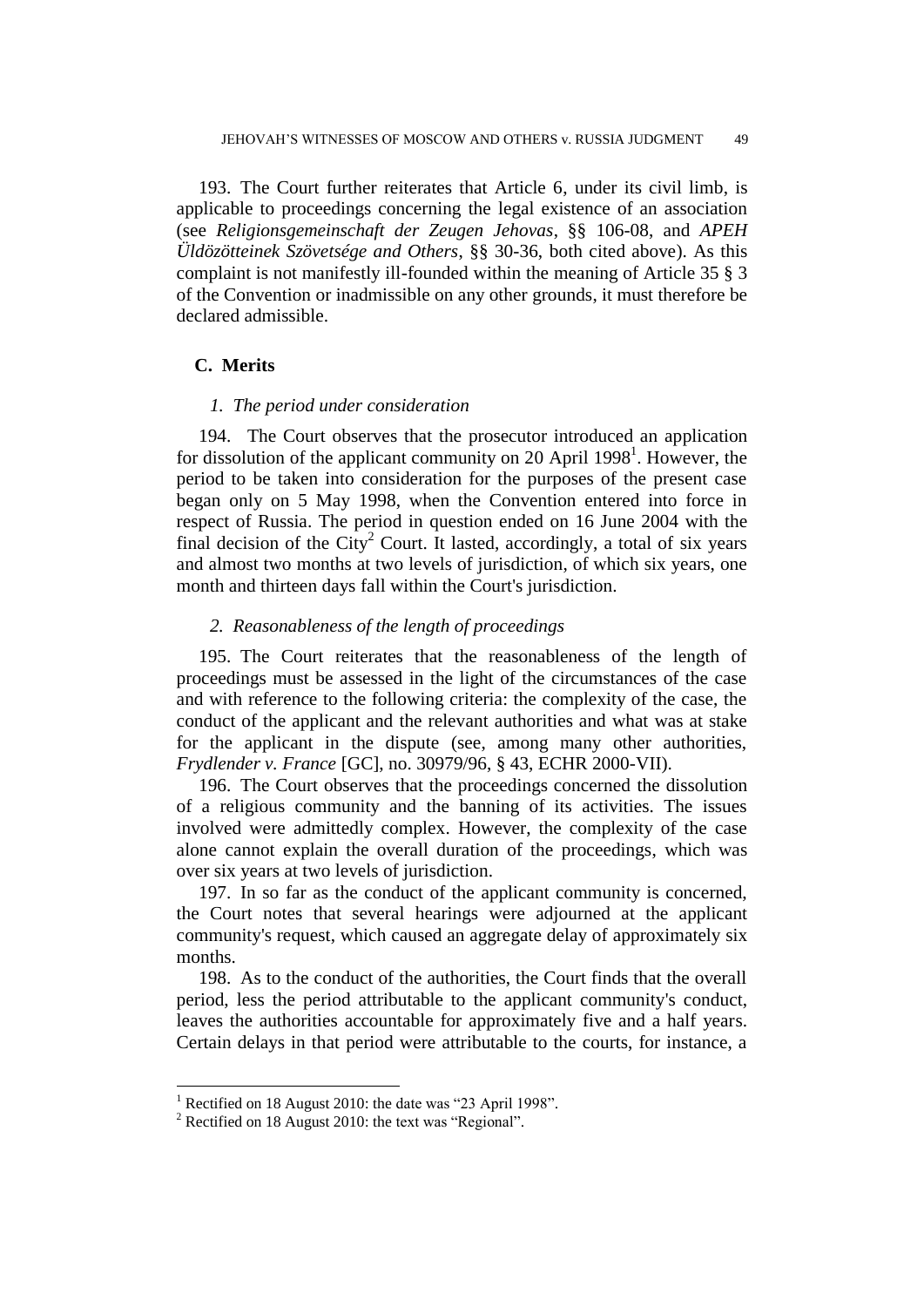four-month delay between the quashing of the first judgment by the Moscow City Court on 30 May 2001 and the opening of a new trial on 25 September 2001 or a three-month adjournment of the trial between 13 February and 14 May 2003. However, the majority of the delays were caused by the proceedings being stayed pending the completion of expert studies, of which the first study took more than twenty months (from March 1999 to December 2000) to be completed. In total, the experts' delays amounted to more than three years. The Court is not called upon to determine the reasons for the delay in preparation of the expert reports because, as it has found on many occasions, Article 6 § 1 of the Convention imposes on Contracting States the duty to organise their judicial system in such a way that their courts can meet the obligation to decide cases within a reasonable time and because the responsibility for a delay caused by expert examinations ultimately rests with the State (see *Rolgezer and Others v. Russia*, no. 9941/03, § 30, 29 April 2008; *Salamatina v. Russia*, no. 38015/03, § 28, 1 March 2007; *Kesyan v. Russia*, no. 36496/02, § 57, 19 October 2006; and *Capuano v. Italy*, 25 June 1987, § 32, Series A no. 119). It follows that the authorities were responsible for a significant part of the delays in the proceedings.

199. Having examined all the material submitted to it, the Court considers that in the instant case the length of the proceedings was excessive and failed to meet the "reasonable time" requirement. There has accordingly been a breach of Article 6 § 1 on that account.

## V. OTHER ALLEGED VIOLATIONS OF THE CONVENTION

200. Lastly, the applicants complained under Article 4 of Protocol No. 7 that the proceedings for dissolution of the applicant community represented a retrial for the offences of which they had been finally acquitted following the criminal investigation in 1998. They also complained, under Article 6 § 1, that at the appeal hearing on 30 May 2001, one member of the bench had held a subjective bias against Jehovah's Witnesses, that the appeal court had acted in excess of its jurisdiction and that the protracted prosecution of Jehovah's Witnesses amounted to an abuse of prosecutorial discretion.

201. The Court notes that the proceedings for dissolution of the applicant community were civil in nature. Accordingly, Article 4 of Protocol No. 7 finds no application and this complaint is incompatible *ratione materiae* with the provisions of the Convention and must be rejected in accordance with Article  $35 \t{0}$  4. Furthermore, following the appeal judgment of 30 May 2001, the case was examined *de novo* by courts at two levels of jurisdiction. The complaint concerning the alleged defects of the appeal hearing is therefore manifestly ill-founded and must also be rejected.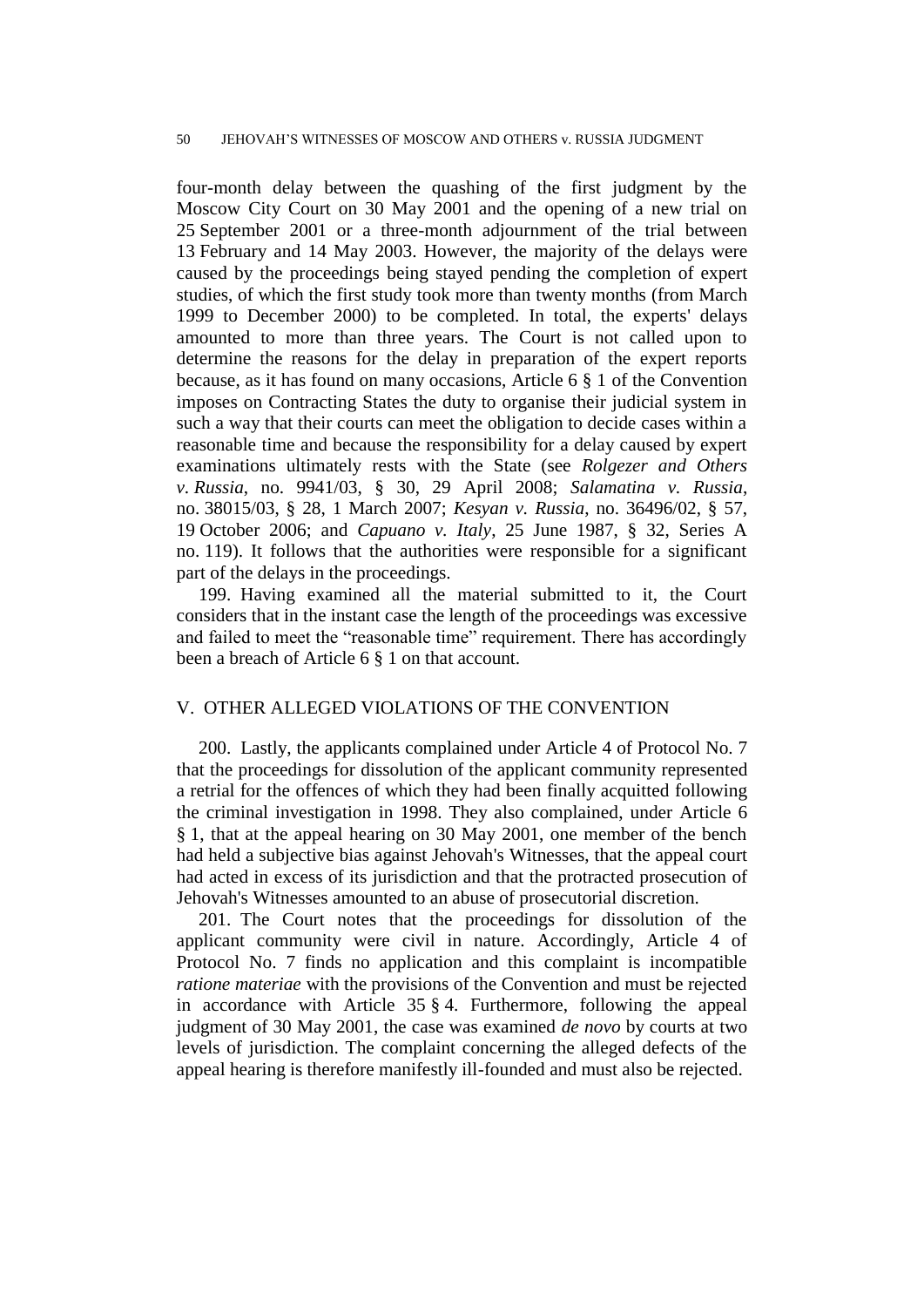## VI. APPLICATION OF ARTICLE 41 OF THE CONVENTION

### 202. Article 41 of the Convention provides:

"If the Court finds that there has been a violation of the Convention or the Protocols thereto, and if the internal law of the High Contracting Party concerned allows only partial reparation to be made, the Court shall, if necessary, afford just satisfaction to the injured party."

## **A. Damage**

203. The applicants submitted that the main pecuniary damage resulting from the dissolution proceedings had been the legal costs and disbursements, which they would claim under a separate head below. As to the non-pecuniary damage, they asked the Court to determine the exact amount of compensation. They cited as reference amounts the awards of 20,000 euros (EUR) in the case of *Metropolitan Church of Bessarabia and Others* (cited above, concerning the refusal of registration of the applicant church), EUR 75,000 in the case of *Sovtransavto Holding v. Ukraine* (just satisfaction, no. 48553/99, 2 October 2003, concerning the anxiety caused by long litigation) and EUR 200,000 in the case of *Dicle for the Democratic Party (DEP) of Turkey v. Turkey* (no. 25141/94, 10 December 2002, concerning frustration of members of the unjustly dissolved political party).

204. The Government submitted that they had already given examples showing that Jehovah's Witnesses had been able to exercise their religious rights and therefore a finding of a violation would constitute sufficient just satisfaction.

205. The Court considers that the refusal to allow the applicant community to be re-registered and the protracted domestic proceedings which culminated in its dissolution and the banning of its activities must undoubtedly have caused non-pecuniary damage to the applicant community, as well as feelings of distress, anxiety and injustice to the individual applicants, and also handicapped their religious life and disrupted the possibility of practicing the religion of Jehovah's Witnesses in community with others. Making a global assessment on the non-pecuniary damage on an equitable basis, the Court awards the applicants jointly EUR 20,000, plus any tax that may be chargeable.

206. It is further reiterated that, where the Court finds a violation, the respondent State has a legal obligation under Article 46 of the Convention not just to pay those concerned the sums awarded by way of just satisfaction under Article 41, but also to select, subject to supervision by the Committee of Ministers, the general and/or, if appropriate, individual measures to be adopted in their domestic legal order to put an end to the violation found by the Court and to redress so far as possible the effects. In general, it is primarily for the State concerned to choose the means to be used in its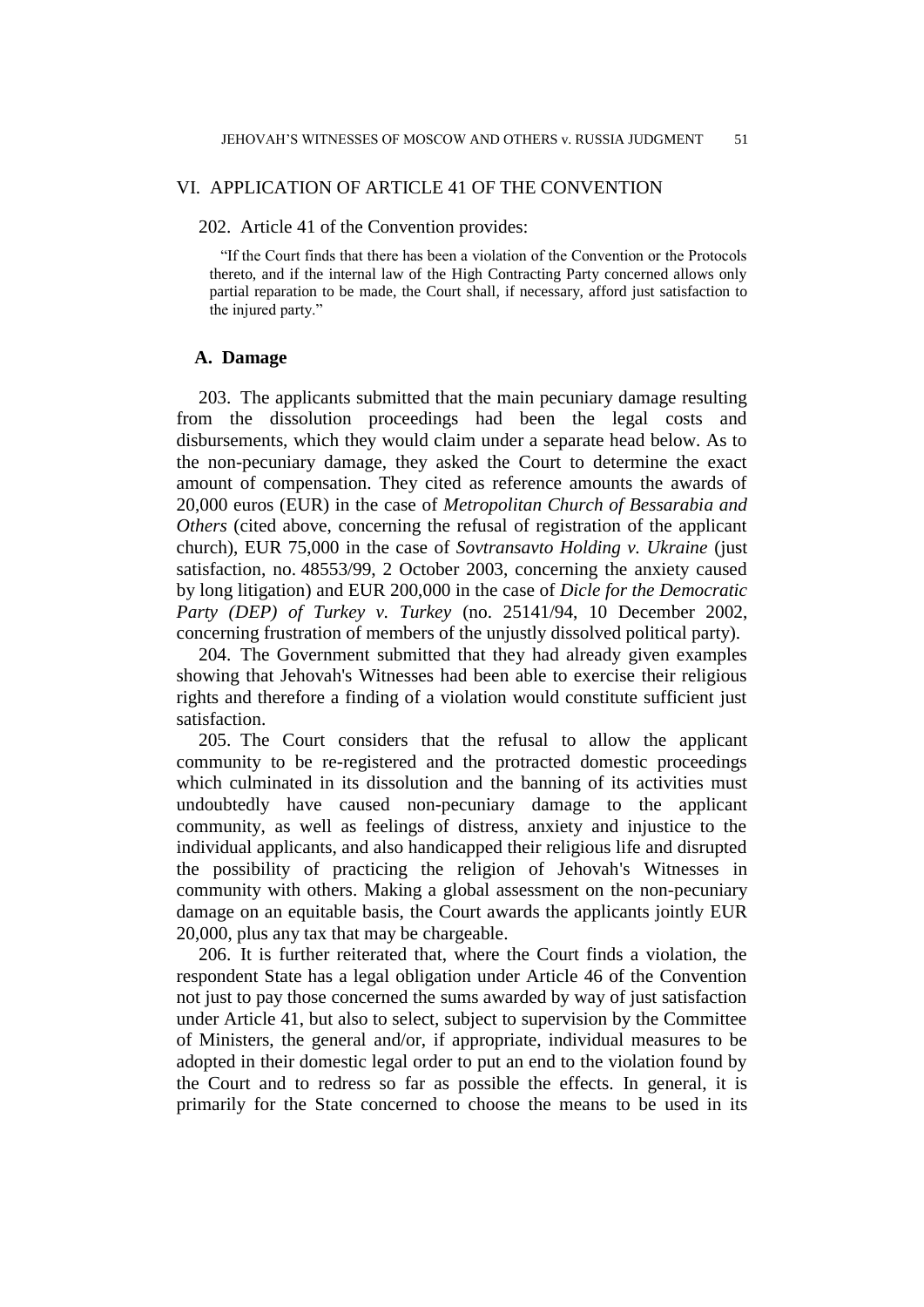domestic legal order to discharge its legal obligation under Article 46 of the Convention. In the instant case the Court found a violation of Article 9 read in the light of Article 11 on account of the dissolution of the applicant community and the banning of its activities and also a violation of Article 11 read in the light of Article 9 on account of the refusal of re-registration of the applicant community within the meaning of the 1997 Religions Act. It is noted that, pursuant to the Russian Constitutional Court's judgment no. 4-P of 26 February 2010, the Court's judgments are binding on Russia and a finding of a violation of the Convention or its Protocols by the Court is a ground for reopening civil proceedings under Article 392 of the Code of Civil Procedure and review of the domestic judgments in the light of the Convention principles established by the Court. The Court considers that such a review would be the most appropriate means of remedying the violations it has identified in the judgment. However, the respondent State remains free, subject to monitoring by the Committee of Ministers, to choose any other additional means by which it will discharge its legal obligation under Article 46 of the Convention, provided that such means are compatible with the conclusions set out in the Court's judgment (see *Scozzari and Giunta v. Italy* [GC], nos. 39221/98 and 41963/98, § 249).

## **B. Costs and expenses**

207. The applicants explained that in the domestic dissolution proceedings they had retained three experienced lawyers to defend the community of some 10,000 Moscow Jehovah's Witnesses against the claims of the Ministry of Justice and Russian prosecutors. Mr J. Burns, a member of the Canadian Bar, had been fully versed in the religious beliefs, practices and literature of the applicants and had conducted many cases for Jehovah's Witnesses in various jurisdictions world-wide. Mr A. Leontyev had acted as general counsel for the Administrative Centre of Jehovah's Witnesses in Russia. Ms G. Krylova, a senior member of the Moscow Bar, had been a leading lawyer in Russia in matters of religious freedom. In addition, Mr R. Daniel, a member of the English Bar, had been retained for the purposes of preparing the application to the Court.

208. The applicants pointed out that the domestic dissolution proceedings had lasted for an exceptionally long period of time – 116 court days – and that their defence had needed to secure the appearance of many experts and witnesses and be properly represented. The total costs of the Russian attorney, Mr Leontyev<sup>1</sup>, at the hourly rate of EUR 40, travel expenses, printing and copying costs at EUR 0.15 per page, and transcription expenses at EUR 3.50 per page, amounted to EUR 65,519.75, according to the following break-down:

<sup>&</sup>lt;sup>1</sup> Rectified on 18 August 2010: the text was "Leonyev".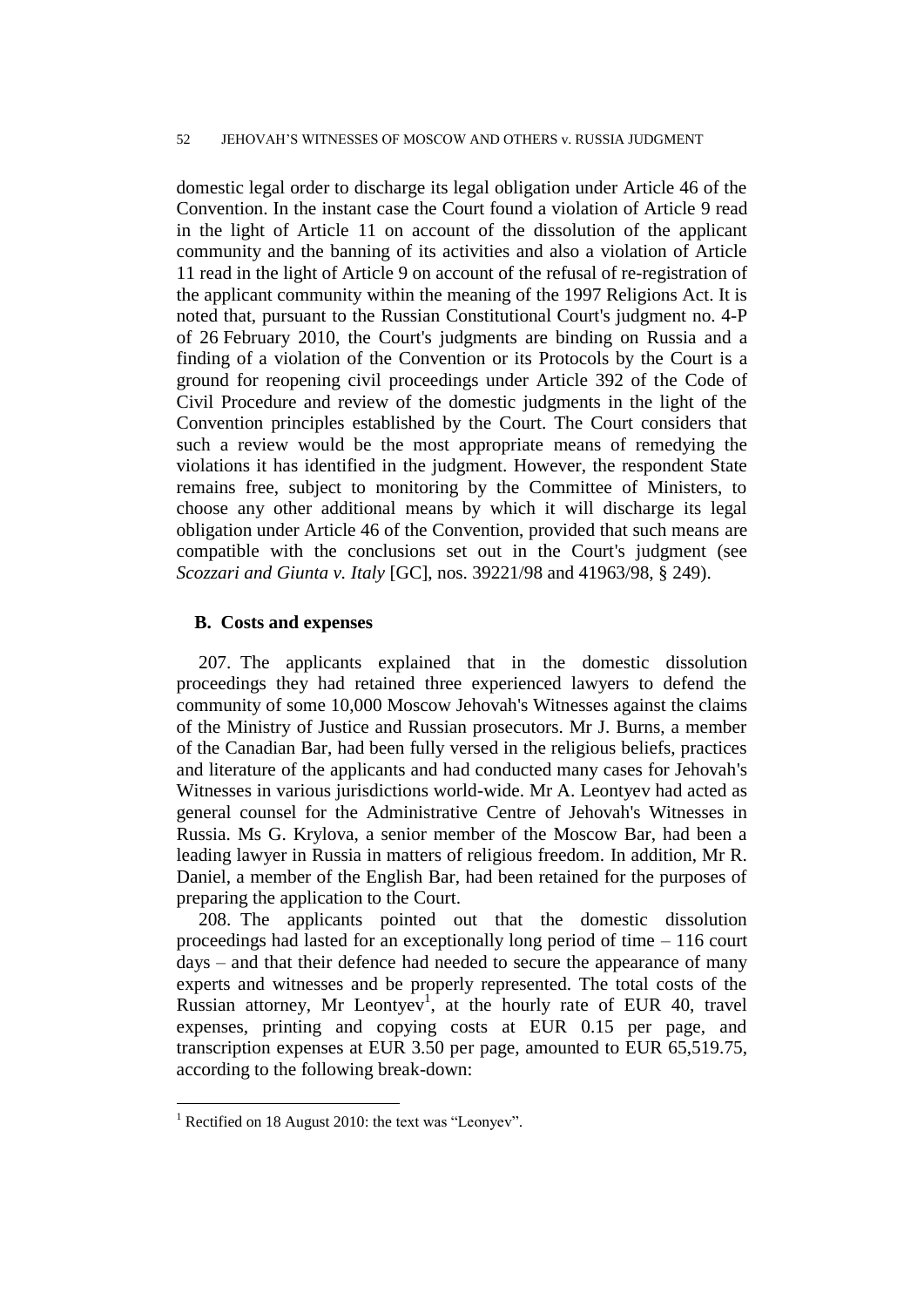EUR 800 for the defence in the criminal proceedings;

 EUR 19,329.45 for the first round of proceedings before the Golovinskiy District Court (37 days; 1,952 pages of transcript);

 EUR 1,078.10 for the defence against the prosecutor's appeal to the Moscow City Court;

 EUR 35,142.20 for the second round of proceedings before the Golovinskiy District Court (66 days; 3,257 pages of transcript);

 EUR 1,070 for the appeal proceedings before the Moscow City Court;

EUR 8,100 for the application to the Court.

209. In addition, counsel's fees and disbursements amounted to EUR 42,400 for Ms Krylova, EUR 219,571 for Mr Burns and EUR 36,258 for Mr Daniel, that is EUR 298,229 in total. The applicants submitted copies of legal-services agreements and other supporting documents.

210. The Government submitted that the costs had been manifestly excessive and unreasonable because they largely exceeded the amounts which the Court normally paid by way of legal aid to the applicants and because they "did not correspond to the living conditions in Russia". Moreover, excepting Ms Krylova's fees, the applicants had not submitted proof that counsel's fees had actually been paid. Even assuming that the fees had been paid, the Government claimed that the amount awarded should not exceed EUR 3,000.

211. The Court observes that the dissolution proceedings had been instituted by the Russian authorities for the purpose of banning the activities of the entire applicant community. The applicants were thus compelled to deploy substantial resources for defending the interests of the community and their fellow believers in Moscow. The dissolution proceedings had undoubtedly been complex and lasted for a formidable 116 court days, which led the Court to find a separate violation of the reasonable-time guarantee under Article 6 of the Convention. In these circumstances, the Court accepts that these proceedings generated a substantial amount of legal costs and expenses. Nevertheless, it considers that the amount of counsel's fees excessive. Making a global assessment of costs and expenses, the Court awards the applicants jointly EUR 50,000, plus any tax that may be chargeable to them on that amount.

## **C. Default interest**

212. The Court considers it appropriate that the default interest should be based on the marginal lending rate of the European Central Bank, to which should be added three percentage points.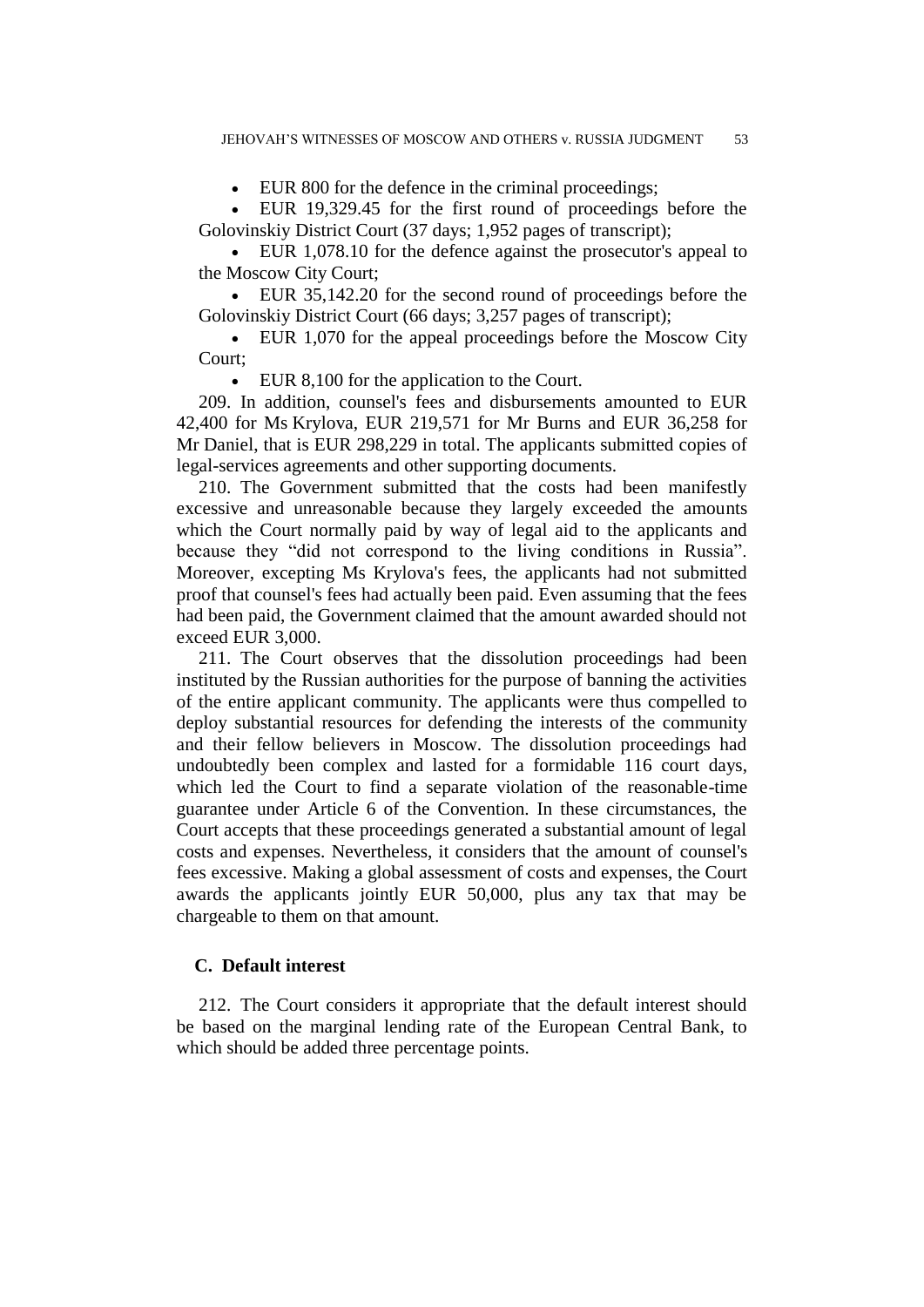## FOR THESE REASONS, THE COURT UNANIMOUSLY

- 1. *Declares* admissible the applicants' complaint concerning the dissolution of the applicant community and the banning of its activity, the complaint by the applicant community concerning the refusal of its re-registration, the complaint about discrimination on religious grounds, and the complaint by the applicant community concerning the excessive length of the dissolution proceedings, and the remainder of the application inadmissible;
- 2. *Holds* that there has been a violation of Article 9 of the Convention read in the light of Article 11 on account of the dissolution of the applicant community and the banning of its activity;
- 3. *Holds* that there has been a violation of Article 11 of the Convention read in the light of Article 9 on account of the refusal to allow re-registration of the applicant community;
- 4. *Holds* that it is not necessary to examine whether the refusal of reregistration and/or the decision on dissolution of the applicant community also disclosed a violation of Article 14 of the Convention;
- 5. *Holds* that there has been a violation of Article 6 § 1 of the Convention on account of the excessive length of the dissolution proceedings;
- 6. *Holds*

(a) that the respondent State is to pay to the applicants jointly, within three months from the date on which the judgment becomes final in accordance with Article  $44 \frac{8}{9}$  2 of the Convention, the following amounts, to be converted into Russian roubles at the rate applicable at the date of settlement:

(i) EUR 20,000 (twenty thousand euros) in respect of non-pecuniary damage, plus any tax that may be chargeable; and

(ii) EUR 50,000 (fifty thousand euros) in respect of costs and expenses, plus any tax that may be chargeable to the applicants;

(b) that from the expiry of the above-mentioned three months until settlement simple interest shall be payable on the above amounts at a rate equal to the marginal lending rate of the European Central Bank during the default period plus three percentage points;

7. *Dismisses* the remainder of the applicants' claim for just satisfaction.